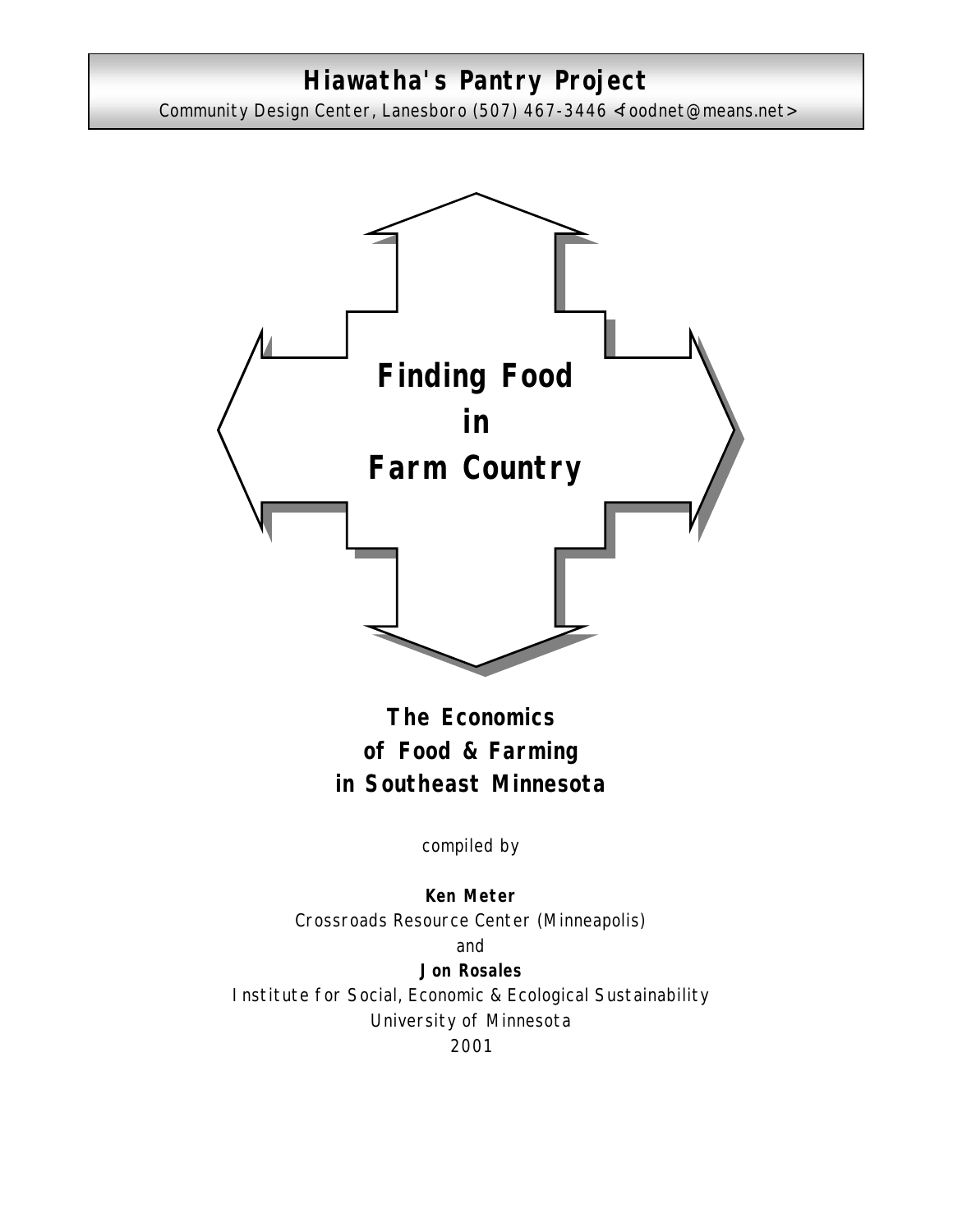#### **Credits & Acknowledgements**

The authors express their gratitude to the citizens of Southeast Minnesota and the technical experts who contributed their ideas, energy and inspiration to this report. We especially thank Prescott Bergh, Michael Nash, Carolyn Carr, Beth Waterhouse, Karen Lehman, Dr. Richard A. Levins, George Economy, Rod Sommerfield, and Julia Ness for reviewing early drafts.

*Finding Food In Farm Country* is funded by the University of Minnesota's Southeast Minnesota Experiment in Rural Cooperation.

Community Design Center's Hiawatha's Pantry Project is funded by the USDA Food Security Grant program with additional support from the Bush Foundation of Minnesota.

Ken Meter, president of Crossroads Resource Center in Minneapolis and community faculty member at Metropolitan State University, is creator of the Neighborhood Income Statement and Balance Sheet studies.

Jon Rosales is Research Fellow for the Institute for Social, Economic and Environmental Sustainability (ISEES) at the University of Minnesota.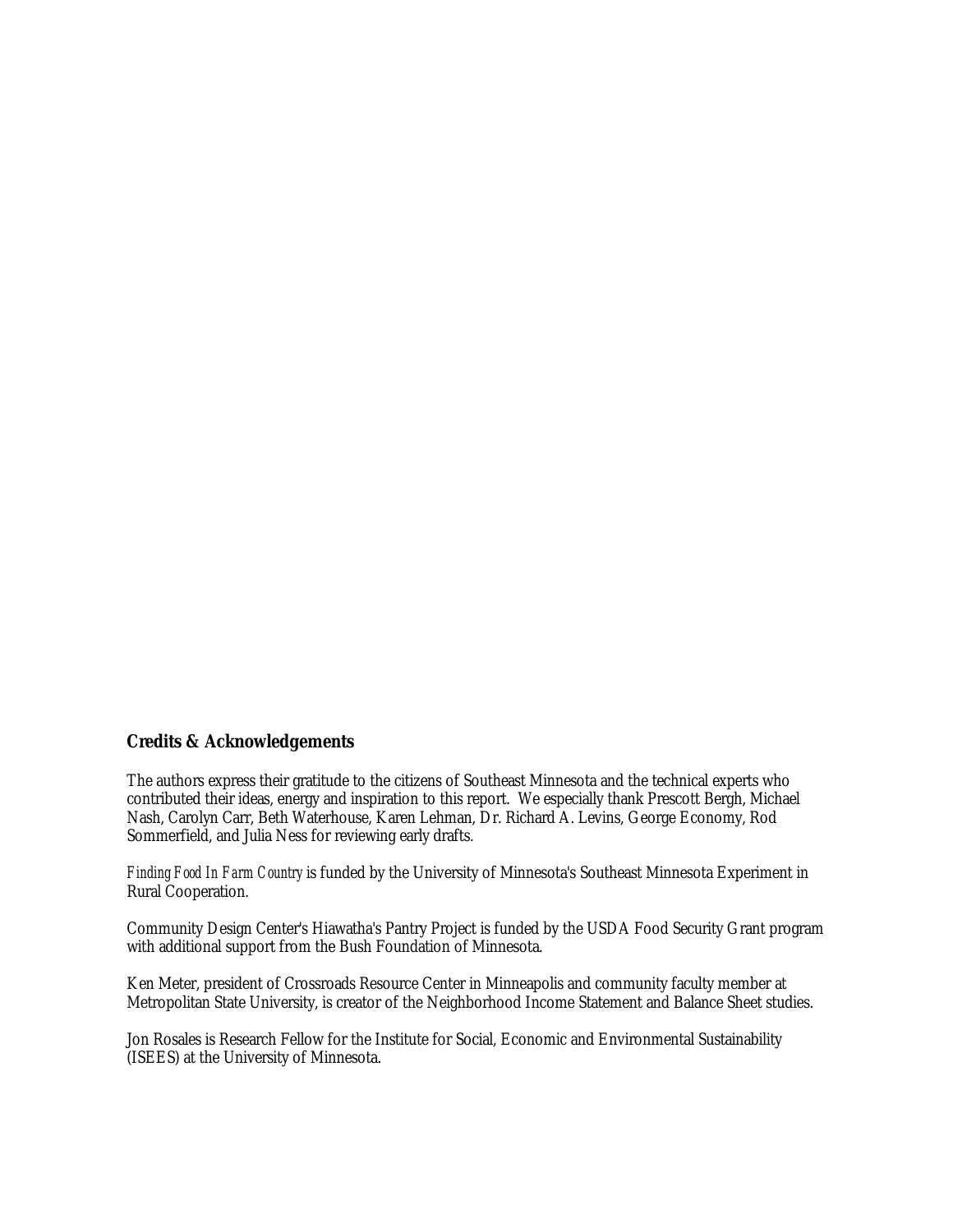# **Finding Food in Farm Country**

by Ken Meter and Jon Rosales

for Community Design Center **Hiawatha's Pantry Project**

Nancy Bratrud, Coordinator Ruth Murphy, Executive Director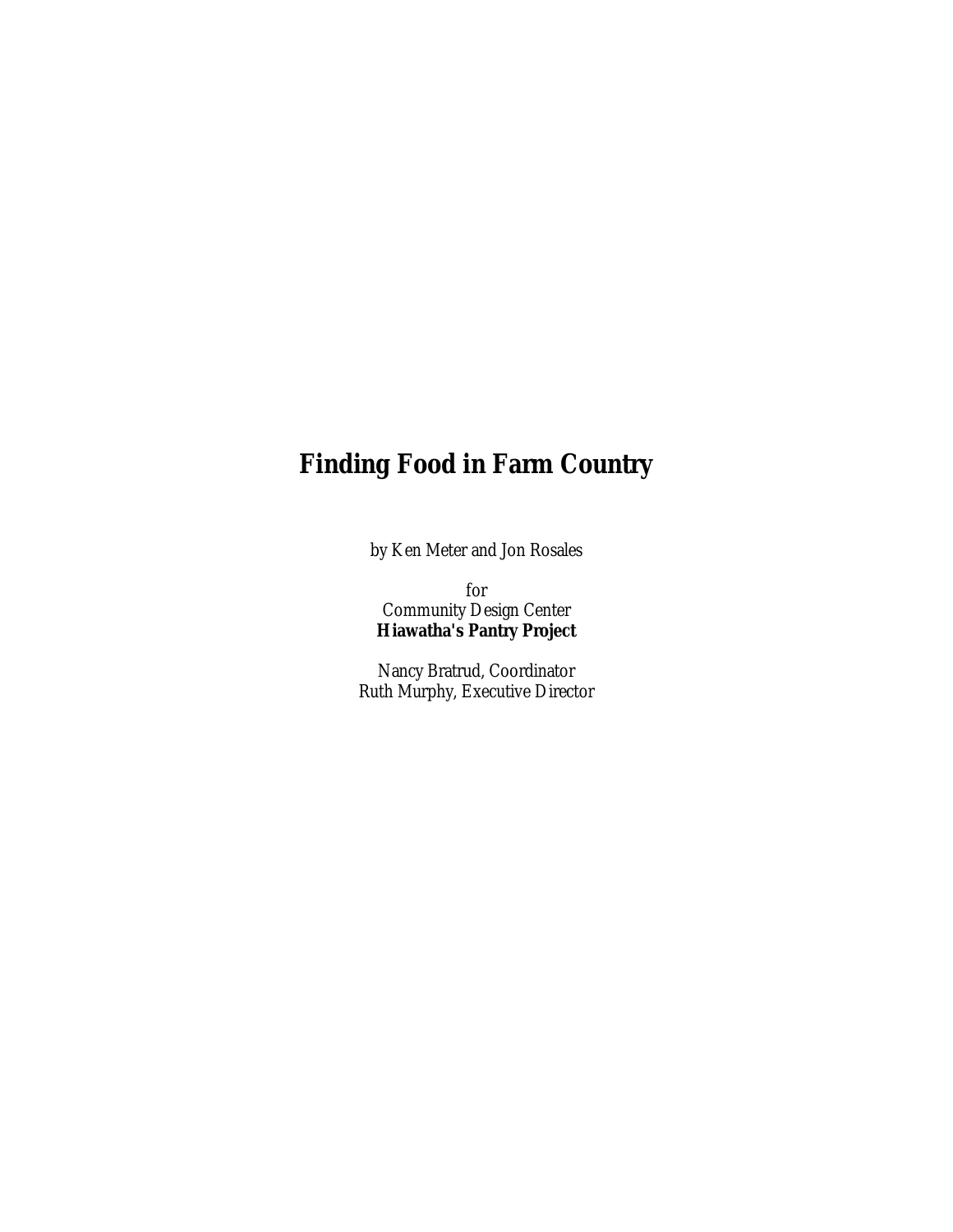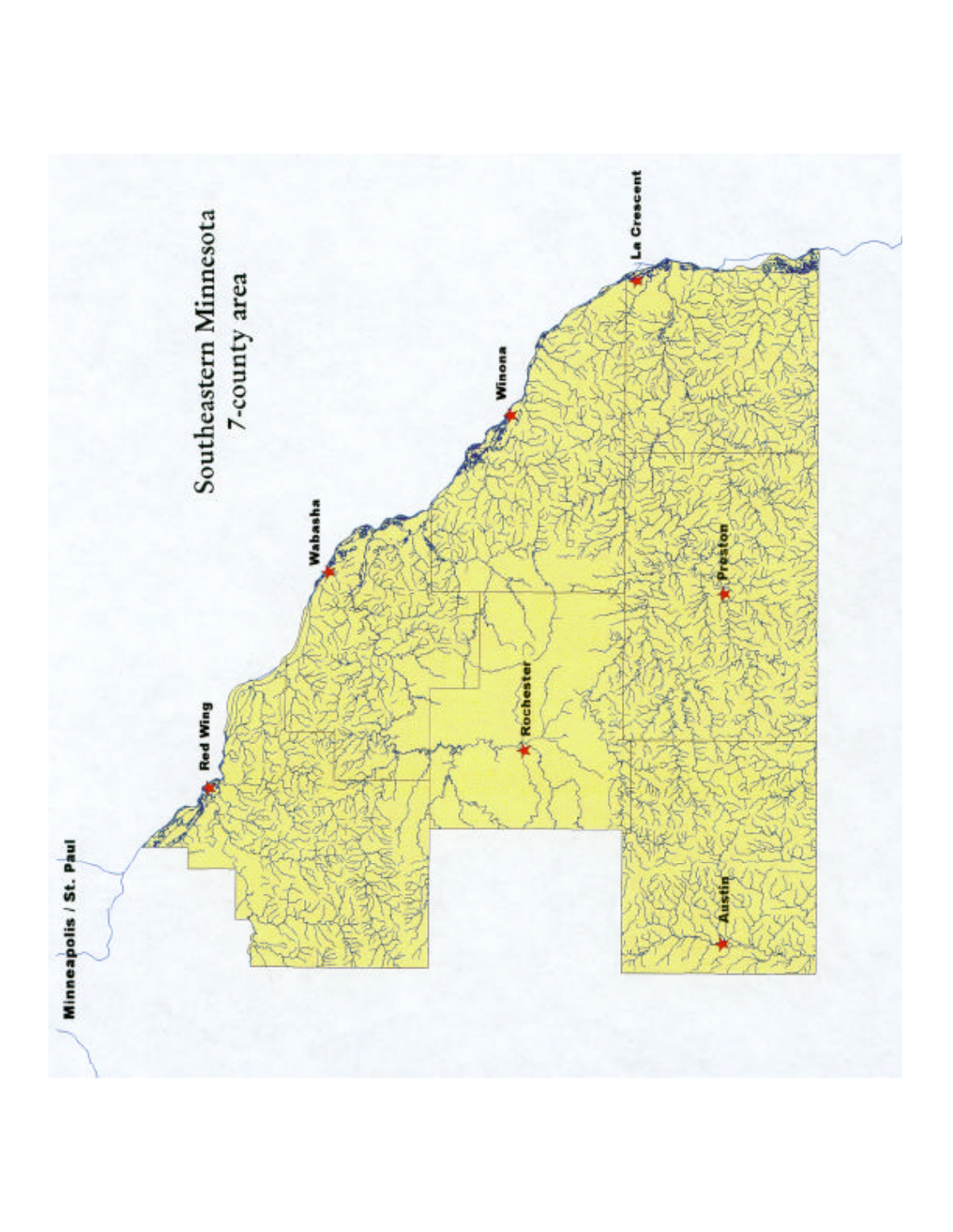# **Hiawatha's Pantry Project** Community Design Center, Lanesboro (507) 467-3446 <foodnet@means.net>



If you would like to learn more, read our full report, *Finding Food in Farm Country. Sources for this fact sheet: Bureau of Economic Analysis (1997)*; Minnesota Department of Agriculture (2000); Food Industry Institute (1999); and Bureau of Labor Statistics (1997). Data compiled by Ken Meter, Crossroads Resource Center, and Jon Rosales, Institute for Social, Economic and Environmental Sustainability, University of Minnesota, 2001.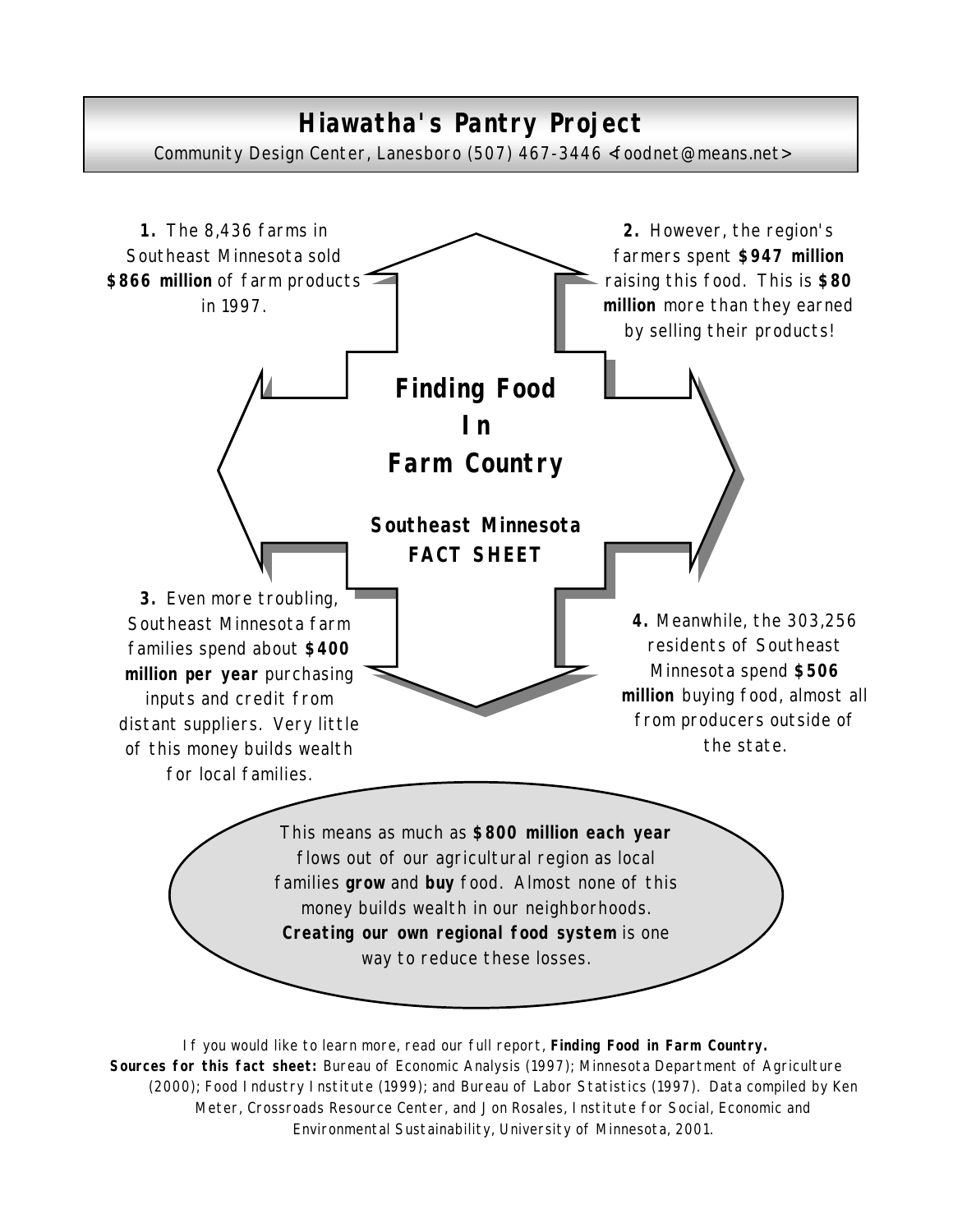# **Table of Contents**

| SUNFLOWER FIELDS FARM CSA & GROWN LOCALLY (ALLAMAKEE COUNTY, IOWA) 23 |  |
|-----------------------------------------------------------------------|--|
|                                                                       |  |
|                                                                       |  |
|                                                                       |  |
|                                                                       |  |
|                                                                       |  |
|                                                                       |  |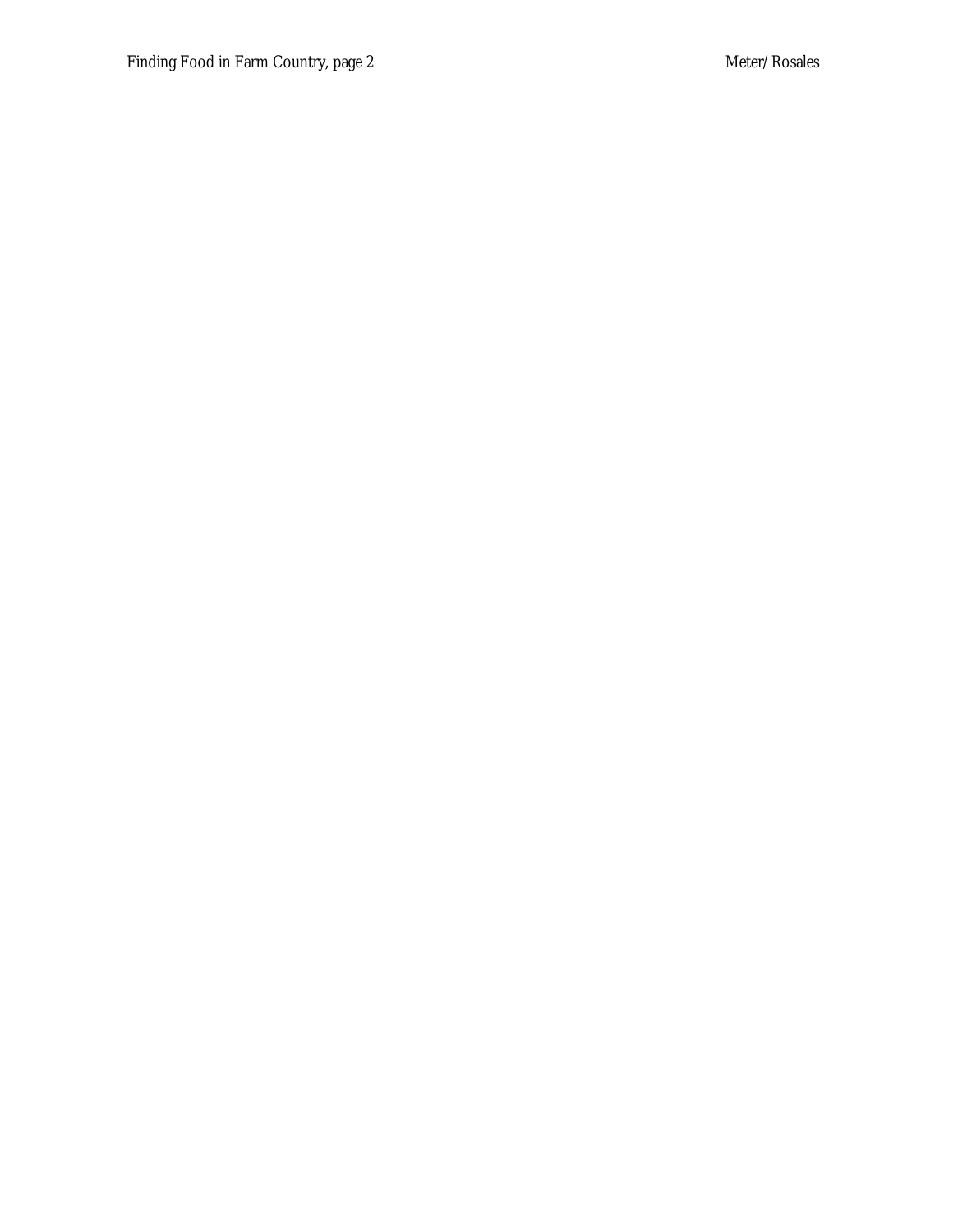# **Executive Summary:**

### **Finding Food in Farm Country**

The majestic limestone bluffs that tower above the Root River in southeastern Minnesota overlook some of the most lovingly tended farm acreage in the state. Still, it is not as easy as one would think to find healthy food to eat.

Here, in the heart of a strong agricultural region that produces nearly a billion dollars worth of food annually, the town of Houston recently spent two years without a grocery store. Two Plainview women who wanted to assure that fresh-cooked meals could be created from organic foods took the bold step of starting their own restaurant. A cluster of organic growers near Oak Center has labored persistently for two decades, against great odds, to raise organic produce for an expanding urban market.

It is not apparent on the surface why, in the midst of one of the most powerful agricultural systems in the world, such relatively fragile and small initiatives would even be necessary. The purpose of this report is to search for an explanation. Although a comprehensive answer is beyond the means of this study, some powerful facts have been uncovered.

Our key finding is that the existing economic structures through which food products are bought and sold **extract about \$800 million from the region's economy each year.** All this money, currently earned by Southeast Minnesota residents, is spent in ways that weaken the capacity of the region to build wealth for its citizens. This is a significant loss, an amount equivalent to ten percent of all household income earned by the region's 303,000 residents.

An economic overview of the farm and food economies of Southeast Minnesota (the seven-county area including Fillmore, Goodhue, Houston, Mower, Olmsted, Wabasha and Winona Counties), this report offers a perspective that is typically overlooked. Most studies look only at a single business, a particular economic sector or industry, or a specific consumer market. Our approach is to view the region's economy from the viewpoint of the region itself. We pose the question, what is best for Southeast Minnesota as a whole?

One way of addressing this question is to examine aggregate farm income data for the seven counties. The region's 8,436 farm families earned a total of \$122 million in net farm income in 1997, an average of only \$15,000 per farm each year. However, this income was essentially earned through activities other than crop cultivation or animal husbandry. Farmers relied on rental income, custom service work, government payments, and investment income merely to cover these costs of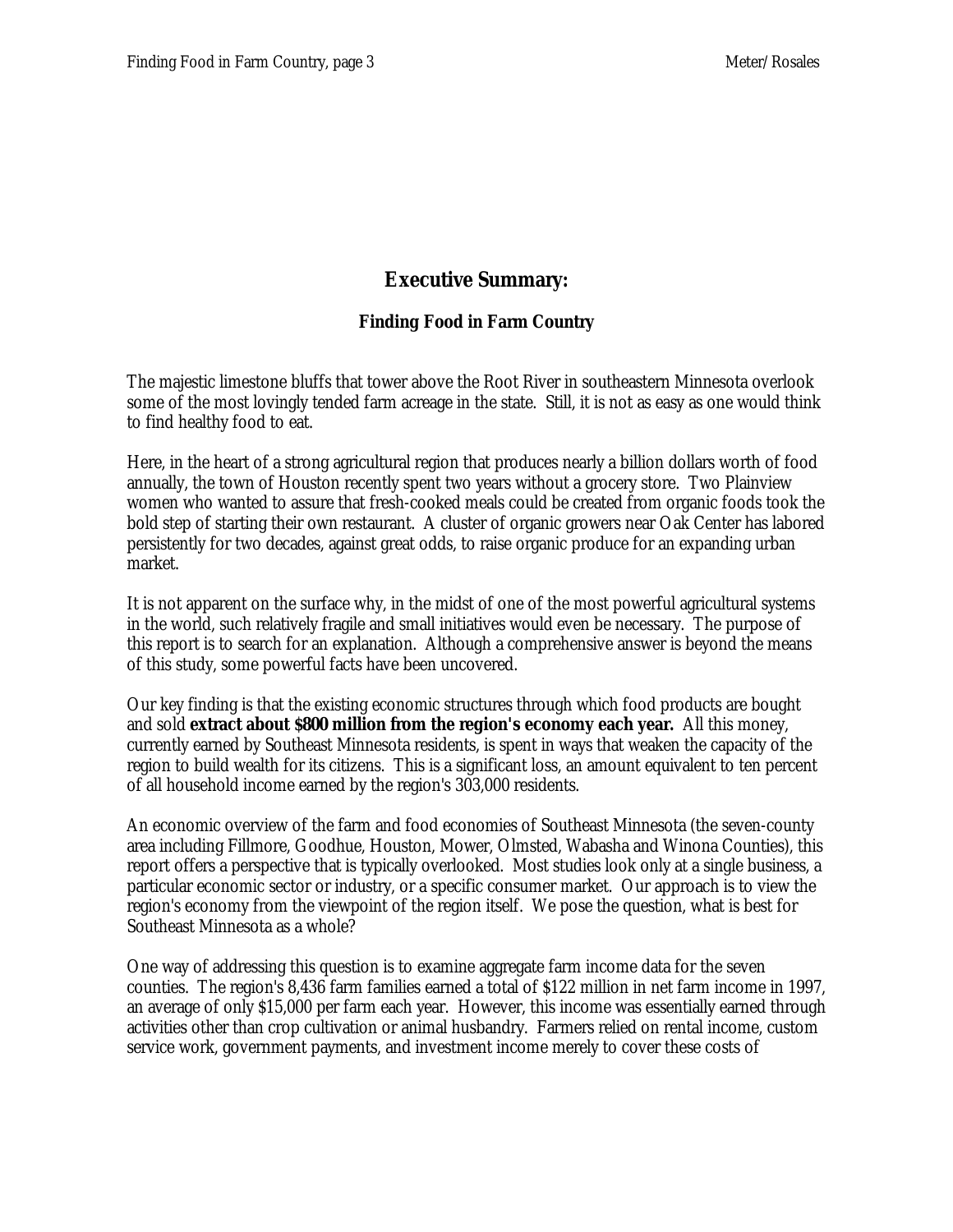production. Of course farm families also earned additional income by working off-farm jobs, but that income is not included in these totals.

In short, despite having invested heavily in technology that enables them to reap immense harvests, and despite spending nearly a billion dollars a year to raise crops and animals to sell to some of the wealthiest corporations in the world, many of the region's farm families live dangerously close to poverty levels.

Overall, the region's farms earned \$866 million by selling crops and livestock in 1997. However, this was \$80 million less than they paid to grow those products. More troubling, nearly half of these production costs were devoted to purchasing inputs from distant suppliers, or paying loan interest to distant creditors who do not reinvest in their community – a loss of an estimated \$400 million each year. As a result, farmers pay for a process that weakens their own power over the resources required to produce food.

This has brought tragic consequences. More than one quarter of the region's farmland is absenteeowned. Both lending institutions and farm marketing channels are increasingly owned by more distant corporate owners who have no commitment to invest in the region, since their attention has turned to global markets.

Although Southeast Minnesota's farmers hold what economists would call a competitive advantage in the global market for producing crops and livestock, these findings raise the question of whether it is in the self-interest of the farmers themselves – or of the communities they live in – to exercise this advantage. Global interdependence appears to create new losses, rather than new wealth, for the region.

International trade policies have undermined commodity prices that were already low, and global economic uncertainty has weakened foreign markets that were once reliable to the region's growers. Corporate mergers in the food processing industry increasingly come under closer scrutiny for failing to add value to either farmers or stockholders.<sup>1</sup>

Moreover, the erosion of the farm economy affects the entire region, which is essentially losing its capacity for ownership. IRS data show that the region's aggregate household income from interest, rent and dividends fell 40 percent from 1990 to 1997, a decline from \$358 million (adjusted for increased costs of living) to  $$213$  million.<sup>2</sup> Although the essential promise of capitalism is that American citizens will be able to earn income from capital, that promise rings hollow in the Southeast region.

This data is especially stark in the face of troubling trends in mainstream farming practices. The number of dairy farms is falling drastically, which poses additional harm to the region's ecology. As small dairy farms go under, less crop rotation is practiced, so fewer farmers raise pasture crops or apply manure to help build their soil. Less rotation means more row crops. With prices of oil and natural gas soaring, the farm chemicals derived from petroleum are so costly that farmers are switching to soybeans since these require fewer chemical inputs. However, this contributes to

 1 Minneapolis *Star Tribune* (2001). "Consolidation at both ends of food chain yields worries about future sustainability." January 14, D1.

<sup>2</sup> Internal Revenue Service (1990, 1997). County Income data file.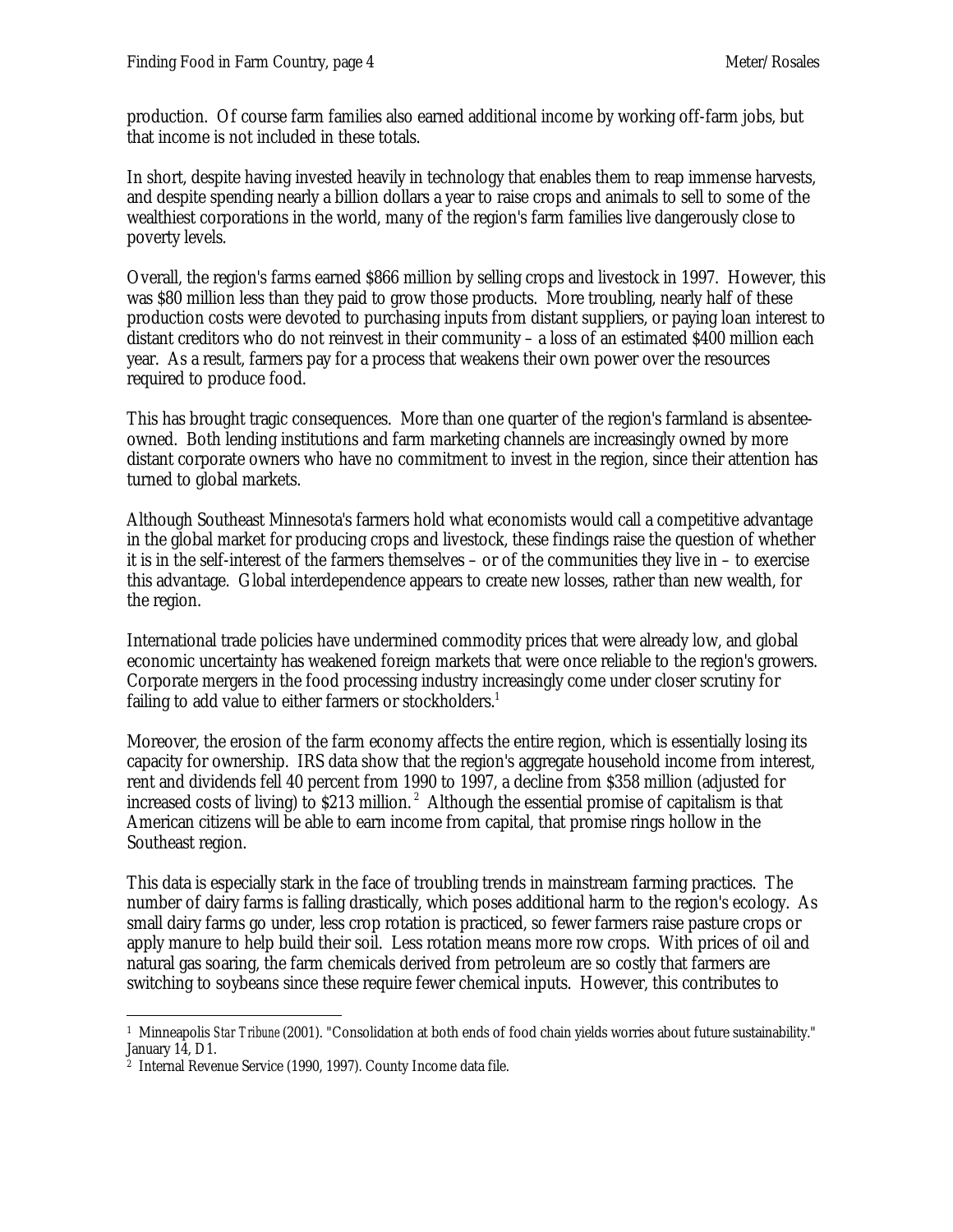erosion of the region's fragile soils. Already, the region is one of the most vulnerable in the state to water contamination from farm runoff.

While farm production is a key aspect of the region's food economy, Southeast Minnesota is also an important region of food consumers. With 120,000 households eating three meals a day, the region spends over \$500 million each year buying food. Yet only \$2 million of this spent buying food directly from farmers.<sup>3</sup> Moreover, although data are sketchy, we estimate a total of more than \$400 million of these purchases heads outside the region. Wealth, once again, is built *outside* the region rather than *in* the region's communities.

Of course, food processing also plays a significant role in the southeastern region. Twenty percent of the region's manufacturing income derives from food processing, and one third of all retail sales involve food. Adding value to locally raised farm products and paying relatively higher wages than farm labor or retail sales, processing does build some local wealth, but only to the extent local producers and workers earn adequate income, or corporate ownership is locally held.

As local capacity for wealth creation erodes, exceptional pressures are placed on the region, demanding it be more self-reliant. In response, a variety of citizen's initiatives have emerged, expressing both consumer demand for healthier food and farmers' concern over the supply of their primary resource, the soil. This report begins by offering a glimpse of three such initiatives: the Root River Market in Houston, Rebekah's Restaurant in Plainview, and Full Circle Cooperative in Oak Center.

Following an economic overview, the report turns its attention to Northeastern Iowa, where two farmers groups have organized to take the unusual step of raising farm produce for their immediate neighbors. The experience of these new businesses – Sunflower Fields Farm CSA and the GROWN Locally farmers' cooperative – has shown that a hunger for healthy food exists, even amidst farm families in the heartland. Southeast Minnesota farmers may wish to learn from this story how to build similar networks in their region.

This report does not suggest the region would wish to build a wall around itself in an effort to close itself from the broader world. All four of the citizens' initiatives described here connect to the global economy, and all draw upon lessons learned in other locales. What makes each initiative effective is that each builds connections among community members, and each builds wealth that takes root in the local community.

Nor does this report suggest that expanding local food production and processing is the sole answer to reducing the flow of money out of the region. But food has shown itself to be a powerful force in building social connections. It is unlikely the region can achieve greater self-reliance without reconfiguring the ways food moves from farm to table.

This report closes by offering a detailed resource guide for farmers who may wish to direct their efforts to raising food for their local neighbors, or who wish to explore sustainable farming practices. Farms inside and outside the region that have pioneered in selling their produce directly to local consumers are listed, along with state agencies, resource groups and web sites offering practical information to farmers in transition.

 $\overline{a}$ 3 U.S. Agricultural Census for 1997. Viewed at <http://govinfo.kerr.orst.edu/ag-stateis.html>, February 26, 2001.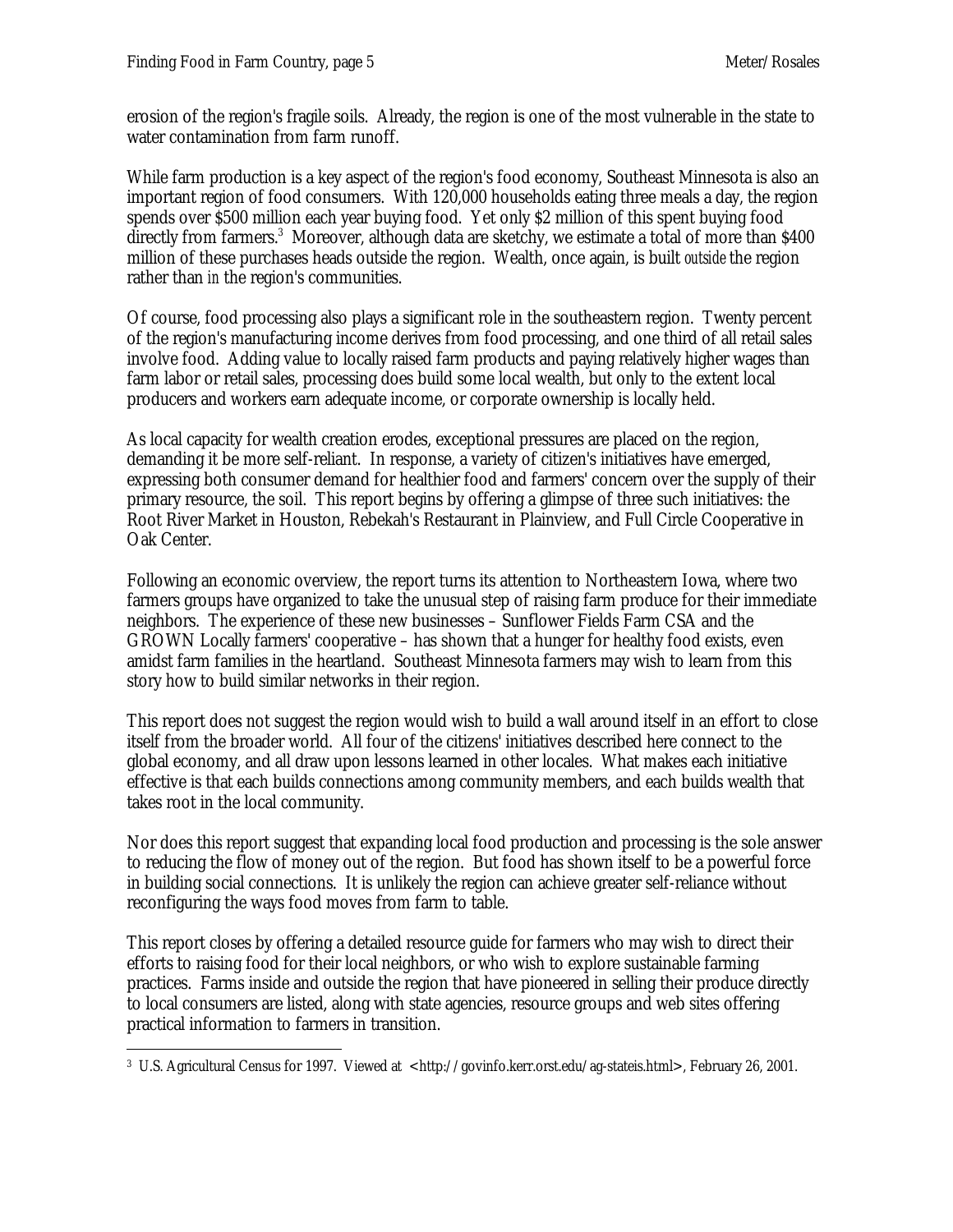# **Local food initiatives**

#### **Root River Market (Houston)**

When Houston's last grocery store closed in 1998, no other firms moved in to fill the gap. So a group of nine residents decided to take matters into their own hands. In July, 1999, they formed a locally owned cooperative grocery business. Not only did they reason that the town required a grocery store of its own, the group also wanted healthier food choices.

"The grocery store in most towns is the center of the business community," said Tony Denstad, manager of the Root River Market, which opened November 7, 2000. "If there is no grocery store that hurts all the other businesses." Without the grocery store drawing customers to the business district, folks shop elsewhere. And, Denstad adds, "everyone eats every day."

Within a few months, the nine founders had enrolled 350 of their neighbors to join the cooperative – a wide majority of the local adult population of this town of 1,000. Each member purchased a \$100 share. As other investments were attracted, the coop built an impressive initial capital fund of \$180,000. The coop opened as a mid-sized store of 8,000 square feet.

There are three grocery stores in nearby towns, but each is at least twelve 12 miles away. Moreover, the new store, planned by local folks, offers more services than a typical grocery. The Root River Market aims to become a full-service food cooperative.

"We're a community store," Denstad stated. "We give service, and we wait on our customers." The store delivers food to seniors. In six months the coop hopes to add a selection of "whole" (healthier) foods, and to feature local produce.

#### **Rebekah's Restaurant (Plainview)**

Forty miles to the northwest of the Root River Market, on the table flat prairies of Plainvew, an historic Odd Fellows Hall on West Broadway hosts a new café called Rebekah's. Owners Paula Wheeler and Diane Lutzke buy food from 13 local producers, purchasing more than \$15,000 of fresh food annually. Rebekah's cooks all meals from scratch. Changing daily according to the available harvest, the menu cycles through the seasons.

"People think it is more difficult to buy from local farms since you have to deal with so many more businesses," explains Wheeler. "You can't just place one single order and have it delivered. To us, that is the fun part. We see our neighbors on a regular basis. We see their children grow. We know how they raise the food. We support the growers and they support us."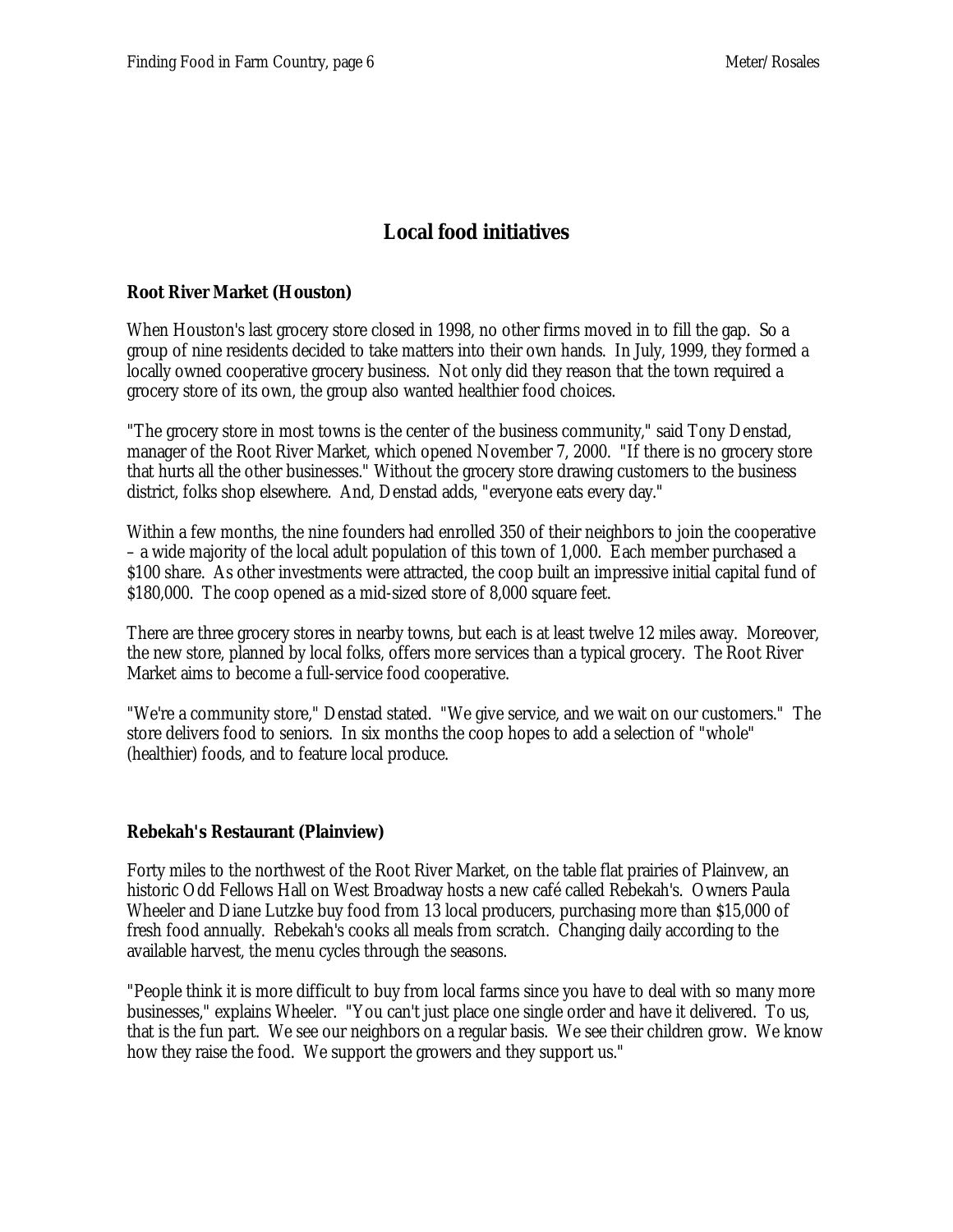Rebekah's features beef, pork, lamb, chickens, eggs, turkeys, mushrooms, dairy products, wine and specialty items like buffalo, elk, and rabbit, all raised by local growers.

Some people felt that there would be no way to make such a restaurant concept work in a small town, Wheeler said. "But our business draw is that we offer locally produced organic foods. There are several restaurants in town. Each does a good business. The others tend to cater to traditional tastes, offering small town fare. They appeal to those who like that kind of food. We offer an alternative. People are looking for that difference. Lots of our customers agree that organic food tastes better and is more nutritious."

"We're just a small operation," Wheeler adds. "Just think what could be possible for local growers if it was more than just us." Indeed, one grocery in town sells local eggs, and the nearby Tavern on the Green Restaurant also offers local selections.

In the future, Wheeler hopes, "Some of us will put together a local market where local growers can sell their products. We get lots of people through here who try to get us to start a similar restaurant in other towns, such as Rochester. But running a restaurant is not an easy business."

### **Earthen Path Organic Farm CSA / Full Circle Cooperative (Oak Center)**

Just a few miles away, organic farmer Steve Schwen rises long before dawn one day each week of the growing season to climb into his delivery truck. One of the many pioneers of organic food production in the state, Schwen is the proprietor of Earthen Path Organic Farm, a community supported agriculture (CSA) farm. Still, despite 30 years of growing expertise, Schwen found that he could not build a market for organic produce on his own. So Schwen also coordinates a marketing cooperative, Full Circle Cooperative, that conveys organic produce raised by 14 local growers to Twin City cooperative food stores.

Schwen has literally devoted his life to raising organic produce. Starting at a time when many consumers did not yet appreciate the value of organic crops, he persisted through long, lean years until the market caught up with his vision. Working in close collaboration with others, he helped bring an historic general store back to life at Oak Center. In the ground floor of this venerable building, fresh organic produce and other essentials are sold. In the rustic theatre hall above, Schwen hosts nationally known folk musicians and convenes searching educational sessions that help shape the community's vision for its future.

Full Circle had established a solid reputation as an excellent and reliable supplier long before mainstream consumers began to ask for organic foods. As the urban market expanded, Full Circle's business has also settled into a strong niche. "We sell an average of \$800-\$1,000 of produce each week during the season," Schwen says, adding that his crop season begins in mid-May; he is still delivering root crops in December. He also sells produce at the Lake City and Rochester farmers' markets.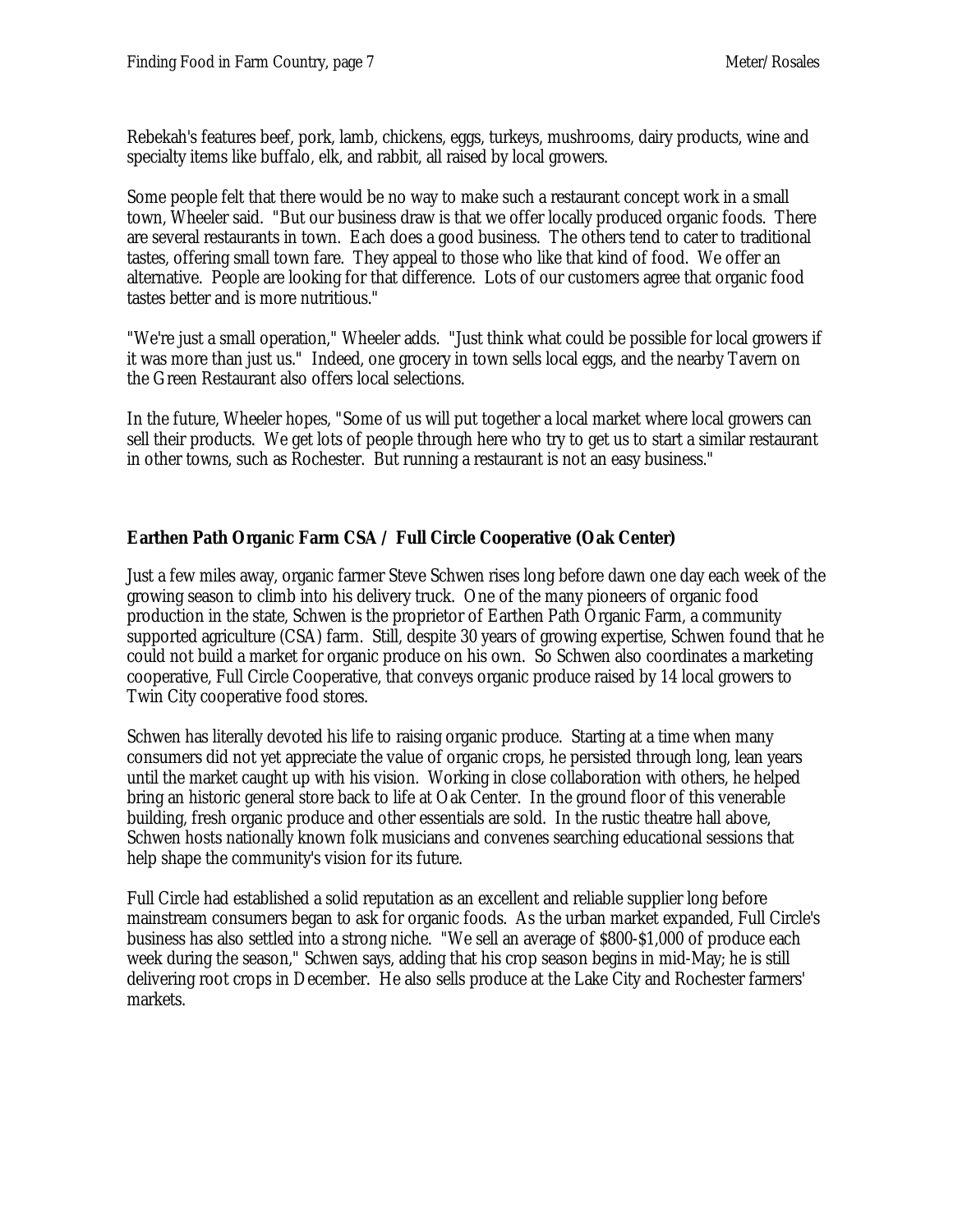The search for new markets continues, of course. Schwen would like to add to his client list more restaurants and institutional buyers from the Southeast region. He is now setting up a one-step process for placing orders so potential buyers need only make one phone call or e-mail message.

"What has worked best for us is to develop a real strong organic presence, to gain more visibility for the high quality of our foods," Schwen adds. We have been able to show to our buyers that what we have is not just excellent quality produce, but that we're different in how we approach the buyer. We're not just another entity marketing food. We are committed to building a sustainable region."

An essential ingredient of that sustainability, Schwen argues, is that farmers cooperate with each other. "As we brought new farmers into the coop, it has gotten better for all of us. We get more sales, better prices, and we make customers happier." On the other hand, he adds, "When we have pulled back and thought of each other as competitors, marketing entities placed us against each other, and our prices were driven down."

# **Building connections with food**

All three of these initiatives build upon a common thread. Each uses food as a way of building new connections among Southeast Minnesota neighbors. Each offers chances for neighbors to build stronger bonds of loyalty, a more intimate sense of each other, and greater capacity to trust – the kinds of community fabric a scientist might call *social capital.* By planning together to address the needs of their own communities, by gathering together to dine or share stories, and by lingering with each other as business is transacted, participants in each project build a certain amount of new wealth for the community.

Moreover, each connection builds flows of money that link and enrich neighbors. By exchanging goods and services with each other through local networks, residents create new business activity that increases the accountability neighbors have to each other. Money is cycled through many hands in the same locale, building new economic wealth at each turn.

Some 90 such businesses have already formed in southeastern Minnesota. Those we know of are listed in the Resources section of this report *[see page 33]*. While these are relatively small businesses, and while some may be commercially fragile, they hold fundamental importance since they link the region's residents in social and economic networks. Proponents argue that it is precisely such networks that the region requires to cohere. While the mainstream economy vitally depends on such social capital, it is inherently unable to generate it anew. Close community bonds may only be built by people who produce for each other, not by captive consumers of an abstract market. Moreover, in the event of economic recession, cogent social networks will be the core of economic and social recovery.

These local businesses appear to accurately respond to the dilemmas felt by the region's producers and consumers in a rapidly changing farm economy. To gain a more accurate view of these local economic conditions, this report offers an economic snapshot of the region's farm and food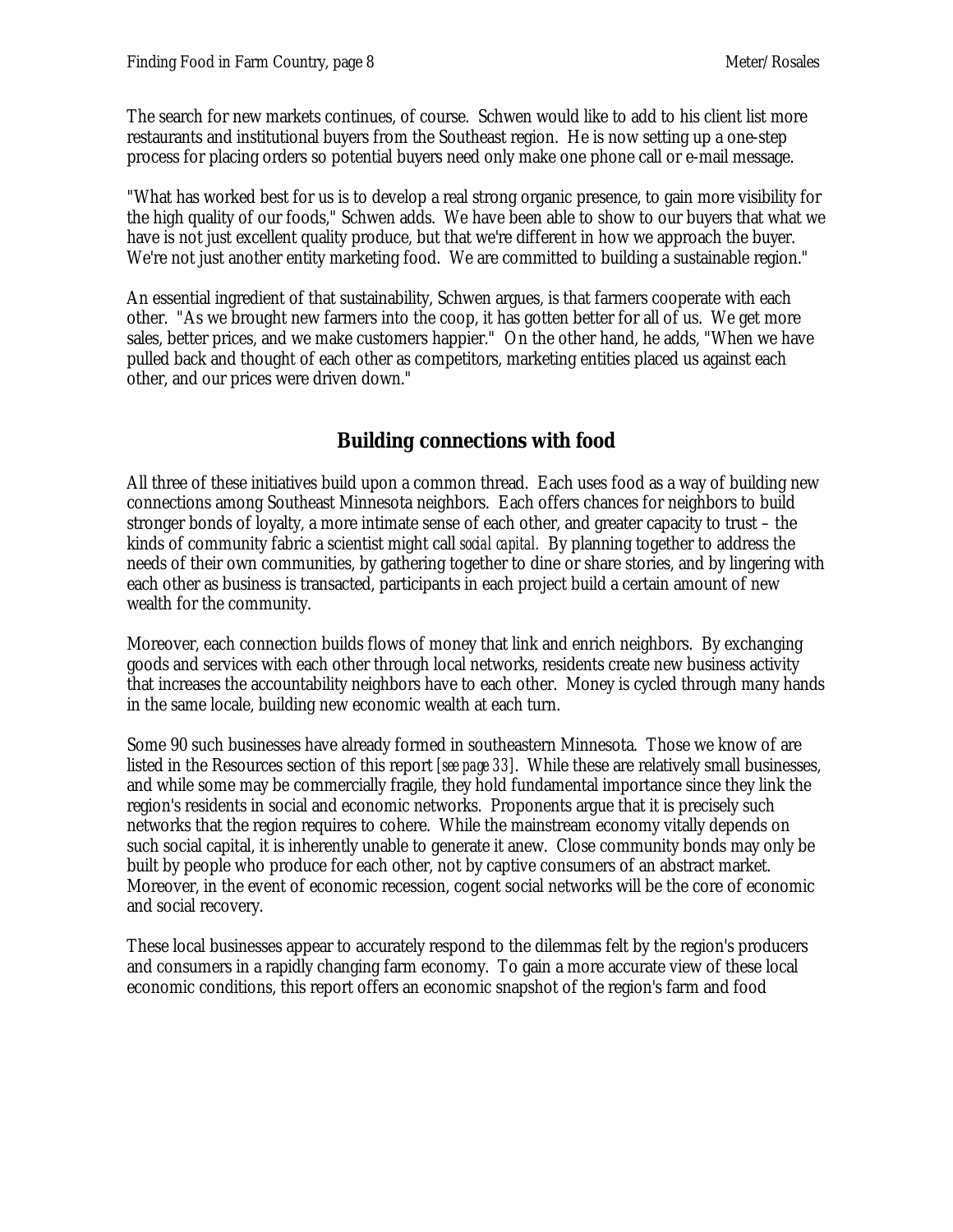economies, one that draws upon existing data sources.<sup>4</sup> These data begin to show how money flows through the region as food is both grown and purchased.

Unfortunately, existing data are not sufficient to fully answer the questions raised in this study. Further investment and new community ventures are clearly needed. At the same time, local leaders should press academic and community-based researchers to accurately measure the specific economic and social indicators identified here that would effectively show how both the mainstream economy and the emerging citizens' initiatives work to strengthen and/or weaken the local region.

 $\overline{a}$ 4 All data in this report are for 1997 unless otherwise noted. This year was selected since federal agricultural census data is available for this year, as are Bureau of Economic Analysis, tax and other data. More recent data is available in some cases but is not as complete as for this year. This is also the first year following passage of the Farm Bill of 1996. For a more detailed analysis of how 1997 figures correspond to those of surrounding years, see Appendix E. Note that crop production figures and farm animal populations are measured on January 1, 2000.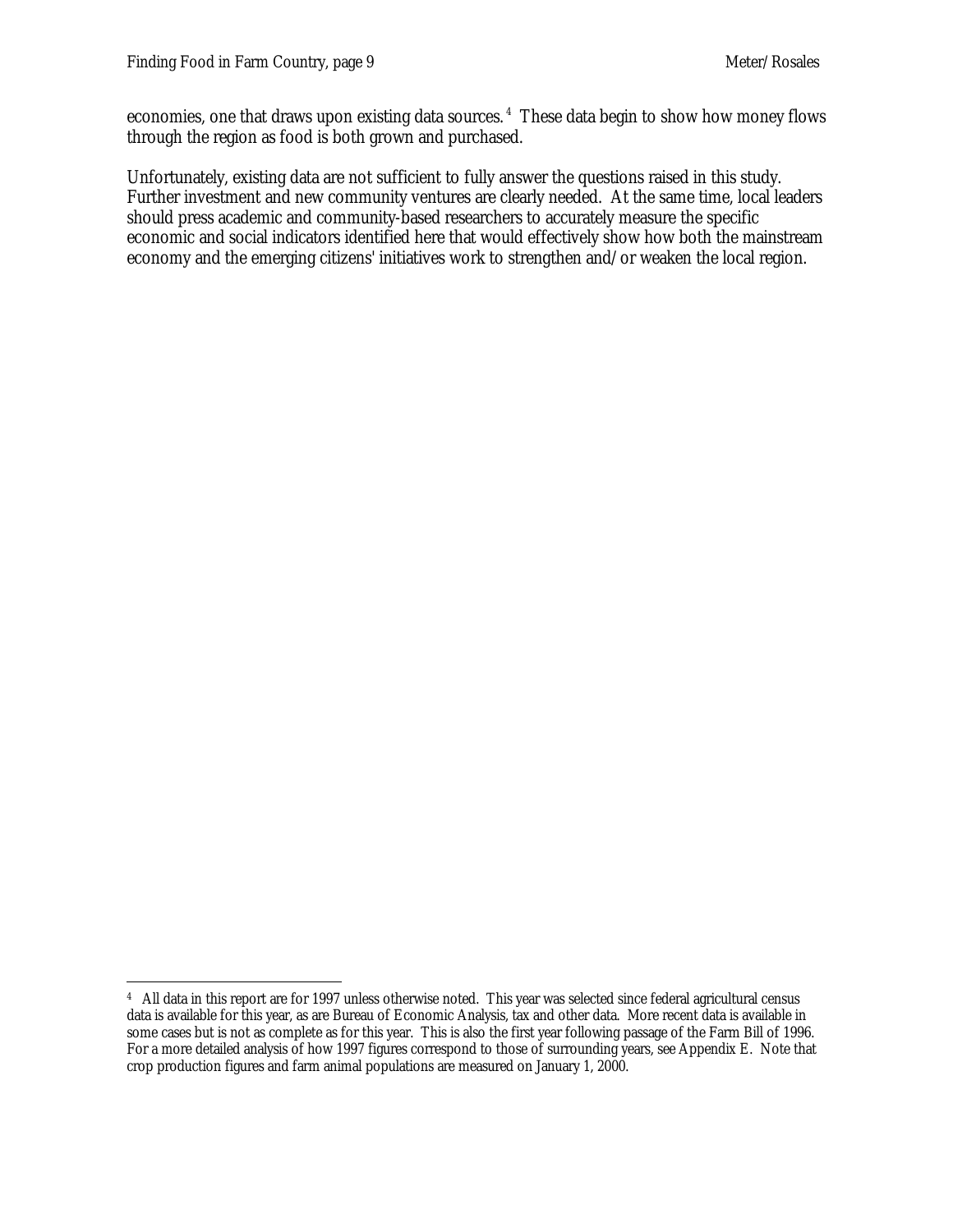# **The Region's Farm & Food Economies**

The southeast Minnesota bluff country hosts a stable farm community built upon lasting social bonds. Long-term families that settled here a century ago have invested difficult years of labor, and their most precious financial resources, to build a solid production system. Conservative by nature, local farmers have also been among the nation's leaders in adopting conservation practices such as contour plowing and reduced tillage.

Rolling hills and terraces encourage farms to stay relatively small, at least in comparison to prairie dwellers to the west. Fragile soil and water systems demand the strongest stewardship from farm families. This is especially true for the karst limestone found under the topsoil, which features long and unpredictable fissures below the surface, meaning that water (and therefore pollutants) may spread rapidly.

#### **A region of farmers**

All told, the region produces admirable quantities of food commodities. As of the beginning of 2000, more animals than people live in the region. This totals 1.4 million farm animals, including half a million hogs and pigs, and a similar number of cattle.<sup>5</sup> Nearly 150 million bushels of corn and soybeans are harvested each year, and another 400,000 tons of green peas and sweet corn are raised for sale to local packers. Over 166 million eggs and 20 million hundredweight of milk are also produced.<sup>6</sup>

| Hogs & pigs:   | 494,000 |
|----------------|---------|
| All cattle:    | 466,000 |
| Beef cows:     | 64,500  |
| Milk cows:     | 116,000 |
| Laying hens:** | 235,000 |
| Sheep & lambs: | 12,500  |
|                |         |

#### **Farm animal population (January 1, 2000):<sup>7</sup>**

*\*\*(includes Dakota and Dodge Counties)*

The region's 8,436 farm families earned a total of \$866 million dollars by selling crops and livestock in 1997. Unfortunately, the cost of raising these crops and animals is \$80 million more than this figure – a total of \$947 million.

 $\overline{a}$ <sup>5</sup> Bureau of Economic Analysis data for 1997, <http://www.bea.doc.gov/bea/regional/reis> viewed on September 28, 2000. Although BEA data are not directly drawn from the management records of the region's farmers, they are one of the most frequently used annual summaries of county economic activity.

<sup>6</sup> Crop production figures from Minnesota Agricultural Statistics 2000 (Minnesota Department of Agriculture).

<sup>7</sup> Minnesota Agricultural Statistics 2000 (Minnesota Department of Agriculture).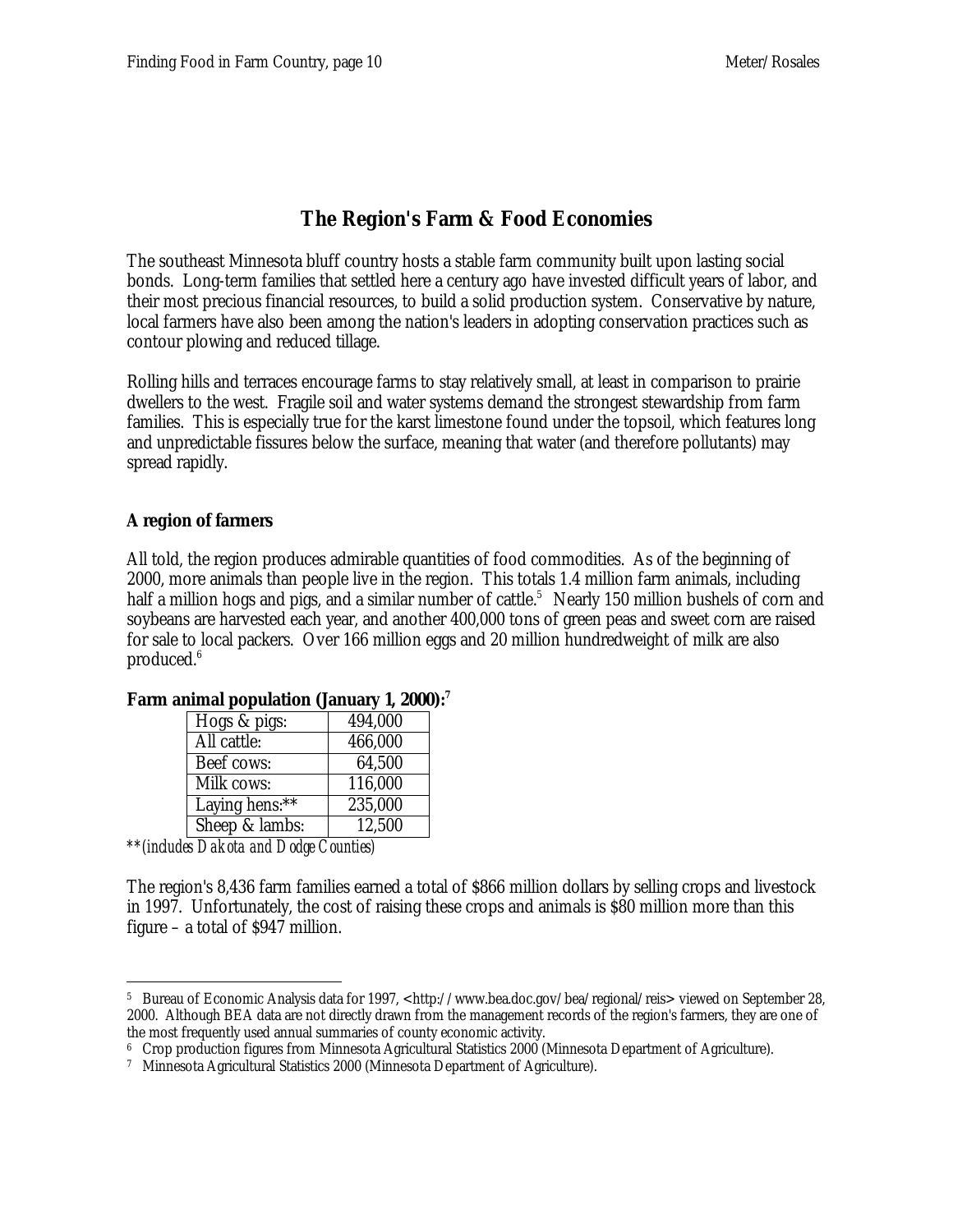To cover these losses incurred by producing commodities and livestock, farmers must find other sources of farm income such as renting crop acreage, offering services for hire, or reaping investment income. All told, the region's farmers earn a total of \$129 million of such supplemental income, including government support payments of \$42 million.<sup>8</sup>

Taking this supplemental income into account, farmers earn a total of \$48 million in net income. They reap another \$30 million of income from increases in farm inventory. An additional \$48 million is credited to farmers as the value of labor income and other perquisites (such as the value of living in the farm house). This amounts to an aggregate net income for all farm laborers and proprietors of \$122 million.<sup>9</sup>

It is important to note here that government payments amount to only four percent of farm income. This belies the popular stereotype that farmers are "dependent" on government supports.<sup>10</sup> However, these public supports are badly distributed, with 15 percent of the region's larger recipients receiving half of the support payments.<sup>11</sup>

Net income earned by corporate farms is rather small, at \$3.5 million.<sup>12</sup>

Sales of livestock and related products account for \$555 million of farm marketings, while crop production accounts for \$311 million.<sup>13</sup> The livestock sales figure includes about \$300 million worth of dairy products.<sup>14</sup>

 $\overline{a}$ 

<sup>8</sup> Bureau of Economic Analysis data for 1997, <http://www.bea.doc.gov/bea/regional/reis> viewed on September 28, 2000. These data were taken from 1997 to maintain consistency with other data sources used in this report. This, however, runs the risk of selecting a year that is not typical. When a five-year average of these income and expense items was made, variations were found among the years 1994 to 1998, but all years were reasonably consistent. Using the 1997 findings in this report offers fairly representative numbers (See Appendix E).

<sup>&</sup>lt;sup>9</sup> Bureau of Economic Analysis data for 1997, <http://www.bea.doc.gov/bea/regional/reis> viewed on September 28, 2000.

<sup>&</sup>lt;sup>10</sup> Bureau of Economic Analysis data for 1997, <http://www.bea.doc.gov/bea/regional/reis> viewed on September 28, 2000.

<sup>11</sup> USDA summaries of farm support payments for the seven counties for 1997.

<sup>&</sup>lt;sup>12</sup> Bureau of Economic Analysis data for 1997, <http://www.bea.doc.gov/bea/regional/reis> viewed on September 28, 2000.

<sup>&</sup>lt;sup>13</sup> Bureau of Economic Analysis data for 1997, <http://www.bea.doc.gov/bea/regional/reis> viewed on September 28, 2000.

<sup>14</sup> Minnesota Department of Agriculture (2000) *Minnesota Agricultural Statistics 2000,* 85,95.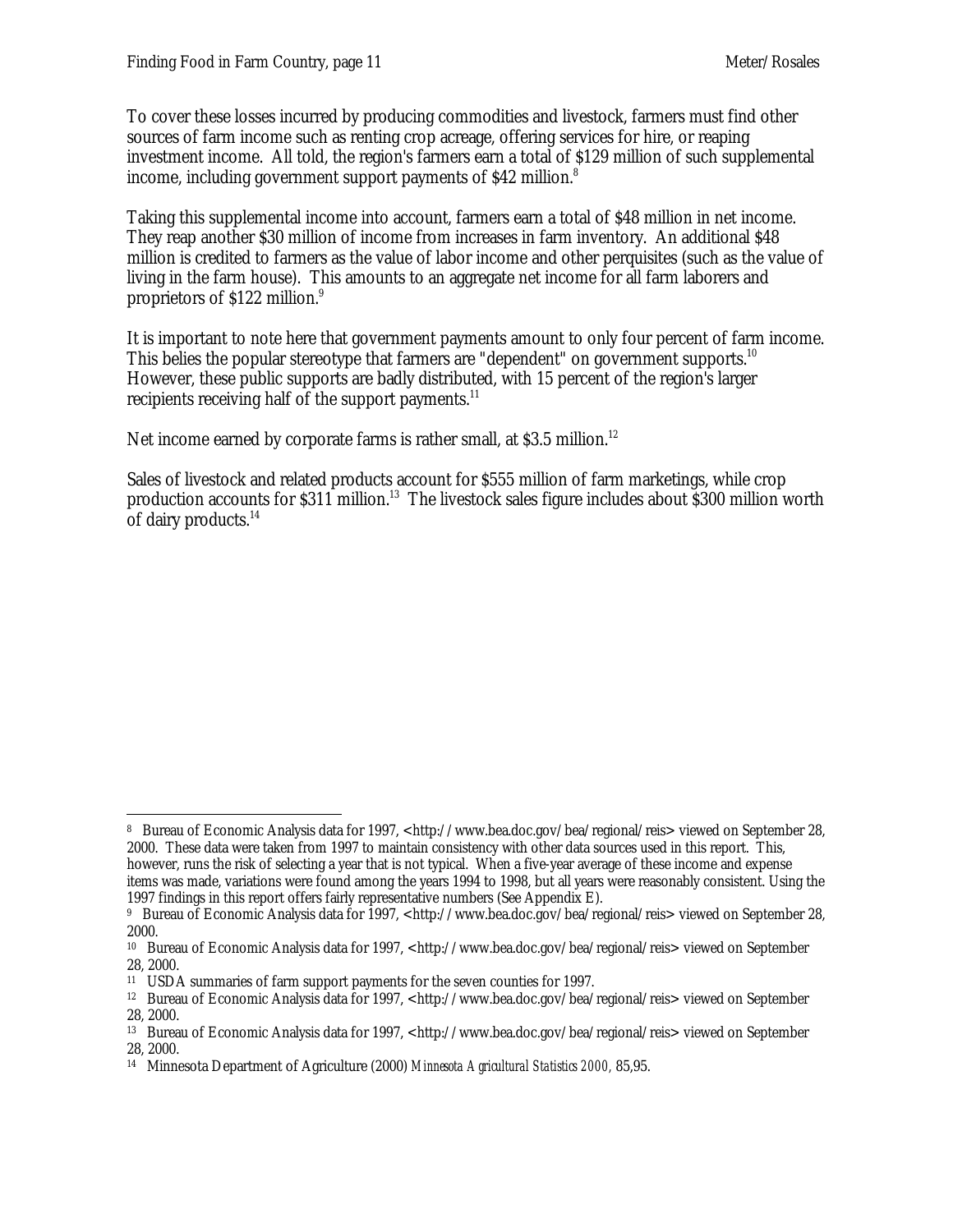

The table below shows production of the most important crops in the region. This includes an overall total of more than 150 million bushels of grain. Moreover, the seven counties produce enough to feed each man, woman and child living in the region 550 eggs and 1,000 pounds of corn and peas (for processing) per year.

| Crop:         | Production               | Ave. price | <b>Total value</b> |
|---------------|--------------------------|------------|--------------------|
|               | (1999)                   | (1999)     | @ ave. price       |
| Corn          | $\overline{117}$ mln bu. | \$1.70     | \$199 mln          |
| Soybeans      | 31 mln bu.               | \$4.55     | \$141 mln          |
| Oats          | $3.1$ mln bu.            | \$0.90     | $$2.8$ mln         |
| <b>Barley</b> | $0.4$ mln bu.            | \$1.25     | $$0.5$ mln         |
| Milk          | 20 mln cwt.              | \$13.99    | \$294 mln          |
| $Eggs***$     | 166 mln                  |            | \$6 mln            |
| Sweet corn    | 319 mln lb.              |            |                    |
| Green peas    | 52 mln lb.               |            |                    |

#### **Production of key crops in 1999:<sup>15</sup>**

*\*\*(includes Dakota and Dodge Counties)*

*Note: "Total value" figures in this table are approximations only and do not agree with "farm marketings" totals above since not all farm products are sold at the average price.*

Moreover, these impressive harvests reflect massive gains in production. The region's corn harvests increased threefold between 1949 and 1992. Soybean harvests rose by a factor of six, despite the fact that one of every five acres was taken out of cultivation from 1935 to 1992.<sup>16</sup>

 $\ddot{\phantom{a}}$ <sup>15</sup> Minnesota Department of Agriculture (2000). *Minnesota Agricultural Statistics 2000.*

<sup>16</sup> University of Minnesota Extension County Summaries: Agricultural Profile. Note that harvest comparisons span different years than acreage comparisons.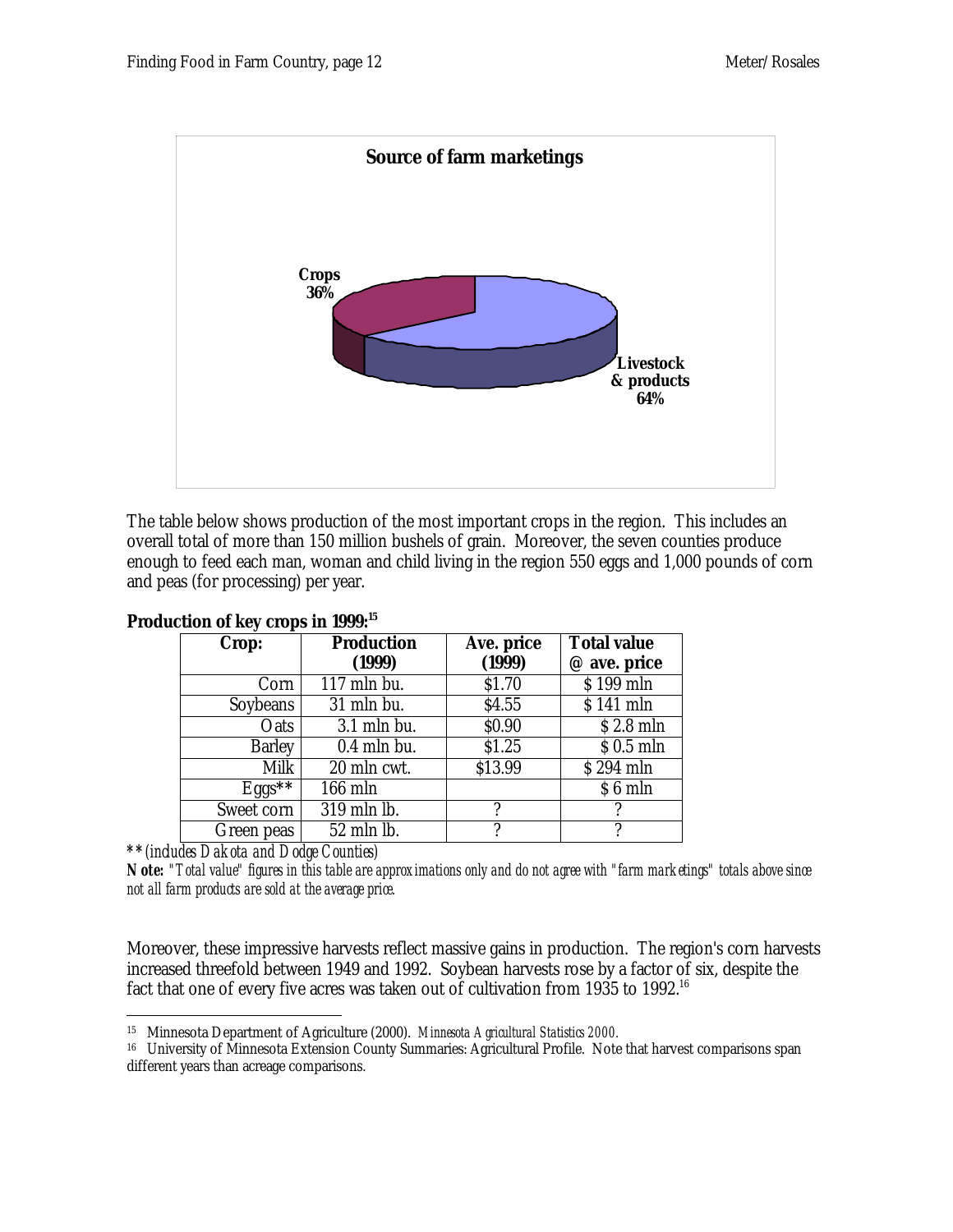**Changes in crop production from 1949 to 1992<sup>17</sup>**

| Corn          | 303%   |
|---------------|--------|
| Wheat         | $-70%$ |
| Soybeans      | 683%   |
| Hay           | 72%    |
| <b>Oats</b>   | -77%   |
| <b>Barley</b> | $-81%$ |

*Note: This chart measures changes in total yield for the region in bushels or tons (hay).*

This farm economy is a powerful economic engine. The region's farmers buy nearly a billion dollars of goods and services each year, spending \$500 million on interest payments, farm chemicals and "other" costs, \$131 million for feed, \$97 million for fertilizer, \$73 million for hired labor, and \$33 million of petroleum products in 1997.  $18$ 

| Feed expenses:      | \$131 million |
|---------------------|---------------|
| Livestock:          | \$58 million  |
| Seed:               | \$44 million  |
| Fertilizer:         | \$97 million  |
| Petroleum products: | \$33 million  |
| Labor costs:        | \$73 million  |
| "Other" expenses**  | \$510 million |
|                     |               |
| <b>Total</b>        | \$947 million |

#### **Farm production expenses:<sup>19</sup>**

*\*\*includes interest payments and farm chemicals*

Tragically, there is weakness hidden in this apparent strength. As noted above, farmers spend more producing commodities than they earn by selling them. Moreover, prices plunged by one-third since 1997. The region's \$344 million production of corn, soybeans, oats and barley (listed in the table on the previous page) for 1999 would have been worth an additional \$106 million in 1997.

This report focuses not simply on the level of farm expenditures, but also where farm expenditures go. We ask, what is the impact of farm production costs on the region itself? While most of the \$73 million in labor costs, a cost to farm operators, is earned by nearby residents, and cycles some money through the region, this is but a small portion of total farm purchases. Certainly some portion of the feed, seed and livestock expenses is purchased from local producers – but this proportion appears to be diminishing as farmers increasingly rely on inputs from larger and more distant corporations. Contract labor costs, repair and maintenance costs, and property tax payments do cycle a great deal within local communities.

 $\ddot{\phantom{a}}$ <sup>17</sup> University of Minnesota Extension County Summaries: Agricultural Profile. See note above.

<sup>&</sup>lt;sup>18</sup> Bureau of Economic Analysis data for 1997, <http://www.bea.doc.gov/bea/regional/reis> viewed on September 28, 2000, list a total of \$510 million dollars of unspecified expenses – more than half of all production expenses – in interest payments, farm chemical costs, and "other" costs. USDA Economic Research Service analysts say it is impossible to tally these "other" payments in greater detail, despite their magnitude.

<sup>&</sup>lt;sup>19</sup> Bureau of Economic Analysis data for 1997, <http://www.bea.doc.gov/bea/regional/reis> viewed on September 28, 2000.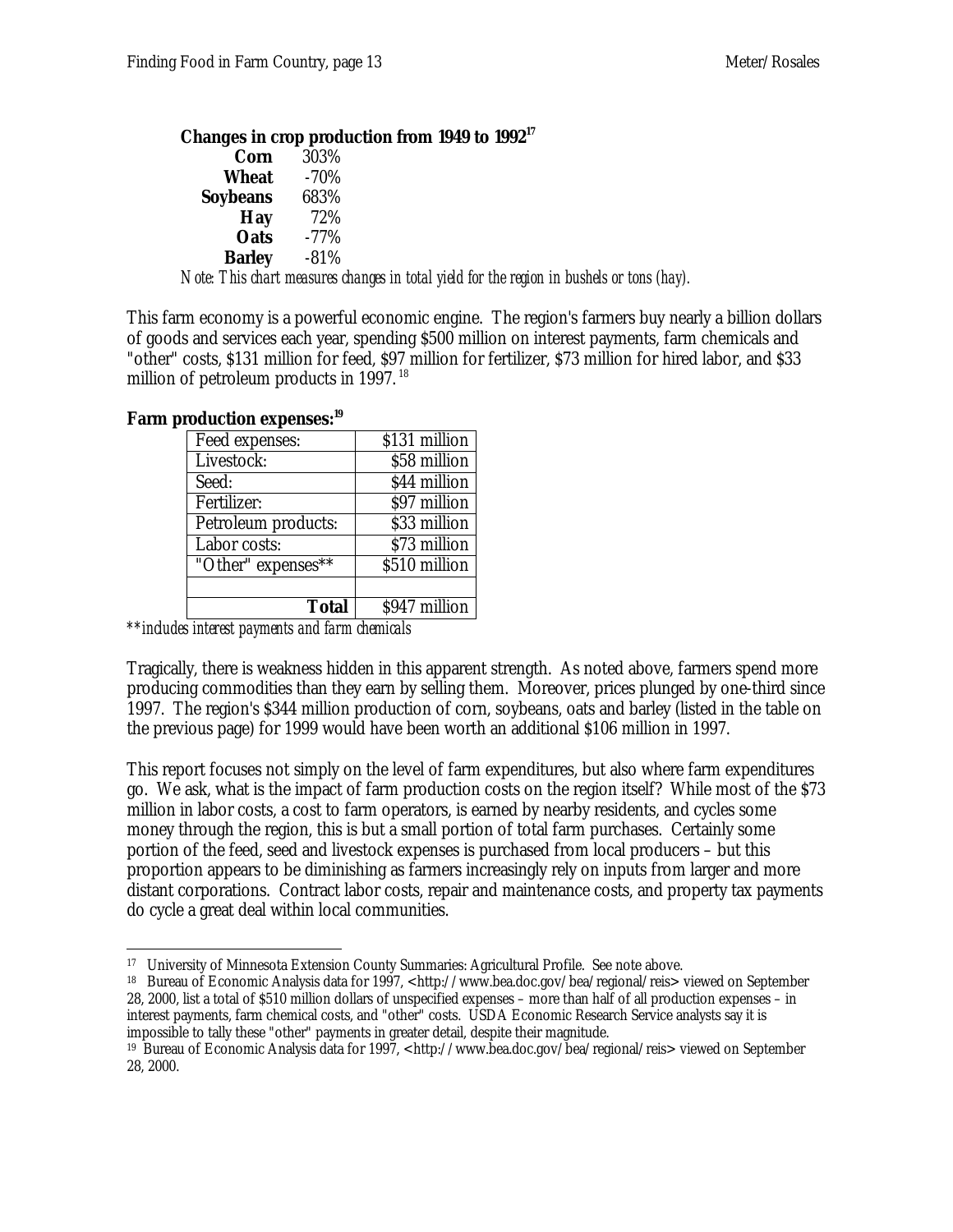Other production expenses almost certainly leave the region. Most of the \$97 million spent on fertilizer each year, as well as costs of farm chemicals, feed, seed, or livestock produced by distant suppliers, leaves the community. Although some of these inputs may be purchased through a local dealer, only a small percentage of the sale price cycles through the local economy.

Farmers certainly obtain a product or service of value to them for this money, but most of the potential wealth created by such sales accrues to owners outside the region, who are unlikely to reinvest their profits into the community.

In addition, farmers make interest payments to lenders based outside of the region. Very little of this money recycles back into the community, unlike interest paid to local banks. Other expenses farmers pay for farm chemicals, insurance, marketing, land rent, utilities, machinery, or professional services also leave the region.<sup>20</sup>

Cash rent of course is often paid to neighbors, but may also be paid to absentee owners – who may be former neighbors now living in a southern climate.

Existing data, unfortunately, do not allow this crucial measurement to be made with any precision. Significantly, BEA estimates of production expenses show more than half of these expenses as unspecified "other" costs. Prior national studies indicate that the flow of interest payments away from rural communities by itself constitutes a major drain of financial reserves from farm communities.<sup>21</sup> If such important indicators continue to be overlooked by federal and state data providers, rural communities will be unable to fully assess whether they gain or lose in their financial transactions – and the outcome is likely to be that rural communities will continue to decline.

To better estimate the scale of these farm production costs, these costs were compared to those found in the Minnesota State Colleges and Universities/Novartis Farm Business Management  $(FBM)$  Program data<sup>22</sup> for farms in Southeast Minnesota, as well as data from the Agricultural Census of 1997.<sup>23</sup> The FBM sample of 383 farms is not fully representative of the entire farm region, so any such analysis must be treated with extreme caution. This survey of farm production expenses shows that the largest farms are the most likely to purchase large amounts of feed. Smaller farmers are more likely to spend a higher percentage of their costs on interest payments, but larger farms pay more dollars in interest payments due to the size of loans taken out.

Agricultural Census data summarize production expenses based upon a sample of one-fifth of the region's farms. This data is used by the BEA in modeling how money flows through the region. Comparing FBM and Ag Census data, we estimate farm chemical expenses to be \$55 to \$100 million

<sup>22</sup> Minnesota State Colleges & Universities in partnership with Novartis Seeds (1999). Minnesota Management Education Program, Farm Business Management Board. Data posted on web site:

 $\overline{a}$ <sup>20</sup> Minnesota State Colleges & Universities in partnership with Novartis Seeds (1999). Minnesota Management Education Program, Farm Business Management Board. Data posted on web site:

<sup>&</sup>lt;http://www.mgt.org/fbm/reports/1999/se/se.htm>, viewed November 9, 2000.

<sup>21</sup> Meter, Ken (1990). *Money with Roots.* Minneapolis: Crossroads Resource Center.

<sup>&</sup>lt;http://www.mgt.org/fbm/reports/1999/se/se.htm>, viewed November 9, 2000).

<sup>23</sup> USDA (1997). U.S. Agricultural Census, posted on web site <http://govinfo.kerr.orst.edu/ag-stateis.html>, viewed on February 26, 2001.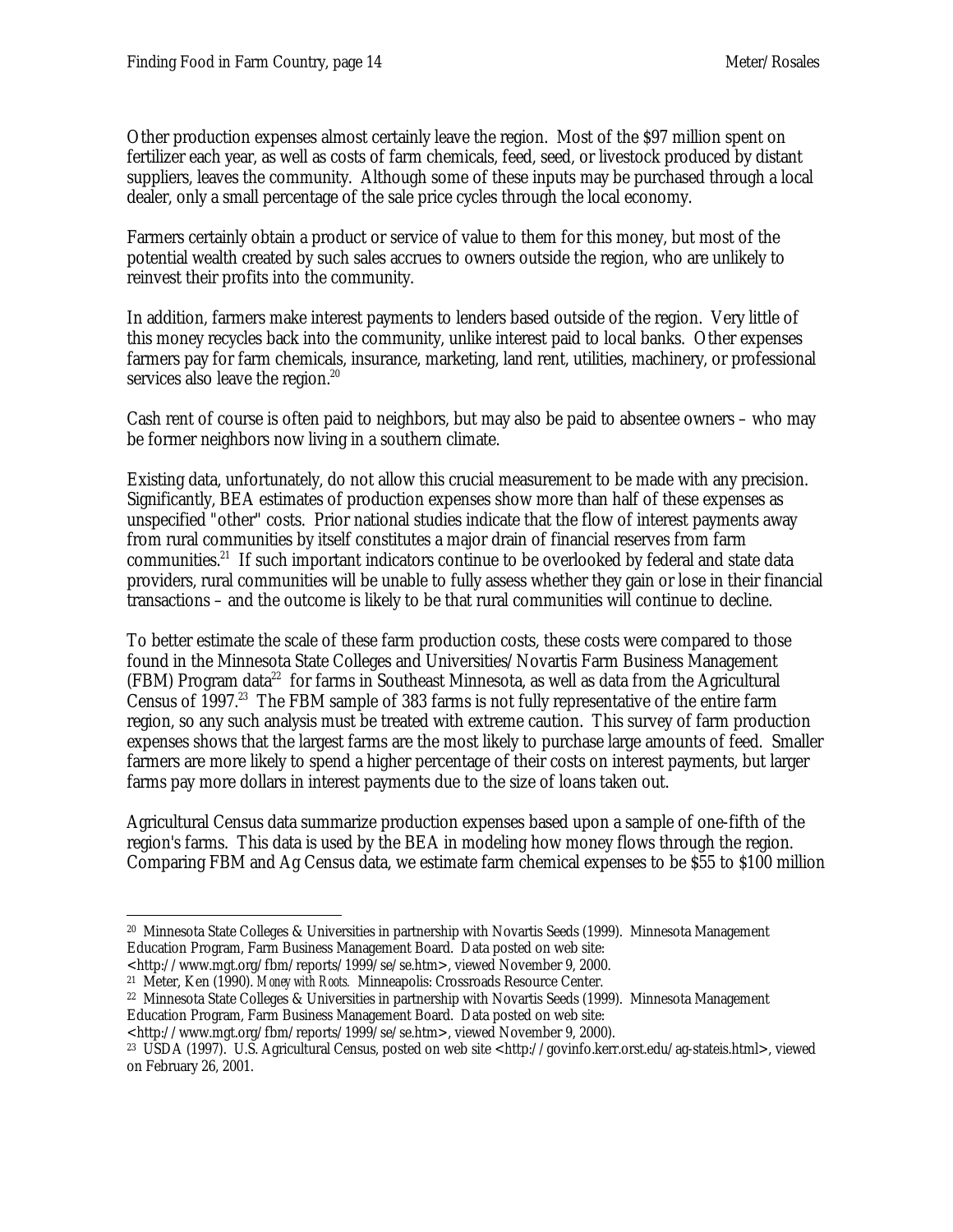annually. Another \$80 to \$100 million appears to be paid as loan interest. Cash rent for land totals \$50 to \$70 million per year.

We tallied these numbers, making estimates of the percent of local trading that results from each expenditure. For instance, of \$1.49 paid for each gallon of gasoline, how much of that is devoted to local costs such as labor, rent to local owners, operating costs which yield income to a local supplier, or local savings? Obviously such estimates are very rough. Working conservatively, we did establish some upper and lower bounds.

We concluded that at least \$330 million and as much as \$570 million flows away from the region each year as farmers pay for production costs. This money, once spent, does little to add further value to the region itself. For this report, it is assumed that the actual figure falls within the middle of this range, about \$400 million per year.<sup>24</sup>

This figure looks quite stark when compared to the total net income of all farms in the region – including government supports – of \$122 million. To the region as a whole, it is economically senseless to lose three dollars for each dollar earned.

To an individual farm family, continuing to produce on such terms may well be a rational decision. Farmers have credit debts to pay, a commitment to their farm and community, and have invested heavily in technology that allows them to use farm income as a way to cover those debts. Still, what is rational for individual families appears to take a collective toll on the region as a whole.

These imbalances also weaken the condition of farm families relative to others in the seven counties. For example, although farm families earn only 2% of the region's net income, they pay 14% of the region's property taxes.<sup>25</sup> This is a total of \$34 million each year, one quarter of the farmers' net income.<sup>26</sup> Absentee ownership of farmland is substantial, with more than one-quarter (28%) of farm property taxes paid by non-homesteading owners.<sup>27</sup>

In sum, as the local farm economy becomes more highly interconnected with larger economic systems, which have the power and reach to extract value from the Southeast Minnesota region, the region has suffered a loss of its own ability to create wealth for local residents.

**<sup>-</sup>**<sup>24</sup> For more details on this figure, see Appendix E, page  $62$ .

 $^{25}\,$  Minnesota Department of Revenue Sales Tax receipts for 1996, as profiled in University of Minnesota Extension County Summaries: Profile of Business and Labor; University of Minnesota Extension County Summaries: Agricultural Profile; Minnesota Department of Revenue Property Tax data: Estimated Distribution of the Net Tax by Use Class by County Payable in year listed (1974, 1980, 1981, 1997).

<sup>26</sup> Minnesota Department of Revenue Property Tax data: Estimated Distribution of the Net Tax by Use Class by County Payable in year listed (1974, 1980, 1981, 1997); and Bureau of Economic Analysis data for 1997, <http://www.bea.doc.gov/bea/regional/reis> viewed on September 28, 2000.

<sup>27</sup> Minnesota Department of Revenue Property Tax data: Estimated Distribution of the Net Tax by Use Class by County Payable in year listed (1974, 1980, 1981, 1997). Of course, tax payments made by absentee owners who live outside the region bring a small flow of money into the region's public coffers, but ultimately contribute to a loss of local control over resources.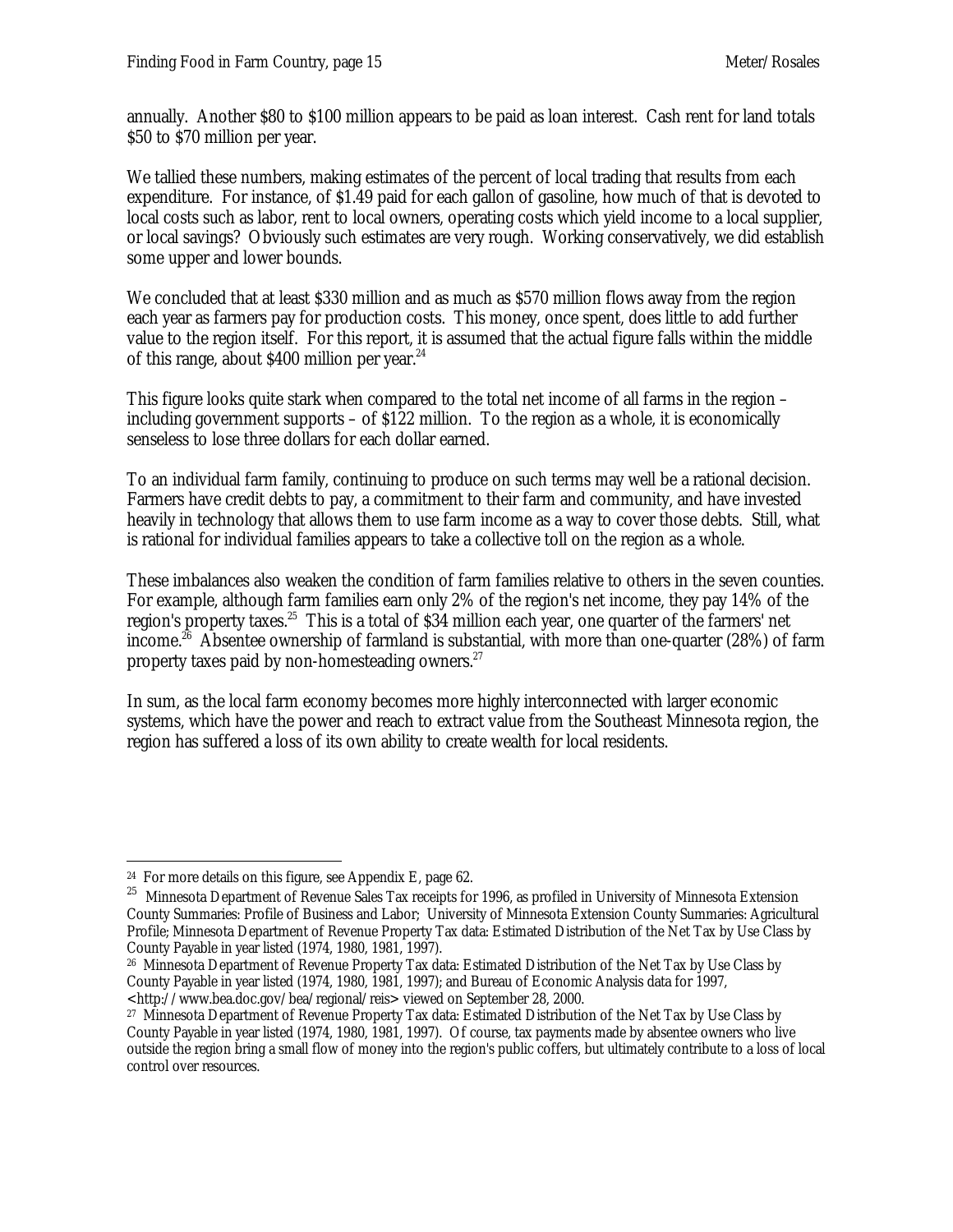#### **A region of food consumers**

At the same time, of course, Southeast Minnesota is also a region of food consumers. The 120,000 households in the seven-county area earn a total of \$7.6 billion of household income each year. Seven percent of this income is devoted to buying food – a total of \$506 million dollars. Nearly \$300 million of this food is purchased for home consumption, and the rest is spent eating away from home. $28$ 

When consumer food purchases are aggregated for the entire region, impressive totals are found. The region's 303,000 consumers spend an estimated \$60 million buying beverages, and another \$47 million for fresh and frozen fruit and vegetables. Consumers purchase another \$34 million of dairy products, and \$32 million of baked goods. An estimated \$23 million of beef is purchased each year, along with \$17 million of pork and an equal amount of cereal grains, as well as \$13 million of poultry products.<sup>29</sup>

| Beverages:             | \$60 million                        |
|------------------------|-------------------------------------|
|                        | includes alcoholic and nonalcoholic |
| Fruits and vegetables: | \$47 million                        |
| Dairy products:        | \$34 million                        |
|                        | for fresh milk alone: \$14 million  |
| Bakery items:          | \$32 million                        |
| Beef:                  | \$23 million                        |
| Pork:                  | \$17 million                        |
| Cereals:               | \$17 million                        |
| Poultry:               | \$13 million                        |
| Other meats:           | \$11 million                        |
| Fats & oils:           | \$8 million                         |
| Fish and seafood:      | \$6 million                         |
| Eggs:                  | \$2.7 million                       |
| Sugars & sweets:       | \$13 million                        |
|                        |                                     |

#### **Consumer purchases for home consumption:<sup>30</sup>**

In addition, schools spend \$15 million per year providing school lunches to the region's students (a program that is of course heavily subsidized by the federal government).<sup>31</sup> Another \$8 million in food stamps is given to aid low-income consumers.<sup>32</sup>

However, there is a strong disconnect between this consumer power and the region's producing power. In fact, the amount of locally produced food sold within the region is small and there seems

 $\overline{a}$ <sup>28</sup> Food Industry Institute (1999). *Food Industry Review*; and Bureau of Labor Statistics (1997). Consumer Expenditure Survey.

<sup>&</sup>lt;sup>29</sup> Food Industry Institute (1999). *Food Industry Review*; and Bureau of Labor Statistics (1997). Consumer Expenditure Survey.

<sup>30</sup> Food Industry Institute (1999). *Food Industry Review*; and Bureau of Labor Statistics (1997). Consumer Expenditure Survey.

<sup>31</sup> Minnesota Department of Children, Families and Learning, "School District Profiles, 1998-1999," available at <http://cfl.state.mn.us/FIN/profiles/98-99/profiles9899.pdf>

<sup>32</sup> Bureau of Economic Analysis data for 1997, <http://www.bea.doc.gov/bea/regional/reis> viewed on September 28, 2000.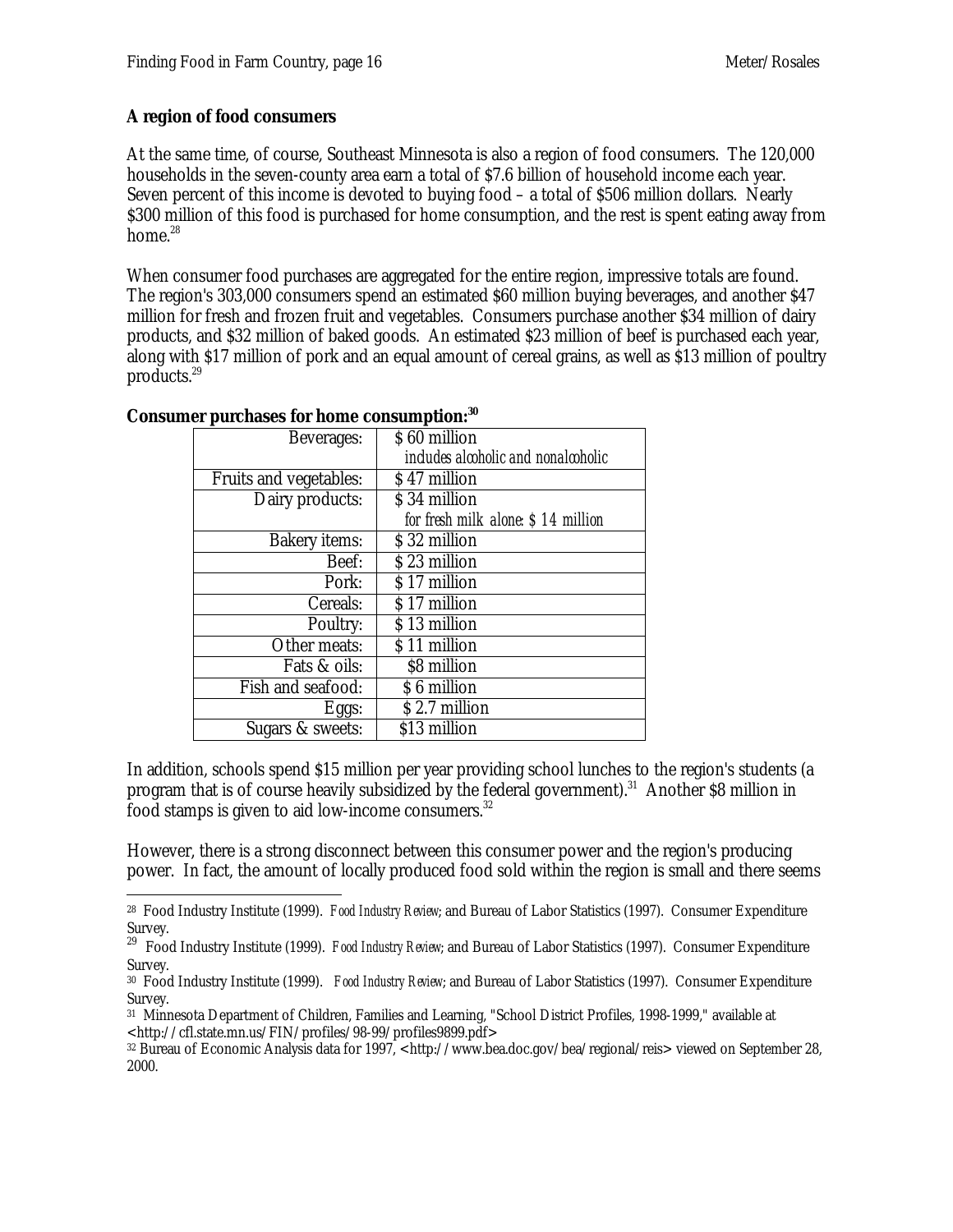to be no agency or organization measuring the amount. The only figure available is the Agriculture Census count of food sold by farmers directly to consumers, a total of \$2 million for the region.<sup>33</sup> Little of southeast's \$506 million in food purchases helps to build farm income in the region.

The primary economic benefit to the local region from these consumer food expenditures is that some local payments are made for labor, business services, utilities, and other operating costs of distribution. Certainly some profits are also earned by local owners, but the more that food marketing channels are owned by outsiders (e.g., national retail chains), the more profits are extracted from the area. Those consumers who purchase dairy products, meats, cereals, and other foods produced by the region's processors do contribute to a local stream of wealth creation.

No data exist that would accurately portray how much money leaves the region from food purchases. It seems that this figure might easily top \$400 million per year, and could be far higher. Once again, this is an area in which public institutions and universities should take the lead to collect solid data so better analysis can be done.

Data collected should include financial summaries showing what percentage of local producer, supplier or consumer purchases cycle through the local economy. The amount of interest paid by farmers and processors to local and outside lenders would also be a key indicator of financial health. Gauging the extent to which local cash flows cycle through the local economy would be important. Consumers could be surveyed to track the growth of local food purchases. More accurate data showing local consumer patterns would help solidify our grasp of local food systems.

#### **A region of food manufacturers & retailers**

Southeast Minnesota is also an important producer of value-added food products. The Bureau of Economic Analysis reports that the region has 48 food manufacturers, earning \$242 million in revenue through manufacturing food and related products. This amounts to 20 percent of all manufacturing income in the region. Well over half of this revenue is earned in Mower County, where the food packers of Austin are located.<sup>34</sup> As shown on the table below, manufacturing wages are considerably higher than those for other sectors of the food economy.

#### **Average weekly wage for food-related workers:<sup>35</sup>**

| \$338.86<br><b>Agricultural Services</b> |  |
|------------------------------------------|--|
| \$217.35<br>Retail food                  |  |
| \$154.52<br>Eating & Drinking            |  |
| Establishments                           |  |

For most of these manufacturers, a location close to food producers is essential to doing business. Local processors who manufacture cereal products, meat products, ice cream, cheese, milk, frozen

 $\overline{a}$ <sup>33</sup> USDA (1997). U.S. Agricultural Census, posted on web site <http://govinfo.kerr.orst.edu/ag-stateis.html>, viewed on February 26, 2001.

<sup>34</sup> Bureau of Economic Analysis data for 1997, <http://www.bea.doc.gov/bea/regional/reis> viewed on September 28, 2000.

<sup>35</sup> Bureau of Economic Analysis data for 1997, <http://www.bea.doc.gov/bea/regional/reis> viewed on September 28, 2000.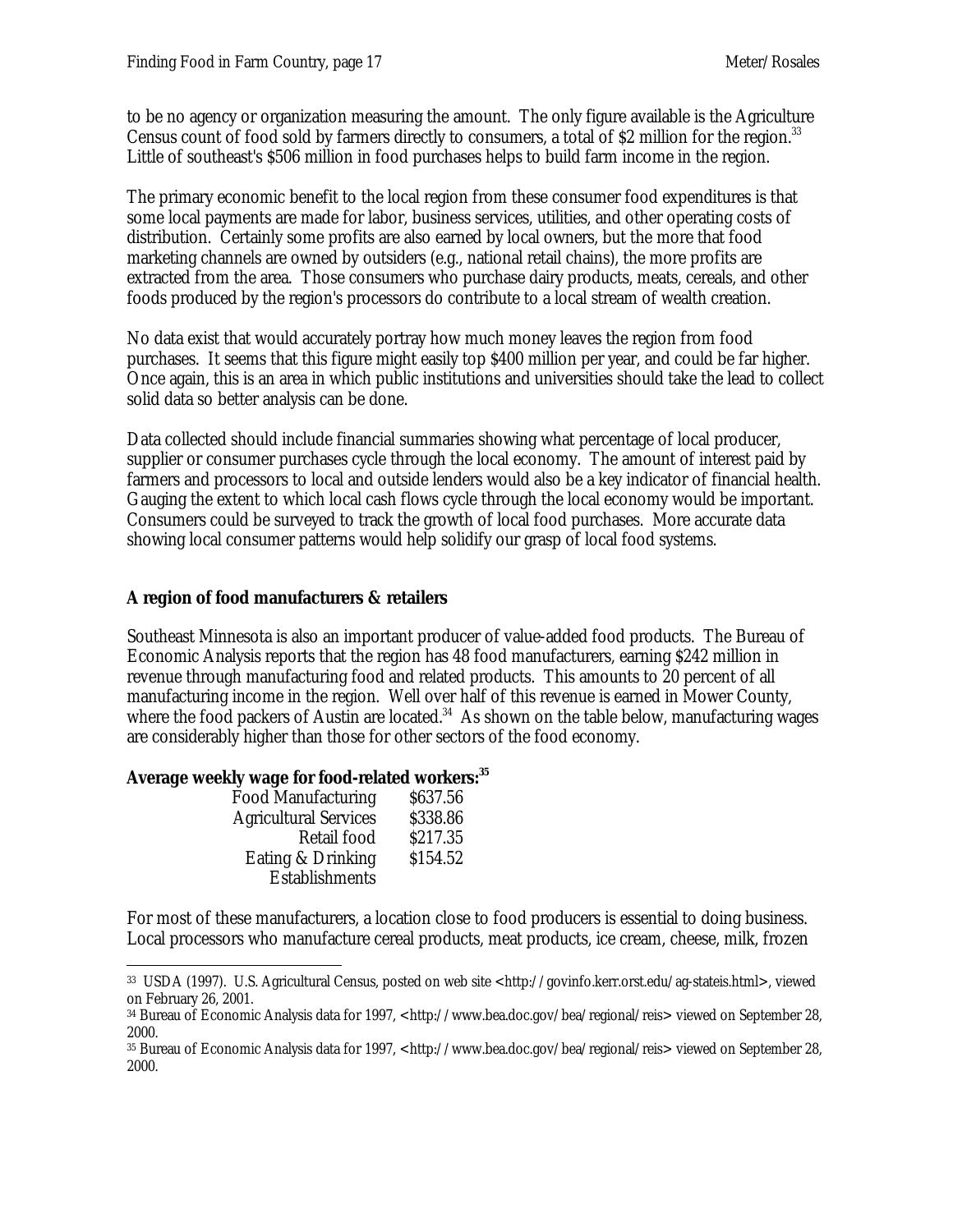or canned vegetables, and feed for livestock contribute mightily to the local flow of income to area farmers.

Food is also important in the region's stream of retail commerce. In 1997, the region's 210 retail food stores accounted for \$456 million in retail food sales. Another \$218 million in revenue was earned by 616 eating and drinking establishments. All told, more than one-third of the region's retail sales is devoted to these food-related purchases.<sup>36</sup> Very few of these sales add value to the production of local farmers, however, since most grocers and restaurants sell food that was raised elsewhere.

Nor are Southeast shoppers currently demanding local produce in large quantities. A recent survey by SNG Associates in Rochester for the Omega Cooperative shows that two thirds of the region's shoppers purchase their groceries in metropolitan areas, where they can take advantage of national brands and larger distribution networks.<sup>37</sup>

Increasingly, however, there are signs that local consumers would prefer having the local option available. SNG also found that three of every four shoppers have bought food at a natural foods store, and liked the higher quality and freshness they could obtain through these purchases. Consumers added they were only "somewhat" satisfied with the availability of local produce. An even larger number, 90 percent, thought that opening cooperative food stores would be a good idea.<sup>38</sup>

Further, a survey performed by Community Design Center earlier this year shows that there is a potential market for local foods. Institutional food buyers report they certainly buy foods that are produced in the region, but do not purchase from local producers. Most say they would buy locally if price, quality and ordering were competitive.<sup>39</sup>

### **Summary**

The Southeast region grows food well and most residents eat fairly plentifully, but the region exports a great deal of its money in the process. Raising its farm products, the region loses about \$400 million per year. In buying food, the region leaks perhaps another \$400 million. This amounts to a total (conservatively estimated) of approximately \$800 million that leaves the region. This money – though currently earned by the region's producers and consumers – fails to build wealth for people who live in the community.

 $\ddot{\phantom{a}}$ <sup>36</sup> Bureau of Economic Analysis data for 1997, <http://www.bea.doc.gov/bea/regional/reis> viewed on September 28, 2000.

<sup>37</sup> SNG Associates (2000). *Southeastern Minnesota Sustainable Agriculture Consumer Survey.* Rochester, October 28. The region as defined for this report included an eighth county, Dakota, that is more suburban in nature.

<sup>38</sup> SNG Associates (2000). *Southeastern Minnesota Sustainable Agriculture Consumer Survey.* Rochester, October 28. The region as defined for this report included an eighth county, Dakota, that is more suburban in nature.

<sup>39</sup> Bilek, Petr (2000). *Institutional Food Market Survey.* Lanesboro: Community Design Center, Hiawatha'a Pantry Project, February 1.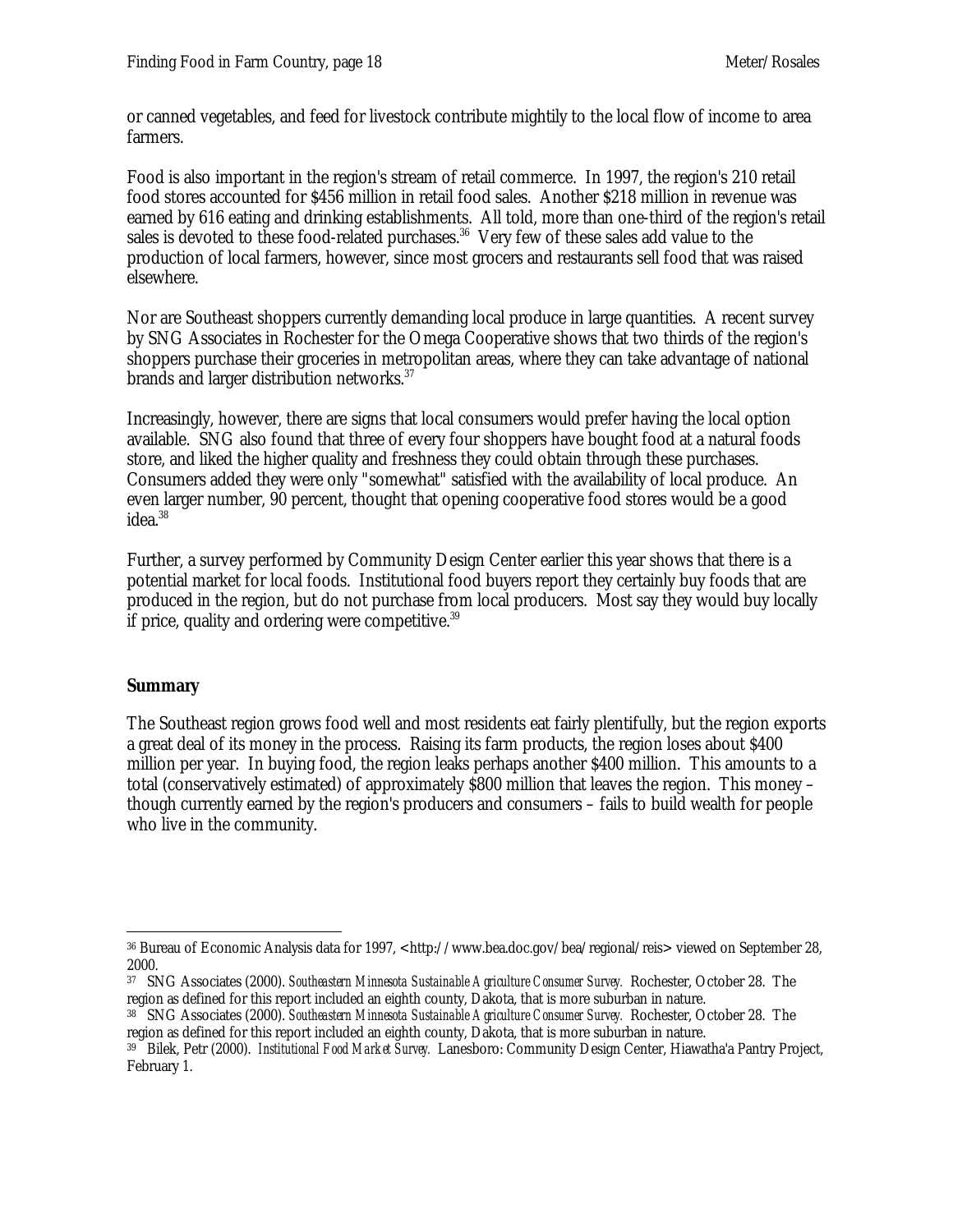

# **\$800 million erodes from the region each year**

Thus, the region's **farmers** could reduce their losses by growing **fewer** commodities for the agribusiness economy, and **consumers** could reduce their losses by purchasing **more** food directly from producers. The flows of money created – internal to the region – would likely be smaller than those now found in the mainstream farm and food economy. Still, each dollar would do more to create wealth for the region's residents.

This data further suggests there are potentially hundreds of millions of dollars in opportunities for local value-added food production and processing. If value were added locally for local consumers, a considerable amount of money could potentially be cycled through these seven counties. Local businesses could find new markets in adding value to local produce.

Yet this would not be dramatic change. Even if all of the region's residents purchased all of their foods from local suppliers, which is highly unlikely, this would only directly increase personal income in the region by a maximum of 6 percent, the percent of household income devoted to food purchases. Still, the value of these purchases would multiply as this money cycled through other local businesses.

Economists at the University of Wisconsin–River Falls have found that substantially more money cycles through local economies when farms are small. Professor Larry Swain, director of the Rural Development Institute's Survey Research Center there, found that each dollar earned by small farms in Minnesota and Wisconsin cycles 2.3 times through the local economy, compared to 1.9 times for larger farms and only 1.6 for the average rural consumer. $40$ 

 $\ddot{\phantom{a}}$ <sup>40</sup> Interview with economics professor Larry Swain, community development specialist for the University of Wisconsin Extension Service and director of the Survey Research Center at UW-River Falls, February 12, 2001. See Swain L.B.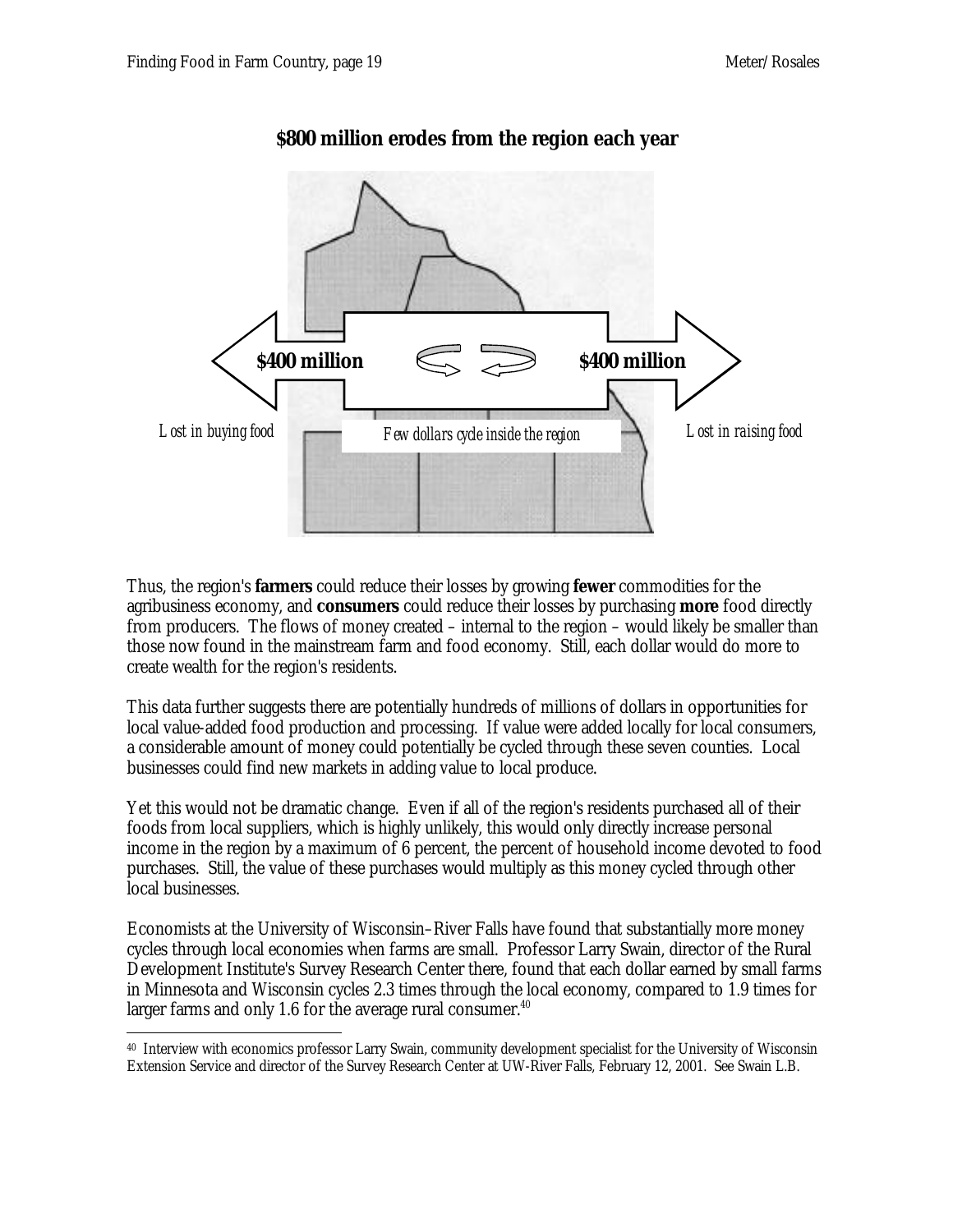Moreover, more local purchases means harm would be reduced. While difficult to quantify, it is clear that as losses are reduced, new wealth and new personal connections would be built among the region's residents, as more local farmers and consumers exchanged goods and services and added value to food commodities. This is borne out by the experience of Sunflower Fields Farm CSA (see page 23).

 $\ddot{\phantom{a}}$ (1999). "A Study of the Economic Contribution of Small Farms to Communities – Completed 1996 to 1999." Unpublished manuscript; and Swain, L. B., & Kabes, D. (1998). "1996 Community Supported Agriculture Report." Unpublished manuscript.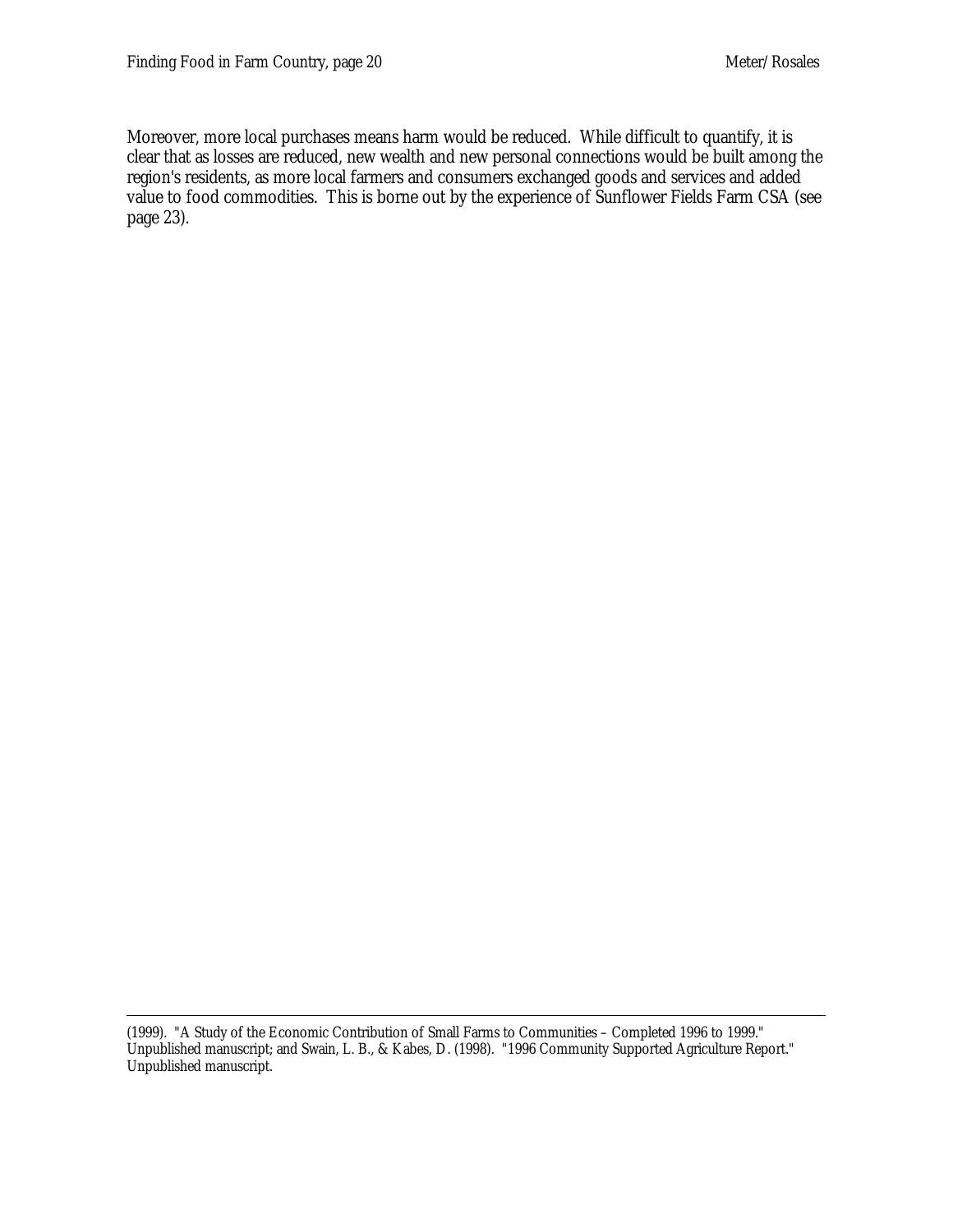# **Ecological impacts of current farm practices**

Tragically, erosion is also the ecological outcome of current agricultural practices. The soils lying over the region's limestone karst geology are very loose, providing an excellent medium for growing food. However, this same quality also makes the soils highly vulnerable to erosion. With each rainfall, tons of soil are washed into surface waterways.<sup>41</sup> Bacteria, fertlizers, and farm chemicals often cling to the soil, polluting both rivers and lakes. Further, the underlying karst formations have long fissures that extend underground. As contaminated water enters these cracks in the limestone, pollutants can rapidly migrate into distant wells or bodies of water. The movement of these contaminants is accelerated by the steep slopes of many of the farm fields.<sup>42</sup> As a result, the Root River is one of the most sedimented rivers in the state of Minnesota. $43$ 

The Pollution Control Agency also lists the southeast region as the part of the state most affected by nitrate contamination.<sup>44</sup> These nitrates come from residential septic systems as well as agriculture, but one official estimates that 75% of the nitrates found in the region's groundwater come from agricultural sources.<sup>45</sup> Most at risk from nitrate contamination are young children and pregnant women.<sup>46</sup>

Nitrates have also contaminated residential and municipal wells in the region. The town of Lewiston was forced to spend \$1 million to dig a deeper well due to nitrate contamination. The town of Mabel also had to dig a new well for the same reason.<sup>47</sup> The Department of Agriculture estimates that 15 to 20% of the wells it has tested in the southeastern part of the state in a voluntary testing program have nitrate levels that exceed state health standards.<sup>48</sup> In fact, six counties exceed 20%, as shown on the map, Appendix F, on page 63.

Similarly, the USDA identifies the region as one having high potential for pesticide runoff.<sup>49</sup>

Recent economic changes may make this situation worse. As the milk price has fallen in recent years, and as dairy farmers have aged, many farmers have sold their dairy herds. One DNR official points out that while the number of dairy cows in the region remained about the same from 1990 to 1999, the number of farms fell by 60%. As fewer farms raise pasture crops for dairy animals, farmers tend to shift to cultivating row crops. With fewer green or cover crops and less crop

 $\overline{a}$ <sup>41</sup> Interview with Louise Hotka, surface water specialist, Pollution Control Agency, St. Paul, January 11, 2001.

<sup>42</sup> Interview with Louise Hotka, surface water specialist, Pollution Control Agency, St. Paul, January 11, 2001.

<sup>43</sup> Interview with Louise Hotka, surface water specialist, Pollution Control Agency, St. Paul, January 11, 2001.

<sup>&</sup>lt;sup>44</sup> A map can be found on the PCA web site:  $\frac{\text{http://www.pca.state.mn.us/water/groundwater/gwmap/intrate.pdf}{\text{http://www.pca.state.mn.us/water/groundwater/gwmap/intrate.pdf}}$ Viewed January 8, 2001.

<sup>45</sup> Interview with Jeff Green, regional groundwater hydrologist, Pollution Control Agency, Rochester, January 12, 2001.

<sup>46</sup> Interview with Jennifer Maloney, groundwater specialist, Pollution Control Agency, St. Paul, January 10, 2001.

<sup>47</sup> Interview with Bea Hoffmann, Zumbro/Root River Joint Powers Board, Winona, January 10, 2001.

<sup>48</sup> Interview with Bruce Montgomery, well-water specialist, Minnesota Department of Agriculture, January 12, 2001.

<sup>49</sup> USDA Natural Resources Inventory, 1982 <http://www.ers.usda.gov/briefing/AREI/newarei/Areil\_300 impacts.pdf>, p. 32, viewed in October, 2000.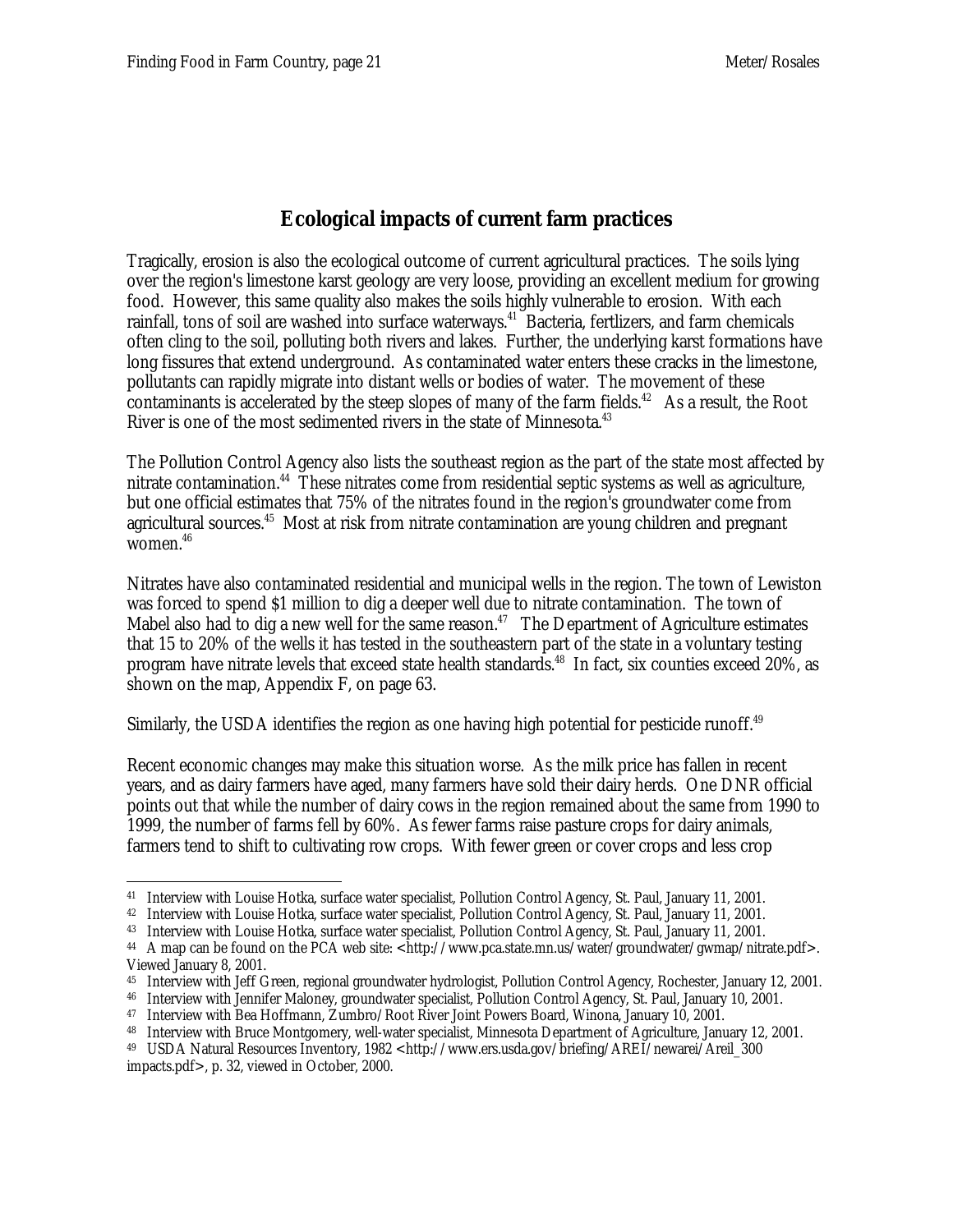rotation, soils are no longer strengthened. Soil structure is weakened. Many farmers plant soybeans on fields that had once nourished forage crops, further raising the risks of soil erosion. This is likely to be made worse by recent rises in oil and natural gas prices, which raise the costs of fertilizing – thereby encouraging even more growers to raise soybeans, which fix nitrogen to the soil.<sup>50</sup>

#### **Ecological concern motivates the growth of local food systems**

Concern for the ecosystem led two groups of Iowa farmers just across the state border to restructure their farms to address the needs of an important local produce market – their immediate rural neighbors.

The farmers who raise food for Sunflower Fields Farm CSA and for the cooperative GROWN Locally [*see next page*] took action to protect their region's biodiversity. In addressing that concern, these farmers learned they could help build important connections among their neighbors.

 $\overline{a}$ 50 Interview with Larry Gates, Department of Natural Resources, Rochester, January 12, 2001.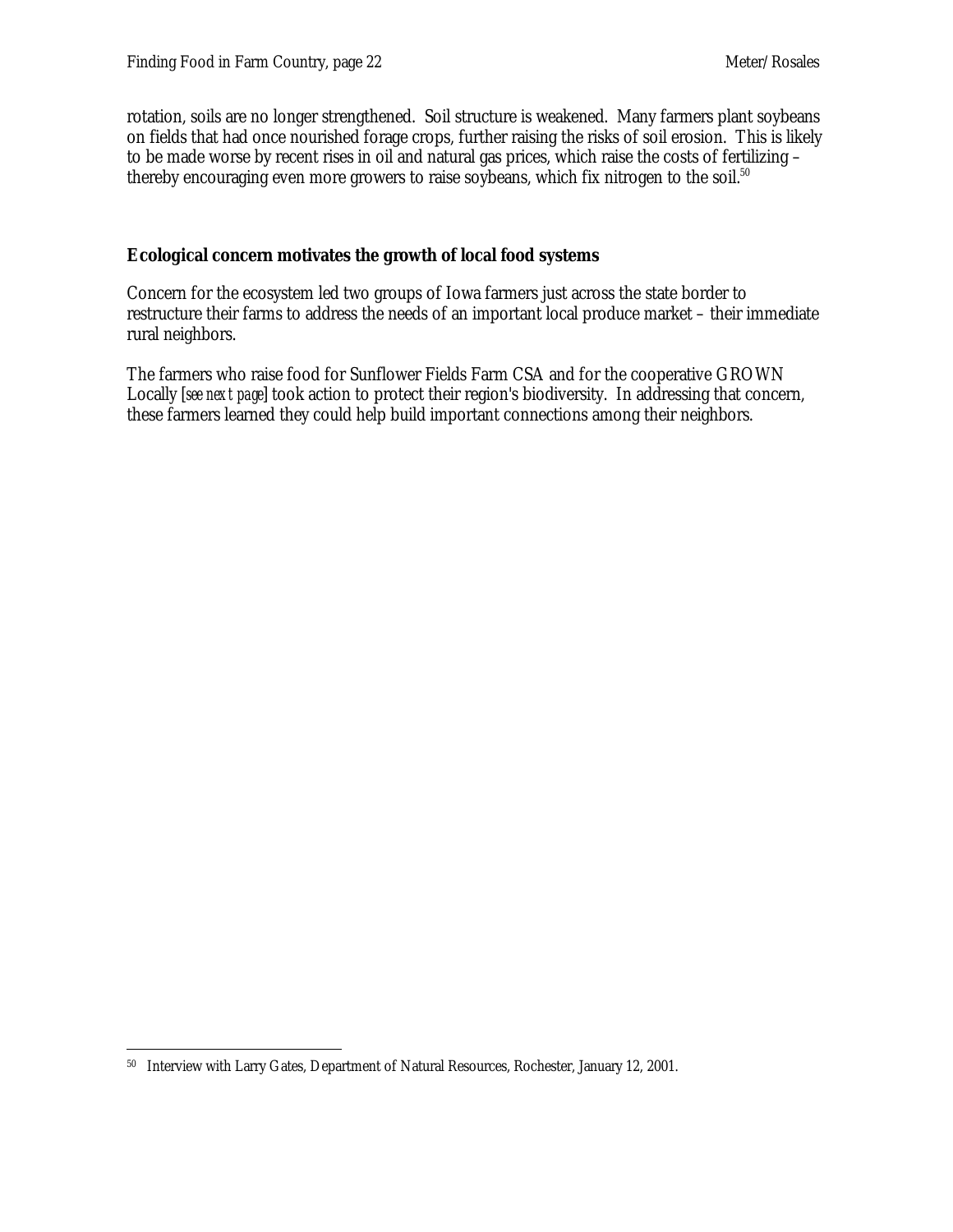# **Sunflower Fields Farm CSA & GROWN Locally (Allamakee County, Iowa)**

Michael & Linda Nash 776 Old Stage Road Postville, Iowa 52162 (319) 864-3847 <sunspot@netins.net>

#### **Raising food for rural neighbors**

Michael Nash likes to tell a story about the time Tom Miller, the extension agent in Dubuque, Iowa, stopped a group of local farmers cold by placing a challenge in front of them. "Suppose," Miller responded to one group's complaints about withering markets, "I could put you in touch with a market of 75,000 people who can use what you grow three times a day. They are within 20 minutes of your farms. They spend millions of dollars each year, and pay their bills regularly. Would you like that market?"

The room filled with an awkward and bemused silence as the gathered farmers cautiously considered his question. Finally, one spoke up. "Of course we would, but can you show us where this market is?" Miller quickly responded, "I'm talking about the city of Dubuque. That market is right here in front of you. All you have to do is raise food for it."

Miller's lesson was not lost on Michael and Linda Nash, a Northeastern Iowa farm couple. The Nashes moved to Allamakee County in 1996. Settling into Sunflower Fields Family Farm, they began to raise organic produce. But the Nashes took Miller's challenge one step further: they raise food for their rural neighbors, and want to focus as much as they can on providing food for the folks who live within about 40 miles of their farm. Their neighbors are eagerly signing up.

#### **Sunflower Fields Farm CSA**

Over time, as demand grew, Sunflower Fields recruited neighboring farmers to join them in their mission, creating a multi-producer CSA in a rural region. "We still consider ourselves a CSA, but no longer call it Community Supported Agriculture. What is that?" Michael Nash asked. "We are not farmers in need of support. We prefer to call ourselves a Community-Sustaining Agriculture farm.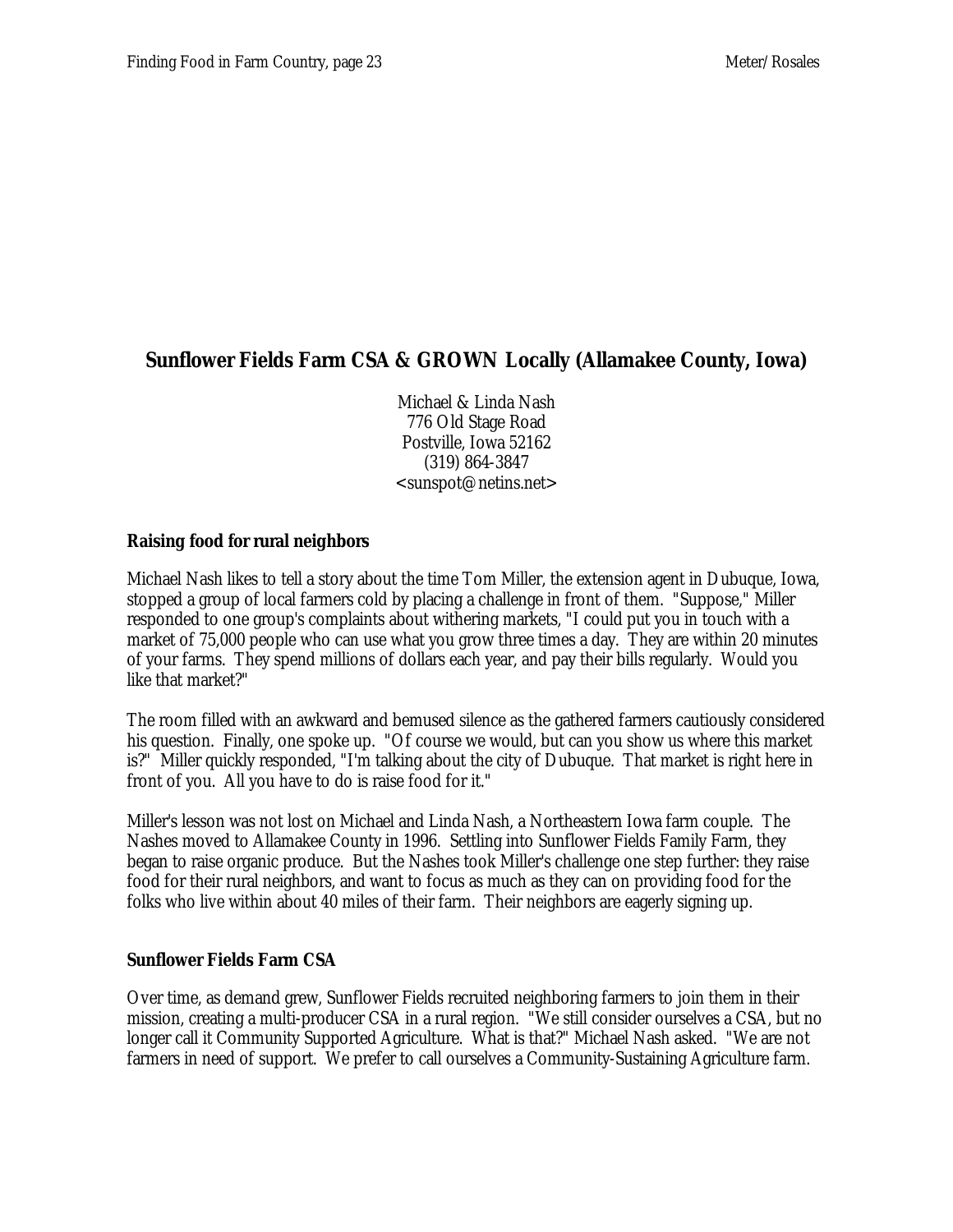We don't grow vegetables as much as we grow our soil. We develop relationships with our neighbors that we might call a market, but which are actually close personal bonds."

As more of their neighbors joined Sunflower Fields Farm, the Nashes began to hear from larger institutions that were also interested in buying fresh organic produce. So the couple invited their neighboring farmers to join them in forming a new cooperative, GROWN Locally, which sells locally raised food to larger clients like nursing homes, schools, and restaurants. The two businesses overlap a great deal, often with the same farms producing food for both outlets. But each serves a distinct purpose.

The idea of raising food for rural dwellers would have appeared preposterous two decades ago. Even in recent years sympathetic people told Nash he would never find a market among his rural neighbors. "When we started, we checked with other CSA farmers, and they were very helpful," Nash said. "They warned us to be careful. They said, there might not be enough people in rural Iowa to make this work. There is not enough money there. And in any case, every family has its own garden. We've found that none of those concerns really became an issue."

Why would families living on farms want to buy food? The answer, of course, is that few farm families actually raise food directly for people to eat. Rather, the large-field crop production practiced with high technical efficiency by Nash's neighbors primarily produces raw materials for industrial processing. Vegetable gardens that once dotted the landscape often go untended in a world of dual-income households. Few local stores carry locally grown produce. So, farm families find themselves in an ironic situation: importing food to eat that they once grew for themselves.

When Michael and Linda Nash created Sunflower Fields Farm as a CSA they set out to meet the needs of their closest neighbors for food. After informally polling their neighbors to see if there was a market for local produce, the Nashes began to recruit members. In merely three years, their membership has grown larger than intended, even though, as Michael Nash says, "We're not even scraping the surface in getting our own community involved." As more neighbors joined, the couple invited other producers to sell shares of crops the Nashes did not grow, and Sunflower Fields grew into a multi-producer CSA. Now the Nashes hope to assist others to set up similar CSAs in nearby counties.

Sunflower Fields Farm started with 22 members in 1997. "We wanted to be there for anyone in our neighborhood who wanted that experience. Right at the beginning we decided that once we started we needed to give anyone who asked a chance to try buying from us. We couldn't simply say no, because if we did we ran the risk of turning them away from the concept forever," Nash explained. "We believe access to fresh healthy food is a necessity, not simply a consumer choice." Still, the farmers were uncertain they could meet the needs of more than 135 customers at a time. "Now we think that if we can hold to 160 families, and retain at least 80% of those accounts each year, we can make this work."

Nash says the farm has used nothing more than word-of-mouth advertising to attract members, who pay from \$150 to \$250 for their annual food shares. "This is the first year we got lots of calls from people we didn't know. They are friends of friends of friends." With a population of 15,000 in the county, the Nashes are convinced that growth will continue for quite a while, spawning other grower clusters in the nearby counties such as Fayette, Winneshiek, Chickasaw, Bremer, and Clayton. "We think we offer prices that are competitive, and believe our quality is far superior."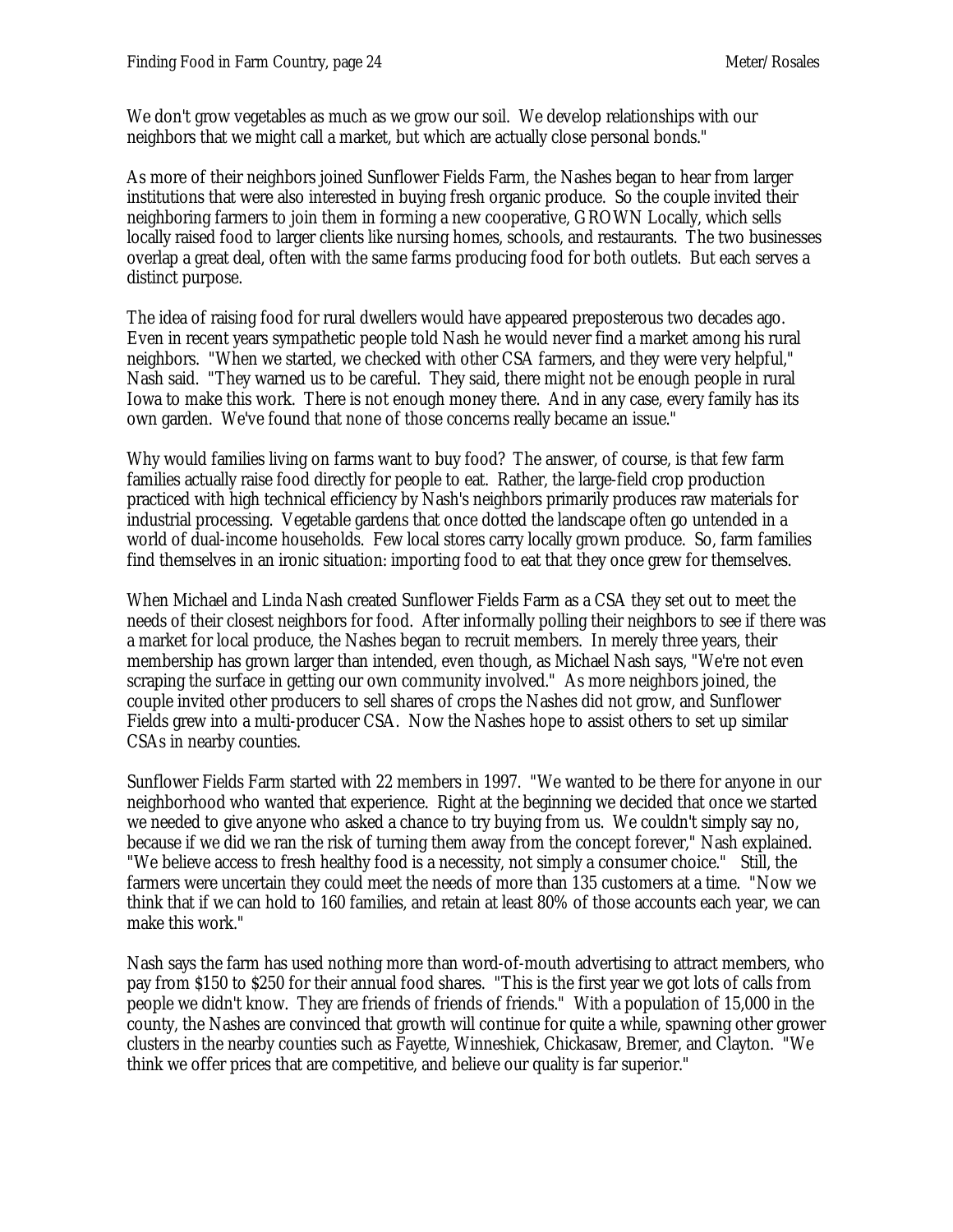Sunflower Fields offers a wide variety of crops and products, including more than 50 kinds of vegetables and herbs, eggs, apples, turkey and chickens, flowers, soap, honey, and home-baked bread, cookies and pies. Next year they plan to offer specialty boxes containing all the ingredients needed to make salsa, pickles or soup. They will also provide Thanksgving boxes and ornamental flowers.

Not that this is a quick road to prosperity: raising vegetables is labor-intensive work, and the Sunflower Fields Farm truck makes regular weekly rounds to its shareholders delivering their produce shares, which further adds to the cost. Yet Nash feels that having control of the distribution gives their neighbors far more command over their food supply.

The farmers in Sunflower Fields Farm CSA are convinced that this is an important investment in the community where they live. Nash said, "We do what we call *relational marketing*. We have to know our customers if we are going to make this sustainable. We visit each home once a week. We go door-to-door supplying our neighbors with fresh produce, and showing them how to prepare the foods we grow. "

Focusing on raising food for their immediate neighbors makes sense to Nash because it strengthens the locale where he lives. "Having healthy fresh food is a necessity. That's especially true if you've got kids. You have to have great food." Local production, he adds, "will benefit us and everyone here. As farmers, we are learning how to work together, and not to feel so competitive with each other. We all have to go beyond the short-term payoff. That narrow mindset does not get you beyond yourself, and into trying new things."

But Nash says there is even a more central mission to Sunflower Fields CSA. "The key is to improve the health of the farm, to improve the soil, and to improve the crops. In the process, we like to make a little money. But our long-term survival depends on building diversity. The soil is dead on a lot of the larger farms. With chemical applications it is a lot like being a drug addict. You have to go through a long, uncertain recovery."

Nash speaks from seasoned experience as a conventional farmer in the '60s and '70s. "One day I spilled some of the chemical I was applying to the field. For years, nothing grew on that spot. I had always believed the chemicals were safe, but now I knew different. I wondered what else was being killed by my chemical applications? What was getting into the water we drink?"

### **GROWN Locally**

As they gained experience in the first seasons, the Nashes quickly learned that Sunflower Fields Farm could be strengthened if they set up a separate but related organization. Recognizing that local nursing homes, schools, restaurants and other institutions also buy food for daily meals, Michael asked a group of farmers who visited his farm for a Northeast Organics field day in May, 1999, if they were ready to take on this new challenge. Those farmers met a few weeks later and created a new farmers' cooperative to serve those institutional customers.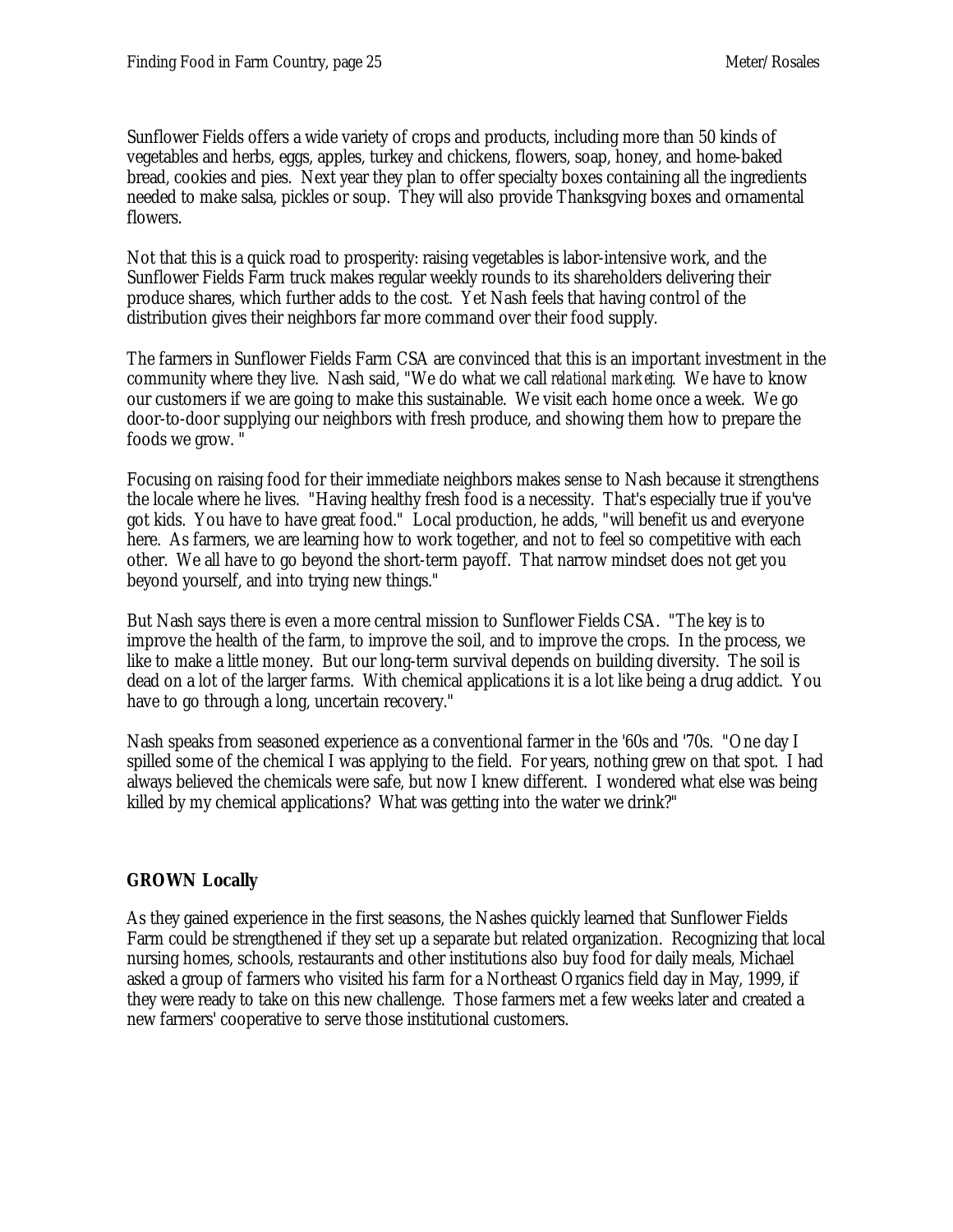That coop is called GROWN Locally (GROWN stands for Goods Raised Only With Nature). Many of the same farm families raise food for both businesses, but each business serves a distinct niche. While the members of Sunflower Fields Farm purchase annual shares, and receive weekly shipments of whatever comes in during a given week. GROWN Locally caters to larger buyers who want steady supplies of specific products they are willing to buy at a certain price. Sunflower Fields Farm, a CSA, invites substantial involvement by individual residents, while GROWN Locally is a producer's cooperative.

GROWN Locally leveraged the connections Sunflower Fields Farm had already built in the community, creating new opportunties for more people to gain access to more healthy foods. Linda Nash suggested that the nursing home where she works begin to buy fresh produce to cook for their residents. Although the nursing home's supply contracts limit their ability to purchase independently, company officials took keen interest. They began by ordering items like peas and green beans that were not only popular eating for the home's residents, but also a source of useful work. Some residents enjoy volunteering to cut the tips off the legumes, preparing them for the cooks, as a recreational activity.

In 2001, GROWN Locally will sell to 15 area nursing homes, and one school district. They also see the potential to supply food for special events and reunions, and hope to set up a small processing plant so they can supply canned and frozen vegetables.

The farmers coop currently uses about 17-20 acres of land, scattered among the producers' farms, to raise vegetables. Each member earns perhaps \$500 to \$1,000 in a year, and has the capacity to market more. This is clearly not the sole source of income for any of the coop's producers; all have a second source. They expect to take "baby steps" in growing the size of the cooperative, aiming to plant 20 to 30 acres in five more years.

Care for health also motivated the organic farmers who formed GROWN Locally. Nash recalls, "A group of us got talking one day about our farming. We all agreed we were going too far away for our markets. This took a toll on us financially, it took a toll in energy costs, and it was harmful to the soil we depended upon. But we hadn't yet figured out a viable way to localize our markets, and to diversify our crop production. I had the idea that we should invest in creating an institution that would build a local market. We wanted to offer good produce at a reasonable price. As we spoke, we realized we would have to deliver the food right to those institutions, so the buyer doesn't have to chase all around looking for the food they want. And we had to do it reliably. We couldn't just be a fly-by-night operation."

Judy Egeland, another coop founder, said they all realized the potential was enormous. By cooperating as growers, everyone could benefit. More products could be offered to consumers if more farms were involved. Farmers could produce crops they enjoyed producing, and could take advantage of their existing investment in machinery and their unique talents. There would be additional protection for farmers and consumers in the event of a hailstorm or other calamity that might hit one farm. "If we work together our markets will thrive. If we fall apart, it cannot work."

So the farmers began by sitting down and deciding what each family wanted to produce – and also listed what each family had no interest in raising. Each farm does what they can do best, and by attracting new growers with complementary interests, a variety of foods can be produced.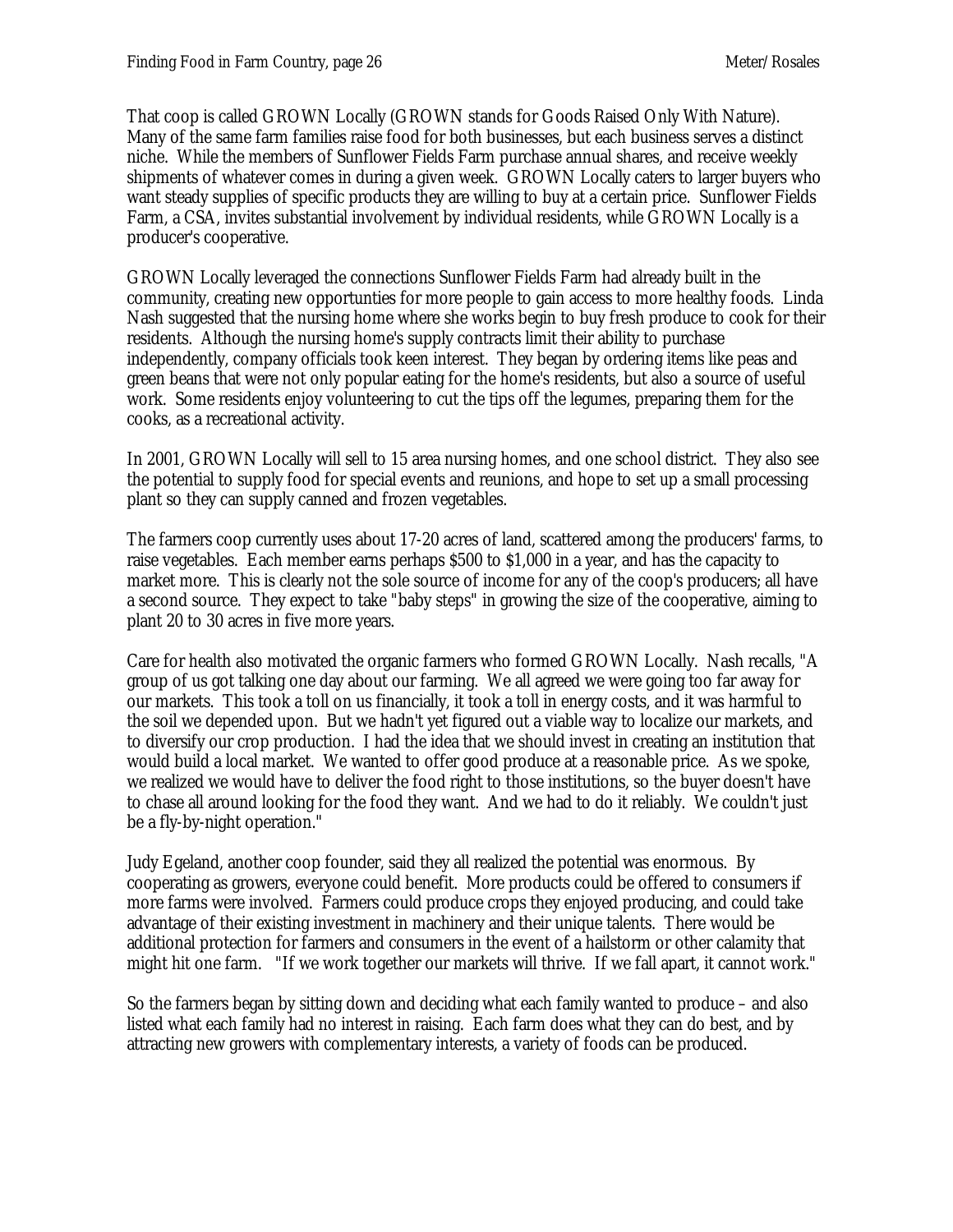Consistency has been key to filling institutional orders. Every Sunday during the season, each grower sends a report to Linda Nash, the delivery coordinator, stating what crops they expect to be able to harvest that week. The buyers fax their orders to Linda by Tuesday evening. A few hours later, Linda sends an e-mail to all the growers telling them what the week's orders will be and suggesting which farms meet which orders. Each farm then sends Linda an e-mail message detailing the delivery they will make later that week. On Thursday morning, the growers converge at the Nash farm, where shipments are collected and distributed into boxes for delivery to each customer. Delivery routes are designed so each customer receives weekly shipments with minimum driving expense. With assistance from the USDA's SARE (Sustainable Agriculture Research and Education) grant, Nash is now setting up a web site so buyers can place orders directly by internet, reducing the time and expense.

"This is a magic group to work with," Nash adds. "We just sit down and discuss our needs, and get it done. We're actually extremely concerned about how to work new growers in, since the group we have works so well." Still, he underscores his belief that "These are just regular folks doing something that makes sense. There is nothing unusual about this group of people."

One of the challenges faced by both Sunflower Fields Farm and GROWN Locally is to educate people to eat differently. "This is seasonal eating," Nash points out. Shareholders end up eating crops as they come in, rather than being able to buy whatever they desire no matter how distant the source. Institutional buyers may also save money by ordering in harmony with seasonal harvests.

"There is a ton of education to be done," Nash adds. "We have some exceptional crops of kale and elegant, buttery kohlrabi. Sometimes our neighbors need suggestions for how to prepare them." Recipes and serving suggestions often accompany food shipments. "Rural customers are more likely to cook at home than urban folk."

Nash says he sees a solid potential for growing a large number of such local initiatives. "These are totally undeveloped markets for local growers." Still, he cautions, there are many ways things could go wrong. "I am uncertain how long the CSA can sustain its customer base if "buying locally" is just a trendy thing. Will people continue to want local foods?" He is also clear that he does not want to become a broker, making a living merely by selling food. It is important to him to stay involved in the coop as a grower.

Nor does Nash want to get bigger geographically. "Is the goal to create a bunch more CSAs? Or is it to give those who are looking for it an alternative way to eat? I don't think we should expect to find a bunch of CSAs scattered down the highway. Having 25 in one county is not going to cut it, because we would all be competing for the same folks. Not all of us could make a living." By cooperating through channels like GROWN Locally, Nash feels growers can supply larger markets. "We may have two or three CSAs in any given county, each one with lots of farmers involved, growing a wide range of crops or producing value-added products. Then we can work together to be as efficient as possible, rather that going after each other." Still, he cautions, this may not always mean that farmers will be working full-time.

Judy Egeland said that things could become more complex as people come to depend more on the coop as an important source of income. It is relatively easy to avoid conflict now, because the amount of money earned is relatively low. Further, as the coop grows it will be important to keep expectations in check. "If everyone expects too much, and depends on this for their source of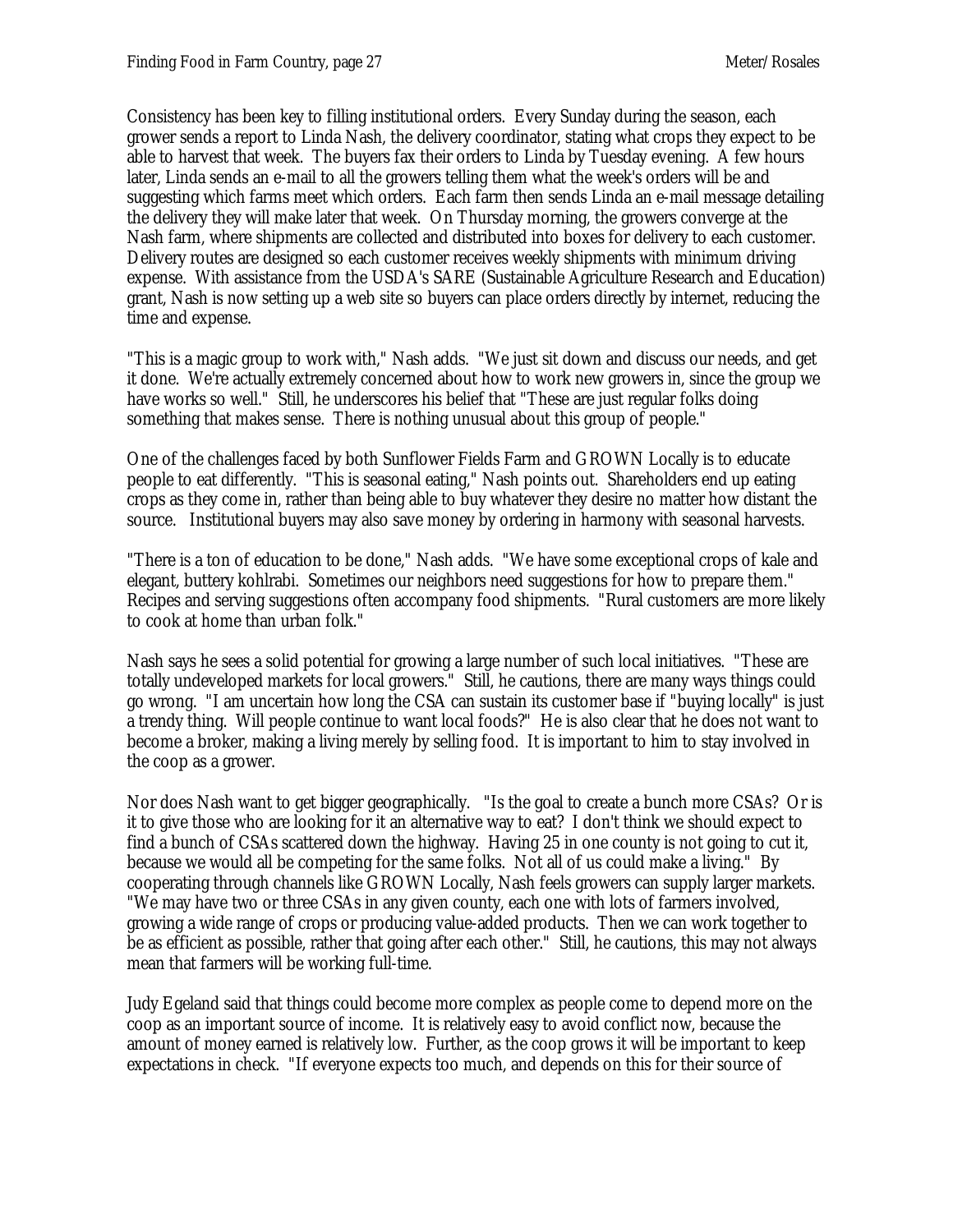salvation, we'll be in trouble," she adds. To limit that risk, Nash says the group has decided to build slowly, making sure all growers are included in all decisions. To Nash, the experience of collaborating with neighboring farmers to build more self-reliance has offered rich rewards.

Coop members have to remind themselves this is not about finding or imposing a single answer. "It doesn't matter what outside idea you bring in, if you put your dependency on it, it is not going to work. Not being able to see beyond a single model is dangerous. I don't have a starting point or an end point. We had to adapt our model to suit the locale where we live. Anyone trying this elsewhere would have to reinvent this approach to suit themselves."

Raising food organically rather than in a conventional approach has been a great lesson in working in cyclical manner, rather than taking a more linear path. "We grow in cycles, buy in cycles, and eat in cycles," Nash said.

Nash adds that in the beginning he thought the most effective CSAs had been organized by consumers who decided what they needed and then found growers to fill those needs, rather than by growers who tried to educate consumers. But he has learned that "rural CSAs are a real different breed" than the urban kind. You have different expectations, different markets, different delivery systems." As he gained experience, he has realized that farmer-designed CSAs are also filling their niche quite successfully.

The Nashes are committed not only to making Sunflower Fields Farm work, but to it serving as a model for others to follow.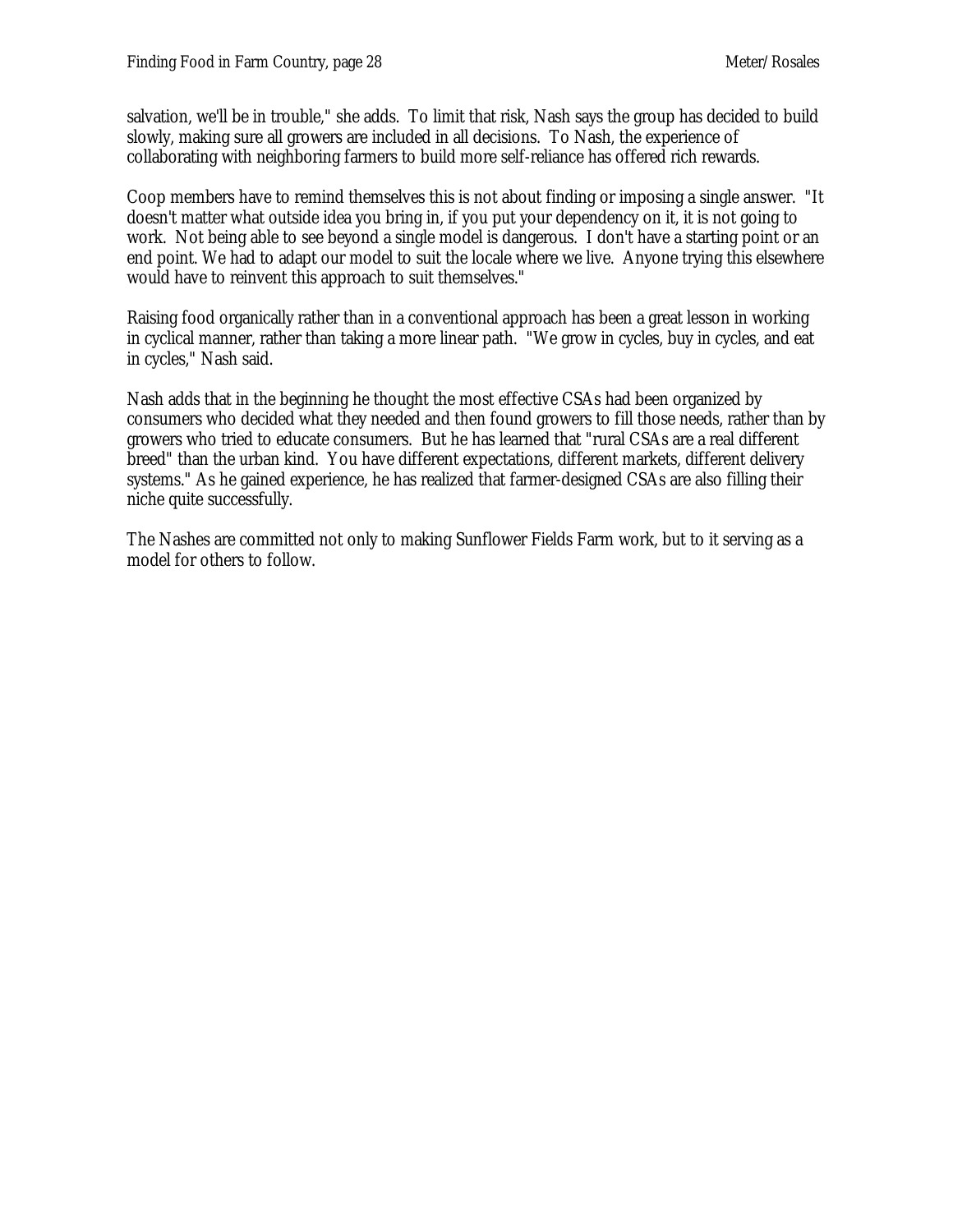# **Conclusion: Food & Community Building**

Farmers in Southeastern Minnesota have long known they hold a competitive advantage over other regions of the world when it comes to producing livestock, feed grains and specialty crops like apples. However, the findings of this research question whether exercising this "competitive advantage" is worth it. By doing so, under current practices, the region's farmers are weakening their local economy, and threatening public soil and water resources.

Moreover, if farmers and consumers fail to devise a more locally-based food system, then the outcome is likely to be further erosion of the capacity of the region to build wealth, and further harm to soil and water resources. As the region exports even more money, soil, youth and ownership, the possibilities of building a more self-determined life would become even more distant.

More money cycling through the region for food would mean more local youth could remain in their home region and make a decent living. More local power over local food production is likely to mean higher quality food, more accountability to the true needs of consumers, and stronger local credit sources.

When the farmers of Allamakee County, Iowa, organized a CSA and a producers' coop, their main motivation was not economic. Rather, the farm families who launched this experiment face years of strenuous work in building new local food systems, in addition to the work each performs to make a living, for financial returns that are quite austere.

What return do the farmers of Northeastern Iowa obtain for this investment? From the fire in Michael Nash's eyes as he speaks of Sunflower Fields Farm and GROWN Locally, it is clear he receives some spiritual nourishment from his labors. Nash and his neighbors began by taking a stand to promote ecological diversity in the locale where they live. Yet other rewards have been just as potent to the farmers: getting to know their neighbors better, gaining power together by launching successful plans, learning from each other how to cook healthier food, and learning the week's news by delivering produce. Nash also clearly takes pride in his sense that the path he is on does less ecological damage than the way he used to farm.

The "baby steps" taken by Sunflower Fields Farm and GROWN Locally are discrete investments in a more solid future for their locale. Although they earn small amounts of money now, they are building the foundation for money to cycle through their community – to build local food systems that promote healthier living, more nutritious eating, more rewarding farming, and more coherent communities.

Like Paula Wheeler and Diane Lutzke of Rebekah's Restaurant in Plainview, the farmers in Sunflower Fields Farm take pride in getting to know their neighbors as they trade services with them. They feel satisfied to fill the needs their neighbors have for healthy food. Each effort welcomes young people into economic structures that allow them to imagine earning a livelihood in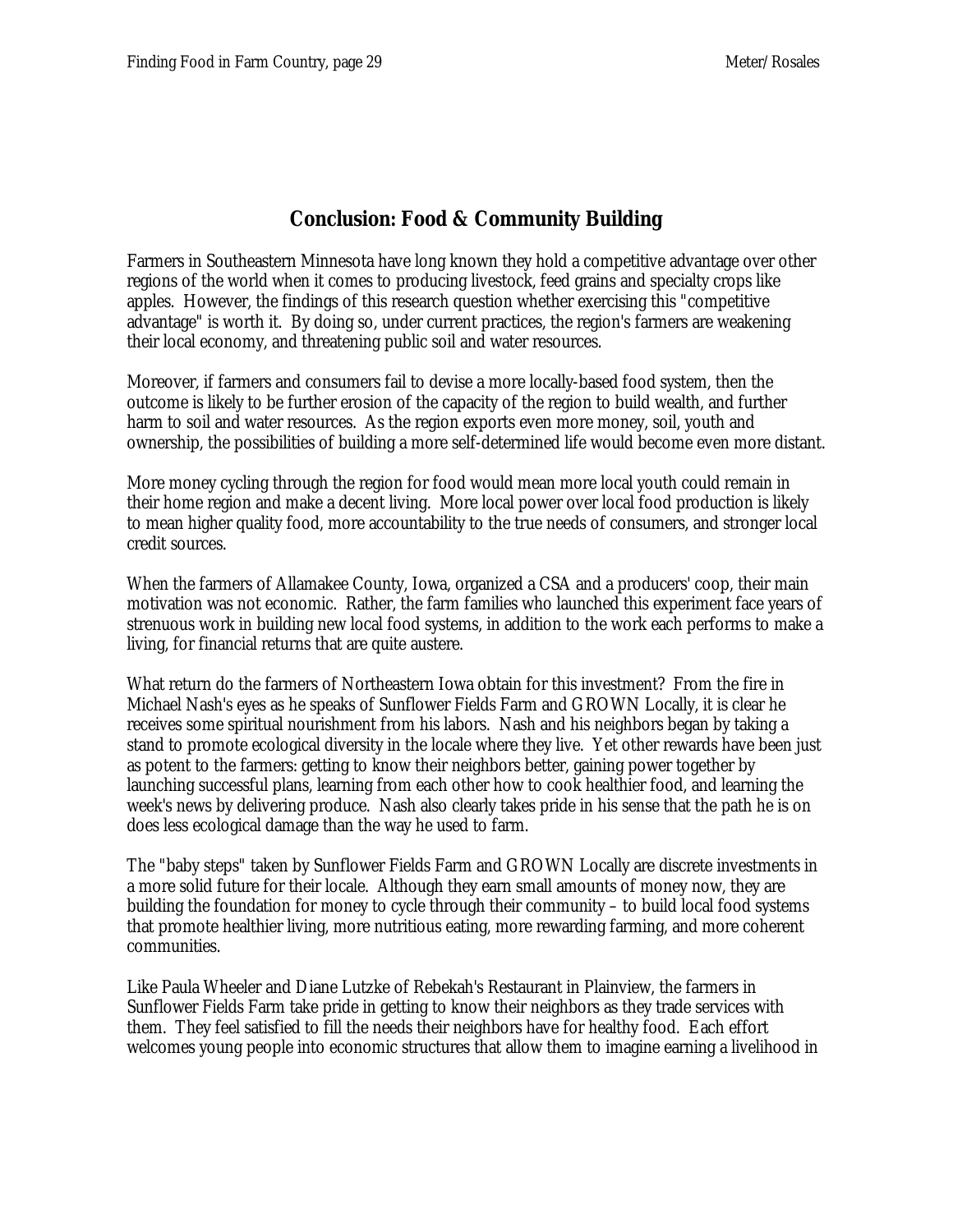their home town, and that assure them their labor and contribution is important to building community.

Like Steve Schwen of Oak Center, the Nashes inspire neighboring farmers to cooperate with each other. By taking concrete action to promote biodiversity without waiting for someone else to do it for them, these farmers gain great confidence. They learn to appreciate each other's strengths and weaknesses by mounting an effective business. These farmers teach each other about organic production techniques as they learn new lessons. Inspired by taking a long-term view, these clusters of farmers are weaning themselves from the dependencies they felt the mainstream farm economy pressured them to adopt.

Like the founding members of Root River Market in Houston, the Sunflower Fields Farm growers have decided that food is meant to nourish and nurture community, not just serve as an inert commodity. Their pioneering activities suggest that a rural way of life that treasures close community bonds can in fact be built in our contemporary era, using sophisticated technology as a tool, as long as people are placed first.

Since there are 120,000 households in the seven-county area covered in this study, it would take about 600 CSAs the size of Sunflower Fields Farm CSA (roughly 200 members each) to assure that every household had access to fresh farm products through a CSA. While this of course is an extreme case, making a quick calculation using this estimate allows us to consider the upper limit of local food production.

By dividing the regional consumer market for various food items *[see page 16]* by this number of CSAs (600), an estimate of potential food sales may be made. For example, the \$47 million now spent by the region's residents buying fresh or frozen fruit and vegetables amounts to a produce market of \$78,000 for each CSA with 200 members. By selling meat and poultry directly, local CSAs could strive toward an additional \$64 million market, or \$107,000 for each group of 200 households. The \$60 million beverage market could be divided into \$100,000 per CSA.

As these farms diversified into eggs, flowers, baked goods, and other value-added products required by their neighbors, each CSA could tap a potential market of half a million (\$500,000) dollars – the amount each cluster of 200 families spends to bring food home each year.

If in each locale a producers' coop such as GROWN Locally were also to flourish, local farmers could also sell to local restaurants, grocery stores, schools, nursing homes, and other institutional customers. Locally owned food processors could add another large share of local wealth creation, if owned by local stockholders, and if committed to purchasing from local suppliers and laborers.

| <b>Individuals &amp; Families</b> | <b>Local Institutions</b> | <b>Retail outlets</b> | <b>Wholesale outlets</b> |
|-----------------------------------|---------------------------|-----------------------|--------------------------|
| Purchase food shares              | Nursing homes             | Farmers markets       | Restaurants              |
| Farm pickup                       | Schools                   | Grocery stores        | Processors               |
| Home delivery                     | Colleges                  | Direct marketing      | Produce brokers          |
|                                   | Employer food             |                       |                          |
|                                   | services                  |                       |                          |

**Potential local markets:**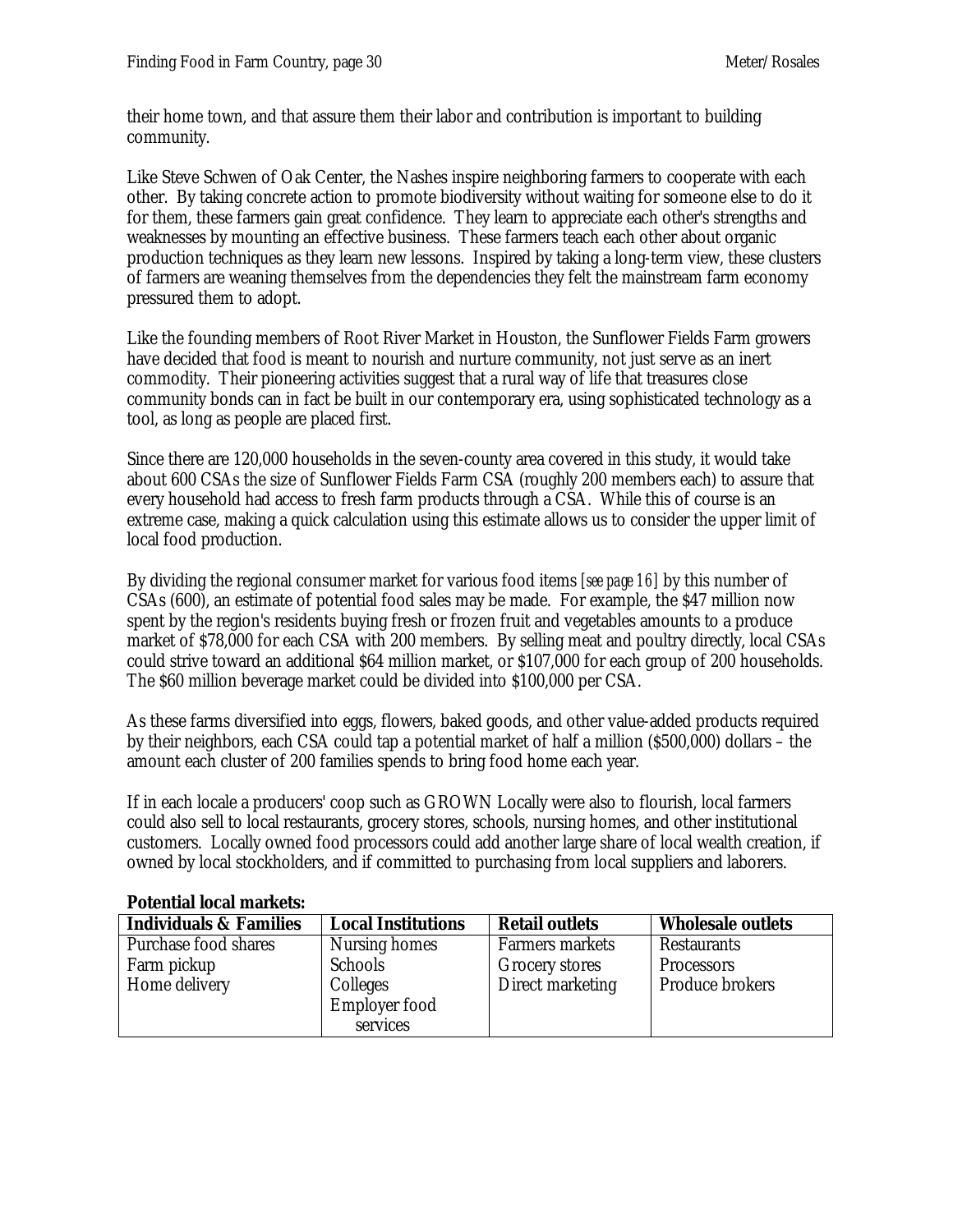If each producers' coop or multi-producer CSA attracted 20 farms to produce for them, this would mean that a total of 12,000 farms could earn part of their livelihood by raising food for local sale. This, of course, is 3,500 more farms than the region currently supports. Not all of these farms would be making their entire livelihood by raising fresh foods, of course. Some would continue to earn part of their living by raising commodities, and some would continue to hold off-farm jobs.

As neighbors clustered together to shape local food systems that bring money into the locale and recycle it through several local businesses, they would build new wealth for the region – and simultaneously plug some of the \$800 million in leaks that were analyzed above. Farmers and consumers would benefit, but so would rural businesses. Farm input suppliers would be able to sell to more farmers. Intermediate processors could add value to locally produced farm commodities. Distributors would find new markets.

This in turn would improve the region's social and economic stability in the event of heightened economic competition, or financial turmoil, from either national or global quarters.

Even a small increase in local food production could produce interesting changes. If only five percent of food consumed in the region's homes were bought directly from local growers, this would create a stream of \$15 million of farm income. If multiplied by a factor of 2.6 as indicated in the University of Wisconsin study, this would mean a total of \$39 million dollars cycling through the local economy – an amount which rivals all the farm subsidy payments currently collected by the region's farmers.

Creating such local food systems will not happen magically. Imbalanced market forces, as they currently exist, work entirely in the opposite direction, extracting wealth from rural communities, both in the Midwest and across the globe. Public intervention in partnership with private investors will be required. Such work will take long-term dedication to building sustainable locales, deep patience to ride through difficulties that will arise, and a committed vision of building capacity in local communities.

The goal of building local food systems is not to construct a wall around the region, or to isolate Southeast Minnesota from the rest of the world. All the initiatives described above buy from global markets, and all compete with global producers. All draw upon lessons learned in other locales.

What sets these initiatives apart is that they show that building a stronger region is within the grasp of local people, given the money already earned by local farmers and consumers. Economic development may not require new income as much as reducing current losses. Sustainable agricultural practices, for example, may require fewer inputs, so less money need be lost.

Each of the initiatives described above helps build new connections among local residents, which is an important form of community wealth. Each builds new opportunities for investment, commitment, and savings. In doing so, each takes steps to reverse the extraction of wealth by corporate and outside interests. Each shows that the erosion of soil and financial resources may be stopped at home.

The test of new initiatives to construct a locally owned food system is not whether each consumer buys all food from local producers. Rather, the test is whether economic structures may be built to assure that raising food for a local market once again becomes economically viable, and whether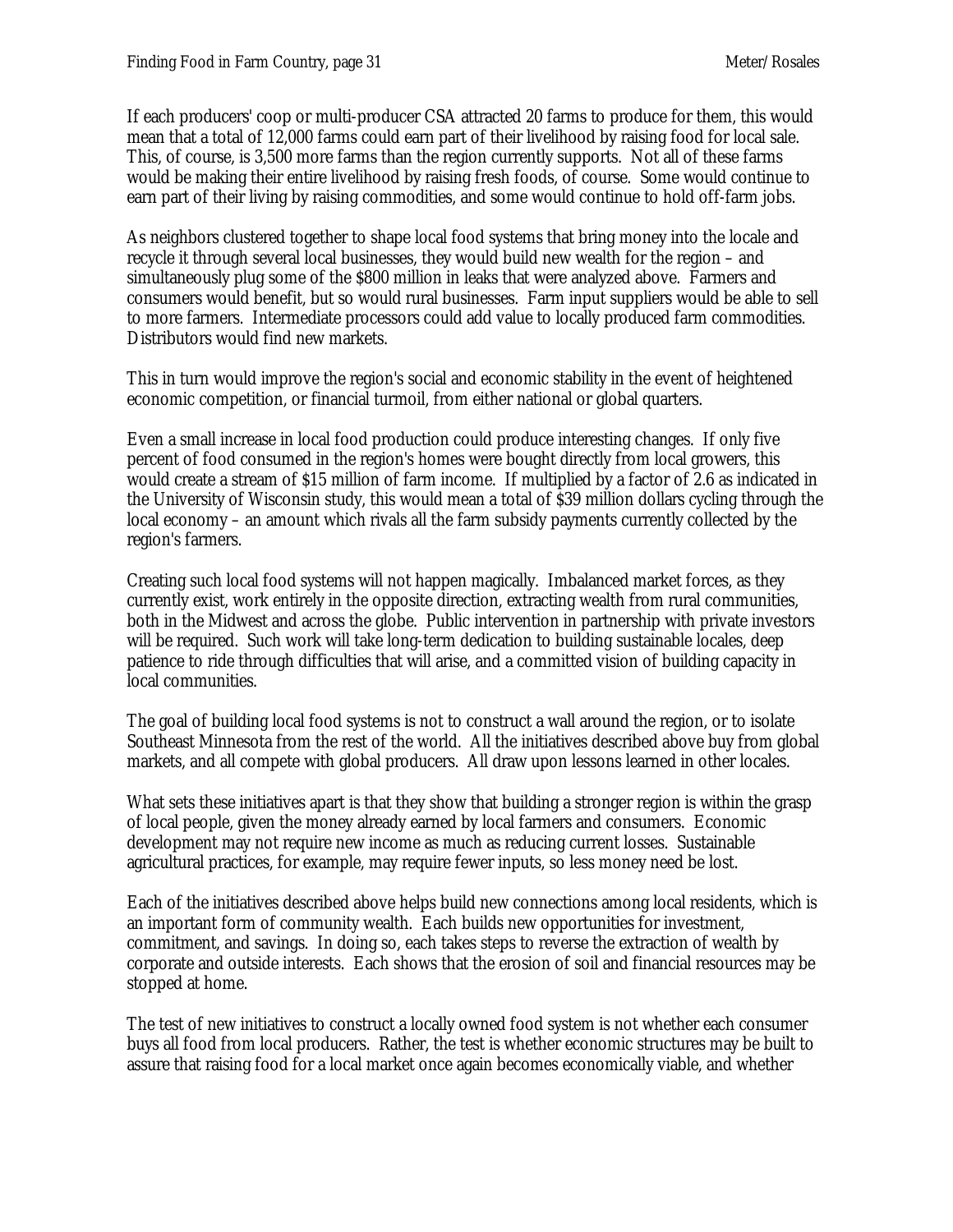those structures build wealth for local communities. Local food production should be a healthy option, not a rigid requirement.

The region's consumers may also wish to purchase, for example, organic produce from Chile, or healthy pork from Iowa. The question they should ask themselves, if they do, include the following: Who benefits from such purchases? Where is wealth created? If the southeast region benefits, how much is gained, and who gets it? If outside interests benefit, then by how much and who gains? How much savings and investment are built by local residents, and how much by corporate owners? How much can this region afford to support wealth creation in other areas without undermining its own way of life? Is it better to purchase beverages bottled at a local factory owned by outsiders or from a health-conscious unionized factory in California? At what point do the region's soil and water resources begin to suffer? Some interesting choices lie ahead.

Food is central to the strength of the region because, as our sources have pointed out, everyone needs healthy food and everyone eats every day. The traditions communities build around food are among the most powerful bonds people make with each local culture – in many cases enduring long past the time a local dialect may cease to be used.

Rural families in places like Allamakee County, Plainview, Houston and Oak Center hold much of the expertise that will be required to answer such questions.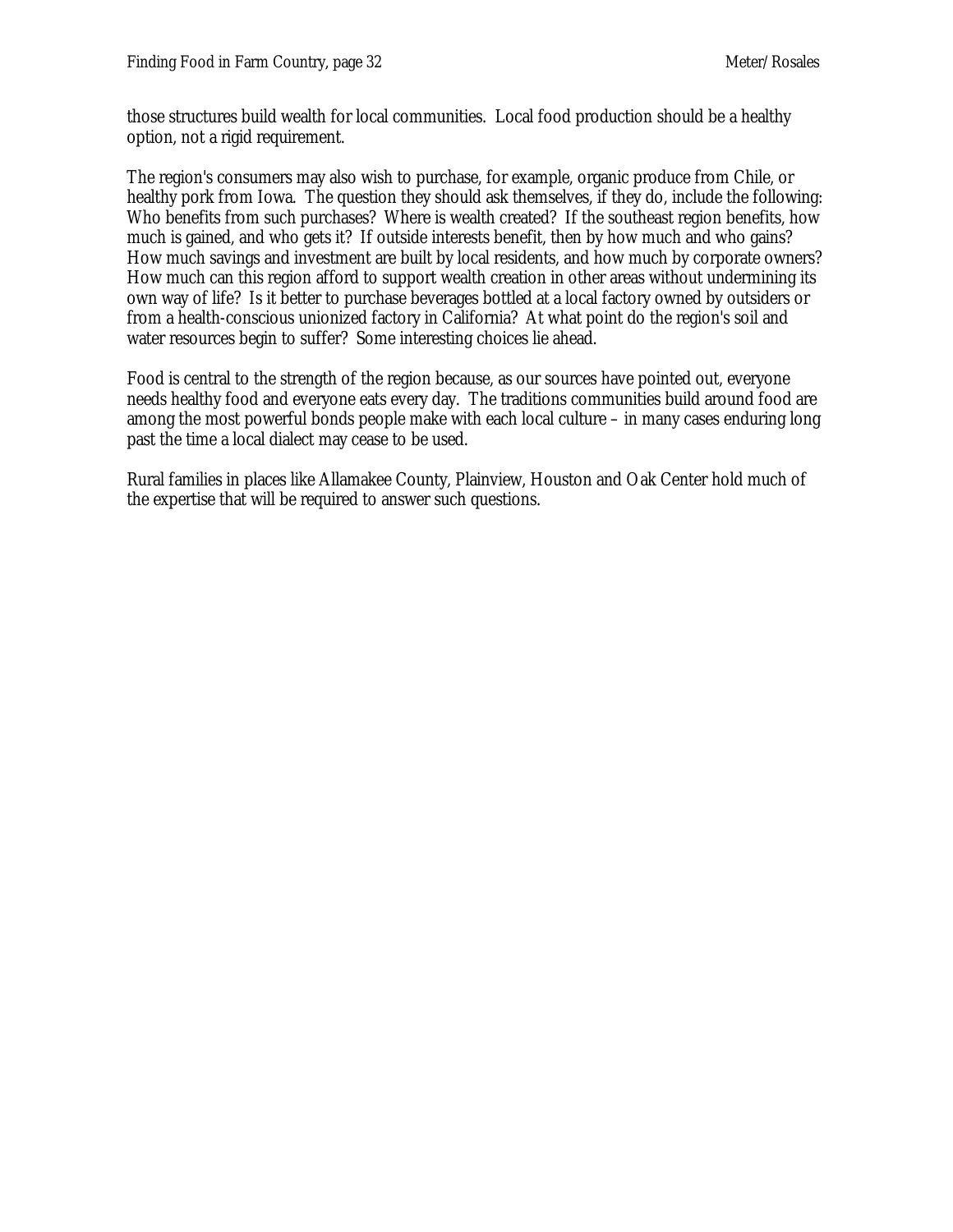# **Resource Lists**

#### **1. Southeast Minnesota Food Producers, Sellers & Processors**

*Note to readers: Although we have made exhaustive efforts to include as many resource groups as possible, we cannot guarantee that the following lists are complete. If you are aware of some group or business that has been omitted, please contact Community Design Center at <foodnet@means.net> or (507) 467-3446.*

#### **2. Farmers Markets in the Region**

Cannon Falls Lake City Rochester (downtown at Miracle Mile) Rushford Winona

#### **3. Cooperative Wholesalers**

#### **Full Circle Cooperative** Oak Center

RR1 Box 52BB Lake City, MN 55041 (507) 753-2080

organic produce delivered to Twin City coops, and sold at local farmers markets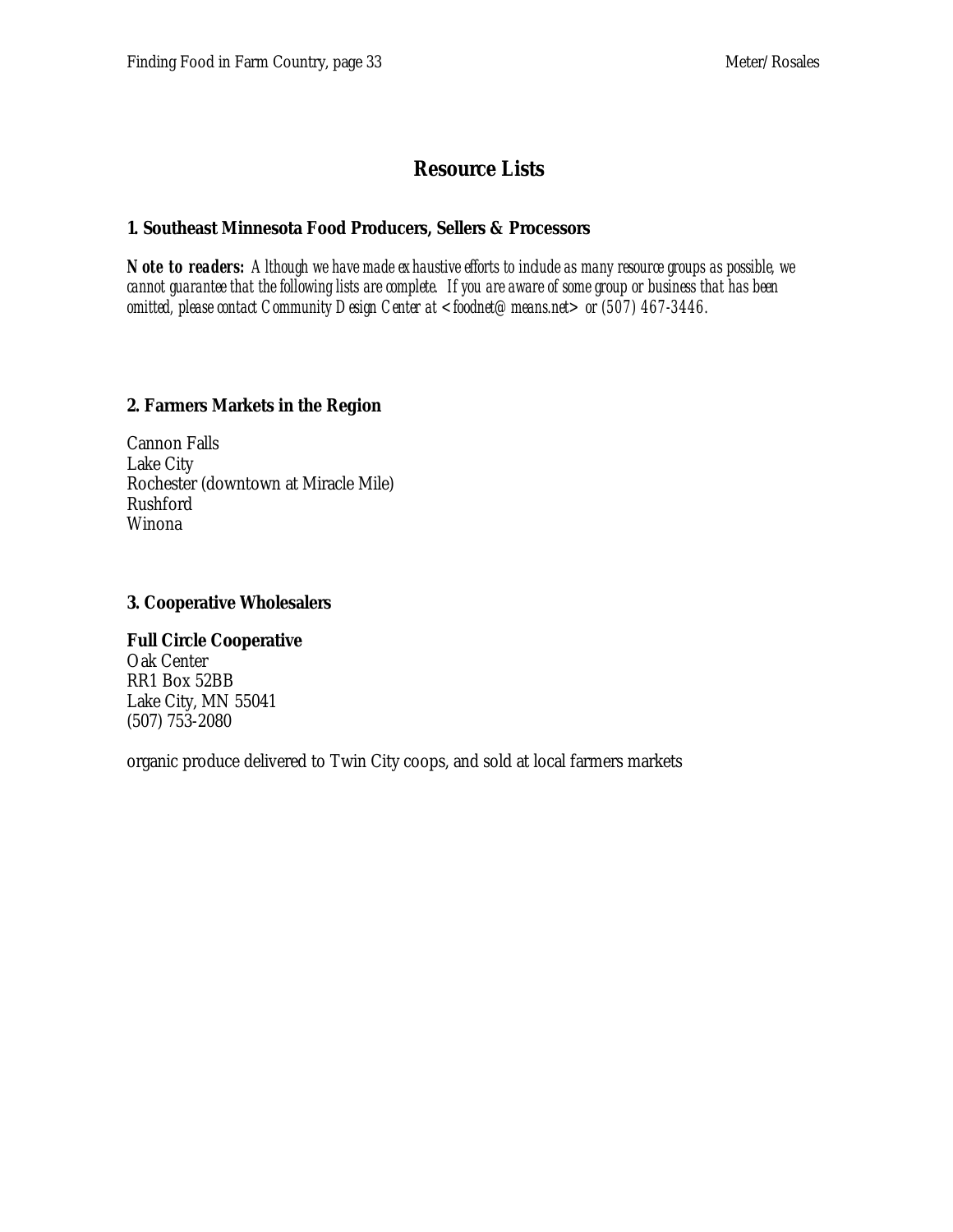#### **4. Community-Supported Agriculture (CSA) Farms:**

#### **Earthen Path Organic Farm**

Oak Center RR1 Box 52BB Lake City, MN 55041 (507) 753-2080

organic produce shares sold to families who join the CSA.

#### **Featherstone Fruits & Vegetables**

Ed and Jack Hedin, Jenni McHugh RR 1, Box 121B Rushford, MN 55971 (507) 454-0305 (507) 482-4244 www.featherstonefarm.com

Featherstone farm and CSA raises organic vegetables and fruits for sale at farmer's markets and wholesale in nearby cities. Their goals are to provide tasty produce, build soil and to serve the local community and consumers. Delivers to drop sites in Winona and Rochester.

#### **Big Woods Farm**

Laurie & David Hougen-Eitzman 10752 Nerstrand Blvd. Nerstrand, MN 55053 (507) 334-3335 e-mail: hougeneitzman@ll.net

This CSA serves Rice County and the Twin Cities. Members are encouraged to help with planting and harvesting in the spring and summer.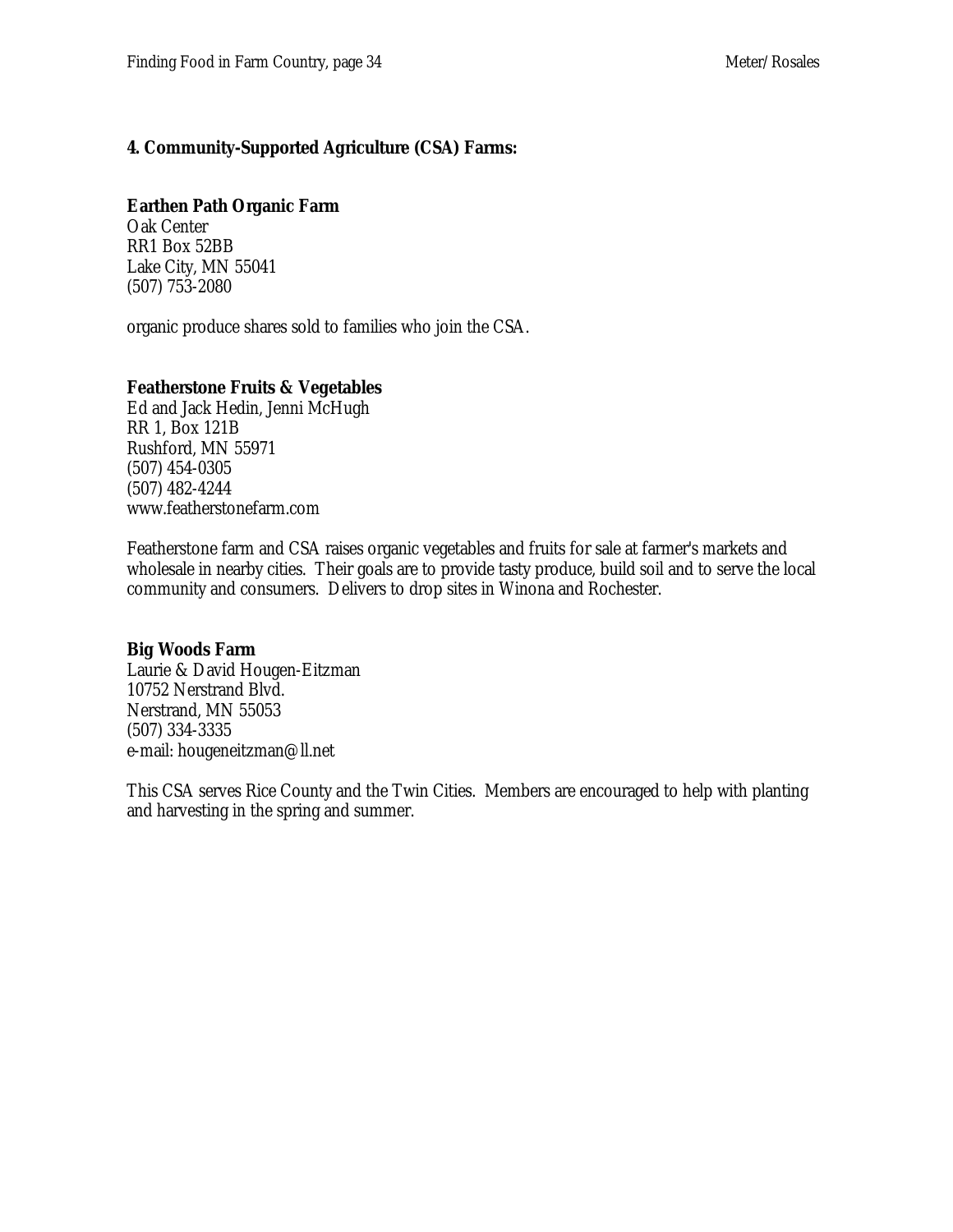#### **5. Producers who sell directly to consumers:**

*Located in the southeast Minnesota region*

### **Anderson Family Farm**

Cannon Falls (507) 263-2109 ljander@rconnect.com

pork & beef

### **Appleberry Farm**

Fountain (507) 867-4846

Pick-your-own strawberries & raspberries

# **Appleberry Farm**

Rochester (507) 867-4846

apples, grapes, currants, blackberries, gooseberries, strawberries, raspberries, potatoes & cut flowers

### **Apple Ridge Orchard**

Mazeppa (507) 843-3033 www.appleridgeorchard.com

apples & pumpkins

### **Alexis Bailly Vineyard**

**Hastings** (651) 437-1413 abv@abvwines.com www.abvwines.com

**Wines** 

### **Bauer's Market & Nursery**

LaCrescent (507) 895-4583

bedding plants, sweet corn, apples, strawberries & raspberries

### **Big Woods Bison**

**Nerstrand** (507) 789-5880 bigwoodsbison@hotmail.com

bison

# **Big Woods Farm**

Laurie & David Hougen-Eitzman 10752 Nerstrand Blvd. Nerstrand, MN 55053 (507) 334-3335 e-mail: hougeneitzman@ll.net

This CSA serves Rice County and the Twin Cities. Members are encouraged to help with planting and harvesting in the spring and summer.

### **Bridgeview Farms**

Zumbrota (507) 732-5076 tmack@rconnect.com

squash, pumpkins, beef

### **Buckridge Meats**

RR 1 Box 37C Millville, MN 55957 (507) 753-2183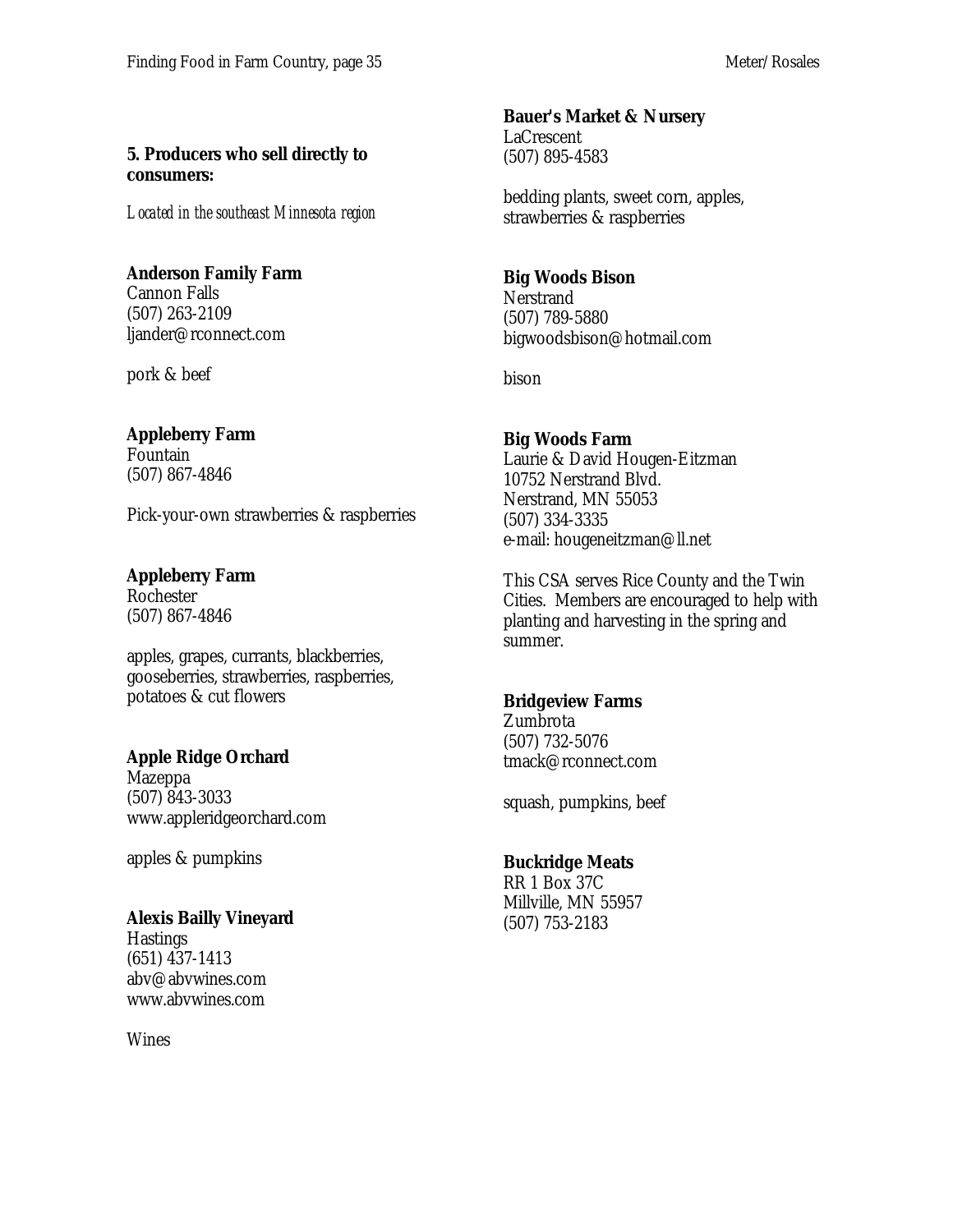### **Buffalo Gal**

Houston (507) 896-2345 buffgal@means.net

bison

### **Buffalo Hills Bison**

Caledonia (507) 724-5166 buffhill@means.net

bison

**Burr Oak Buffalo Ranch** Racine (507) 378-5413 burroak@hmtel.com

buffalo

# **Bushel & Peck**

Lake City (507) 345-4516 (800) 428-7435 4Bushel@MR.net

pick-your-own strawberries, morel mushrooms, apples, pumpkins

**Buster's Country Meats** Spring Valley (507) 346-2579

meat sales & processing

### **Busy Bee Honey Farm**

Cannon Falls (507) 263-7952 (507) 271-7079 Honey & Beeswax products

## **Cedar Grove Orchard**

Lansing (651) 454-4280

apples

## **Chester Berry Farms**

Rochester (507) 288-0692

fresh fruits and vegetables

# **Dancing Winds Farm**

Mary Doerr 6863 County #12 Blvd. Kenyon, MN 55946 (507) 789-6606 email: dancingwinds@juno.com

Mary Doerr has been producing artisan cheeses from goat milk since 1985. She sells cheese, meat and wool through farmer's markets and direct marketing.

### **Dennison Meats**

109 Farm Rd Dennison, MN 55018 (507) 645-8734

meats

# **Doyle Family Farm**

Welch (651) 388-4871 (888) 811-3217

beef & lamb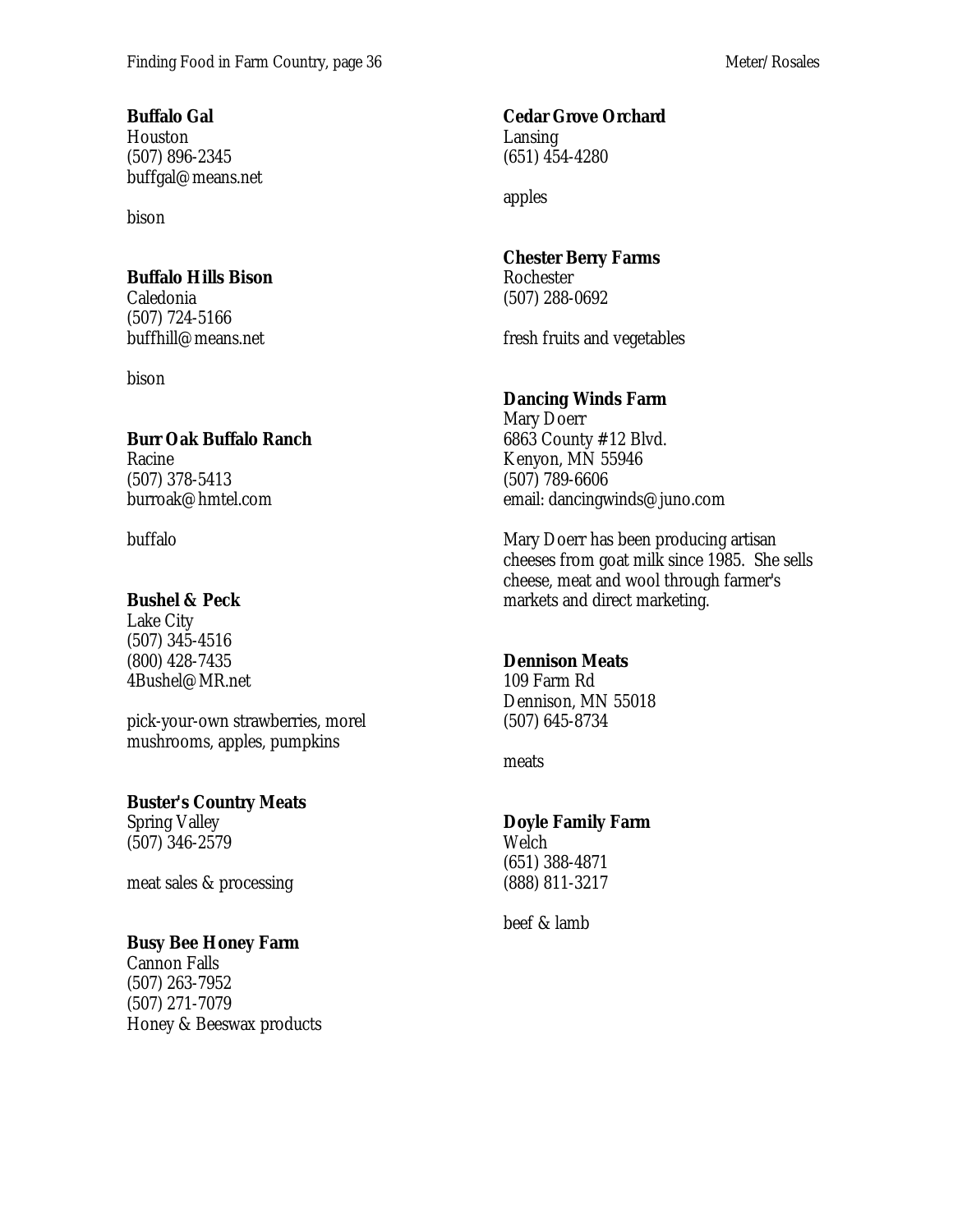#### **Dreamacres**

Eva Barr and Todd Juzwiak RR 1, Box 1243 Wykoff, MN 55990 (507) 352-4255

Vegetables and grains available for direct sale.

#### **Eagle View Family Farm**

Dennis and Sue Rabe Lake City, MN

The Rabe's employ whole farm planning in raising and selling their beef, pork, wild rice, bratwurst and hotdogs and other value-added meat products.

### **Earth-Be-Glad Farm**

Mike, Jennifer and Johanna Rupprecht R.R. 2 Box 81 Lewiston MN 55952 (507) 523-2564

The Rupprechts raise free-range chickens and cattle for sale at farmer's markets and for direct delivery. They also sell produce and eggs.

### **Ellison Sheep Farm**

Zumbrota (507) 732-5281 nancye@clear.lakes.com

sheep, wool, wool products

### **Erdman's County Market**

Kasson (507) 634-2731

smokehouse, meat sales & deli

### **Farming With Nature**

Lewiston (507) 523-3366 hiddenstreamfarm@hiddenstreamfarm.com

pork

### **Featherstone Fruits & Vegetables**

Ed and Jack Hedin, Jenni McHugh RR 1, Box 121B Rushford, MN 55971 (507) 454-0305

Featherstone farm and CSA raises organic vegetables and fruits for sale at farmer's markets and wholesale in nearby cities. Their goals are to provide tasty produce, build soil and to serve the local community and consumers.

### **Flower Valley Market Sales**

Red Wing (651) 388-6429

apples, raspberries, pumpkins

### **Flower Valley Orchard**

Red Wing (651) 388-2148

apples

### **Flying J Angus Farms**

Cannon Falls (651) 258-4452 (888) 258-4452

beef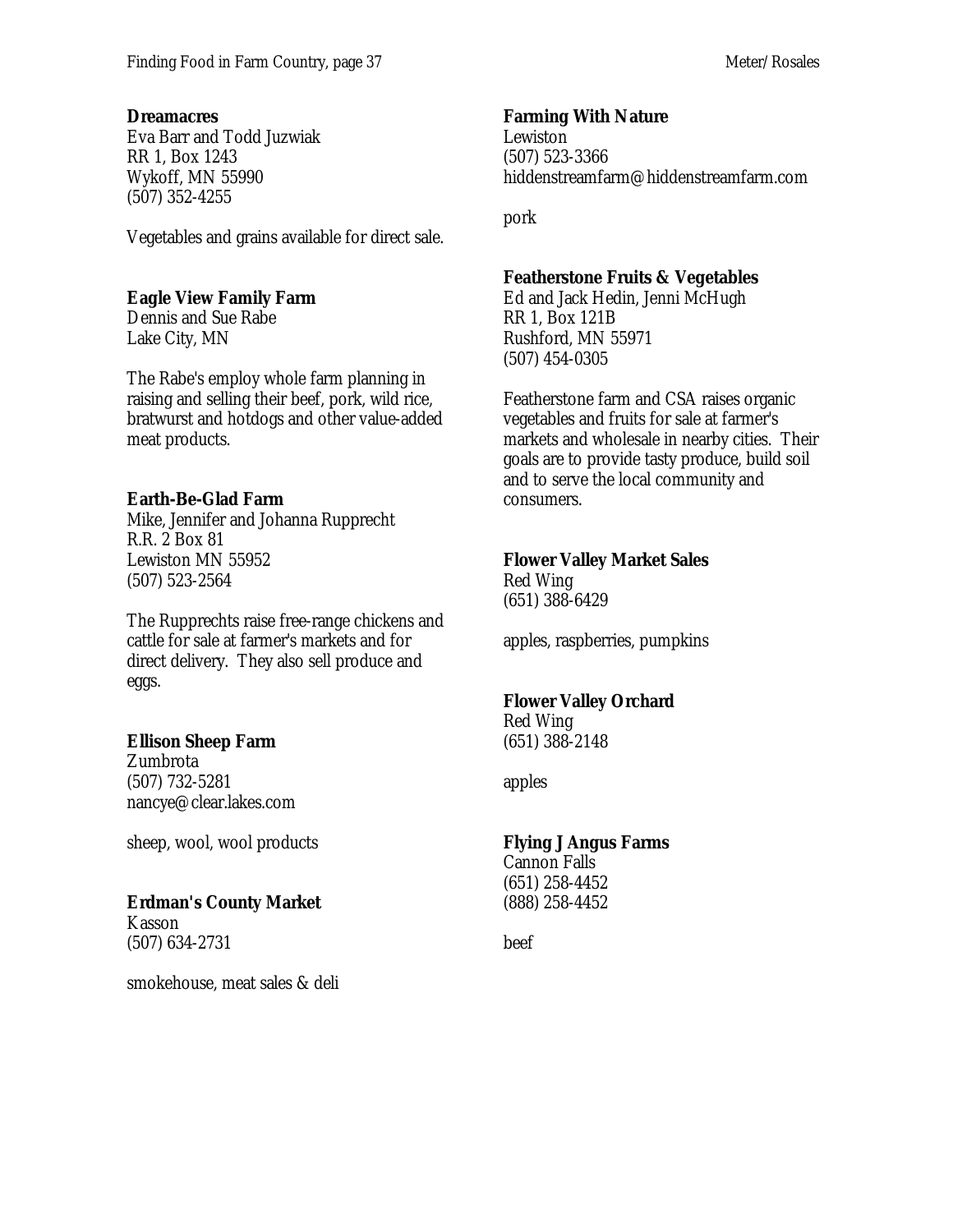#### **Frontenac Hills Apple Farm**

Red Wing (651) 267-0891 redapple@win.bright.net www.win.bright.net/~redapple

### **Fruit Acres**

LaCrescent (507) 895-4750

apples

### **Garden Marketplatz Perennial Farms**

Rochester (507) 281-1023

perennials

### **Gardens of Eden**

Artina and Martin Diffley Eagan, MN

The Diffley's sell organic fruit and vegetable stand located in Eagan, MN.

### **Gilbert Valley Beefalo Ranch**

Neil & Pam Klenke RR 1, Box 164A Lake City, MN 55041 (612) 345-5252

The ranch sells beefalo and hamburger.

### **Green Acres**

Gerald and Joan Redig RR 5, Box 12 Winona, MN 55987 (507) 452-3744

The Green Acres farm raises chemical-free pasture fed beef for order.

### **Grand Meadow Meat Market**

Grand Meadow (507) 754-5500

meat sales & processing

### **Great River Vineyard**

Lake City (651) 345-3531 grapes@rconnect.com www.greatrivervineyard.com

grapes & juice, raspberries

### **Greg's Meat Processing**

Hampton (507) 263-3373 (800) 657-4973

meat sales & processing

### **Happy Ours Farm**

Rochester (507) 365-8098 (800) 462-8523

goats & goat milk

### **Hart Homestead**

Kerry, Stephanie, Eliot, Andre and Kolbe Schauland RR 1, Box 132 Rushford, MN 55971 (507) 864-2989

The Schaulands raise free-range beef, hogs, goats and chickens. They also sell sausage and eggs.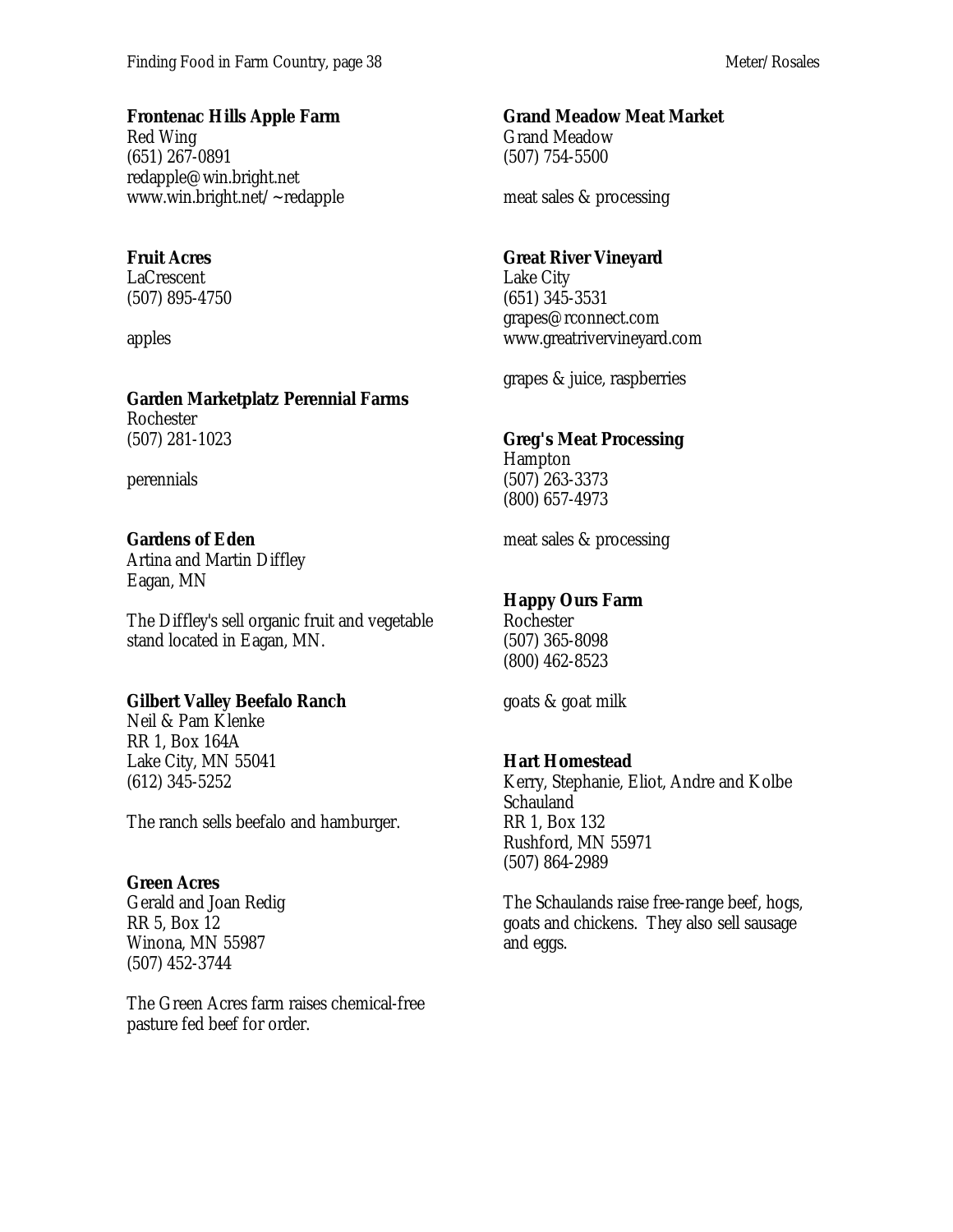### **Hershey Acres**

Mel & Arlene Hershey RR 2, Box 158A St. Charles, MN 55972 (507) 932-3285

The Hersheys sell beef, chicken, duck, turkey, eggs and vegetables. They also produce and sell bologna.

#### **Hidden Stream Farm**

Everett and Rosemary Koenig Lisa and Eric Klein RR 1, Box 15 Elgin, MN 55932 (507) 876-2304 (507) 534-3478 email: hiddenstreamfarm@hiddenstreamfarms.com web site: http://www.hiddenstreamfarms.com

Hidden Stream Farm produces beef, chicken and pork by rotational grazing for direct sales to consumers and restaurants.

#### **Hill & Vale Farms**

Joe & Bonnie Austin RR 1, Box 152 Wykoff, MN 55990 (507) 352-4441 (800) 484-2462

The Austins raise and sell hormone and antibiotic free beef, chicken and lamb.

### **Huckstadt Meats**

Chatfield (507) 867-4180 jsr2@prodigy.net

beef, pork, lamb sales & processing

### **Huettl's Locker & Dressing Plant**

Lake City (651) 345-3424 (888) 761-2296

meat sales & processing, seafood

#### **Kelly's Orchard**

6500 Highway 52 North Rochester, MN 55901 (507) 288-1271

apples

### **Kenyon Locker**

Kenyon (507) 789-5417

meat sales & processing

### **Kraut Valley Locker**

624 North Pleasant Ave Spring Valley, MN 55975 (507) 346-7707

meats

### **Ledebuhr Meat Processing**

Winona (507) 452-7440

organic meat sales & processing

### **Leidel's Apple Stand**

LaCrescent (507) 895-4832 (507) 895-8221 apples, sweet corn, squash, raspberries, pumkins, tomaotes & honey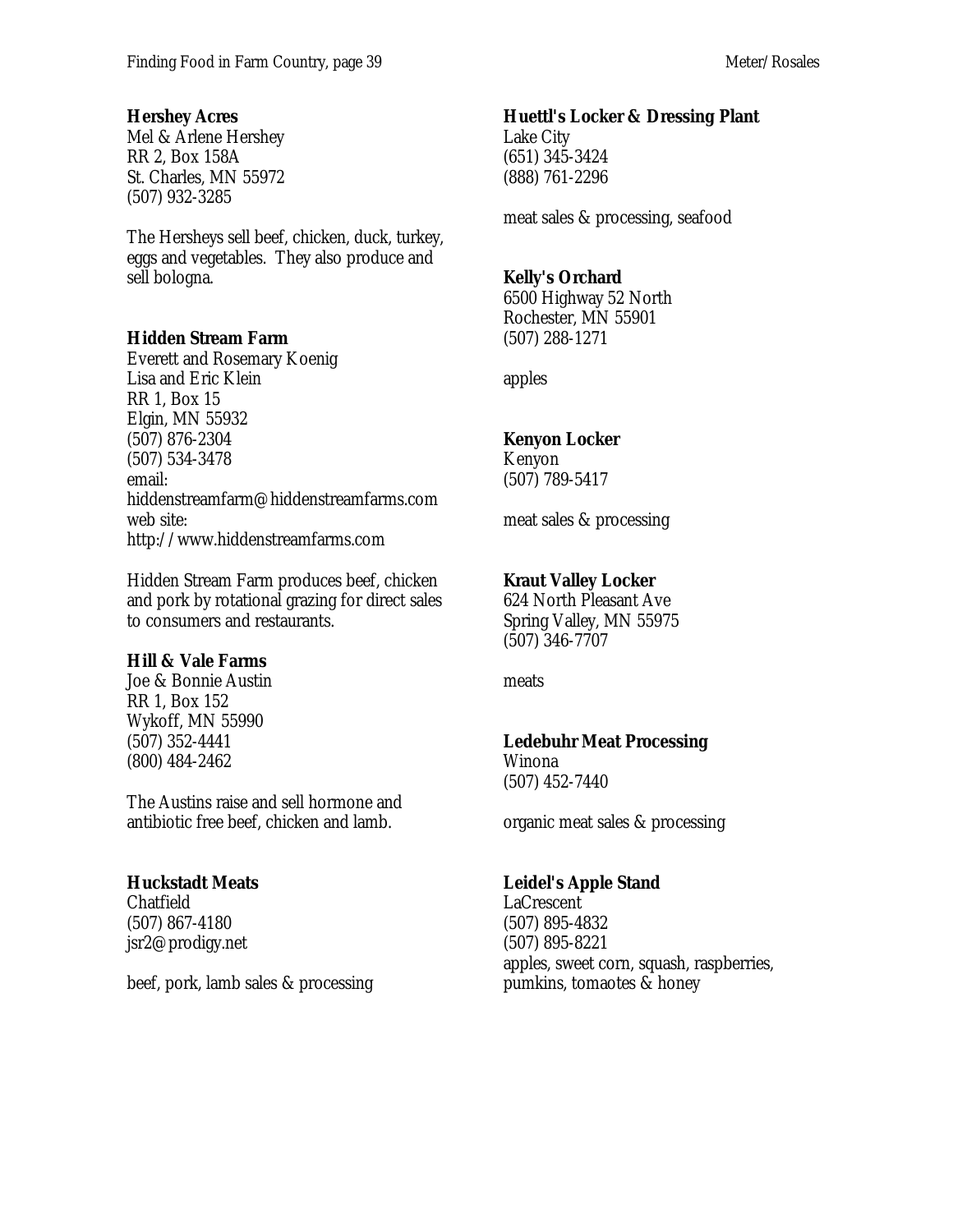### **Lindstrom Family Farm**

Welch (651) 388-1643 dlindst@pressenter.com

beef & pork

### **The Lively Stock Farm**

Dave and Diane Serfling RR 2, Box 176 Preston, MN 55965 (507) 765-2797

The Serfling's raise and sell antibiotic-free and grass raised pork, lamb, chicken and beef.

### **Lone Ridge Gardens**

Rushford (507) 864-2593

bedding plants & perennials

### **Lorentz Meats & Deli**

Cannon Falls (507) 263-3617 (800) 535-6382 www.lorentzmeats.com

fresh meat sales & processing

### **Loveland Natural Products**

Harmony (507) 937-3445 boblove@lakes.com

organic beef

#### **Michaelis Farm**

Roy, Carol, Andy and Justin Michaelis RR 1, Box 61 Rollingstone, MN 55969 (507) 523-3561

The Michaelis Farm raises and sells drug-free chicken, pork and beef. They also sell eggs from free-range chickens.

### **Mike's Salad Greens**

Mike McGrath P.O. Box 311 Lanesboro, MN 55949 (507) 467-2416

Mike grows salad greens and caters for special occasions.

### **Misty Meadows Farm**

Pine Island (507) 356-4350 plwiens@infonet.isl.net

beef, lamb & chickens

### **Morning Meadows**

Lake City (651) 388-6393

Gouda cheese

### **Mustang Creek Homestead**

Bev, Montana and Mike Sandlin RR 1, Box 112AA Rollingstone, MN 55969 (507) 689-4370

The Sandlin's raise and sell fresh eggs and chicken. Farm tours and camping are also available.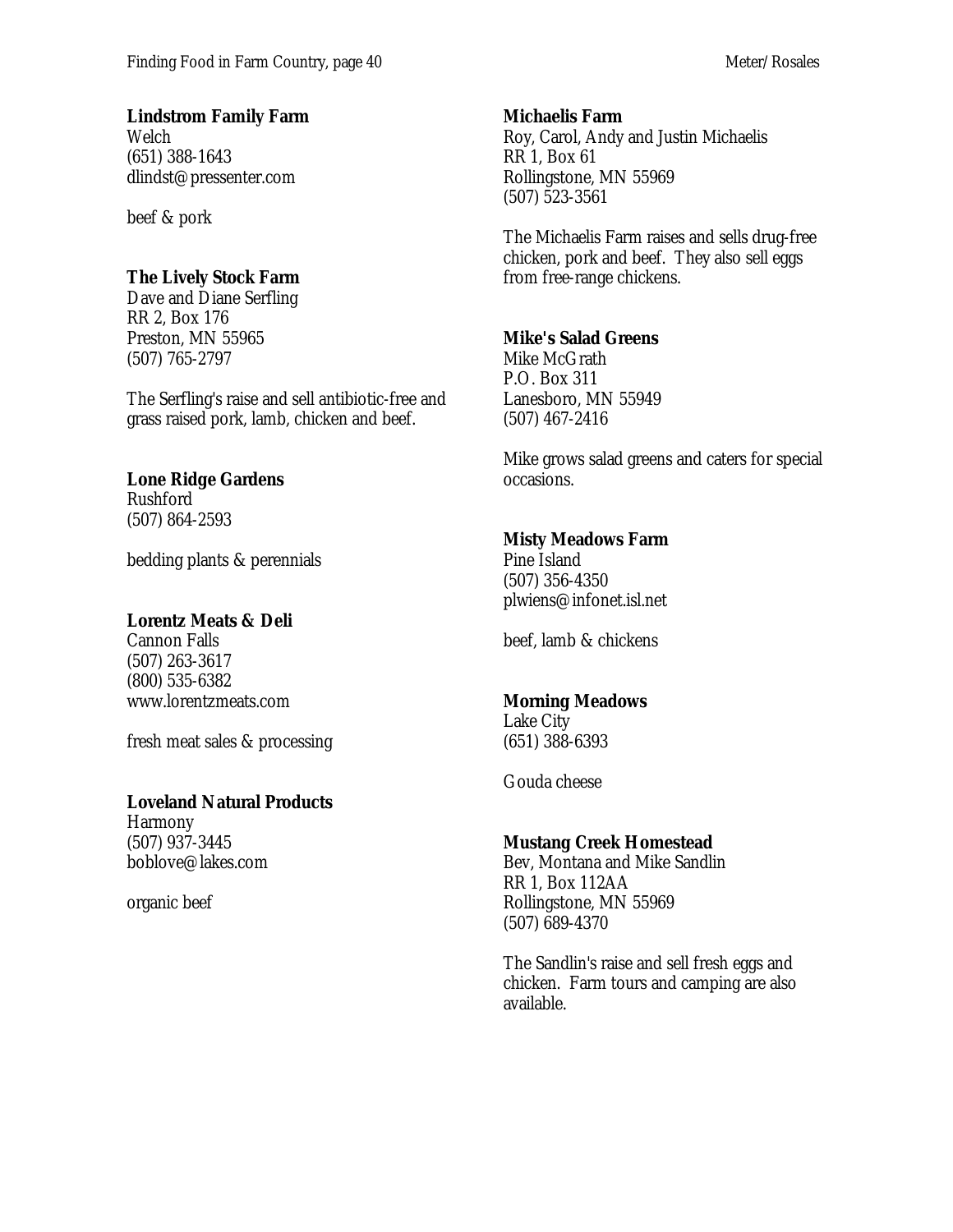#### **Neumann Family Farms**

Henry, Alice & Kim Neumann RR 1, Box 72 Rollingstone, MN 55969 (507) 796-6552

Along with managing their dairy farm, the Neumanns sell eggs and free-range chickens.

#### **Northwoods Orchard & Berry Farm**

Oronoco (507) 280-0591 northwoodsfarm@juno.com

pick-your-own strawberries & apples

### **Oak Center General Store**

RR 1 Box 52BB Lake City, MN 55041 (507) 753-2080

organic produce – retail sales. See also Full Circle Cooperative (markets to Twin City coops) and Earthen Path Organic Farm (CSA).

### **Oak Ridge Orchard**

Lake City (651) 345-3968

apples, honey & pumpkins

### **Ours for a Short Time**

Peggy Thomas RR 1, Box 42 Kellogg, MN 55945 (507) 767-3202

Peggy Thomas raises turkeys and lamb for sale. She also sells hides, wool, rugs and wild rice.

#### **Peine Farms**

Cannon Falls (507) 263-5271 peine@rconnect.com

beef

### **Pepin Heights Orchard**

Lake City (651) 345-2305

apples, cider & pumpkins

### **Pete's Meats**

Lewiston (507) 523-2524

meat sales & processing

### **Pine Tree Apple Orchard**

Preston (507) 765-2408

apples, pumpkins & baked goods

### **Platte Orchard**

Lake City (651) 345-4064

apples, pumpkins & squash

### **Preston Apple & Berry Farm**

Preston (507) 765-4486

apples, strawberries, raspberries, bedding plants & baked goods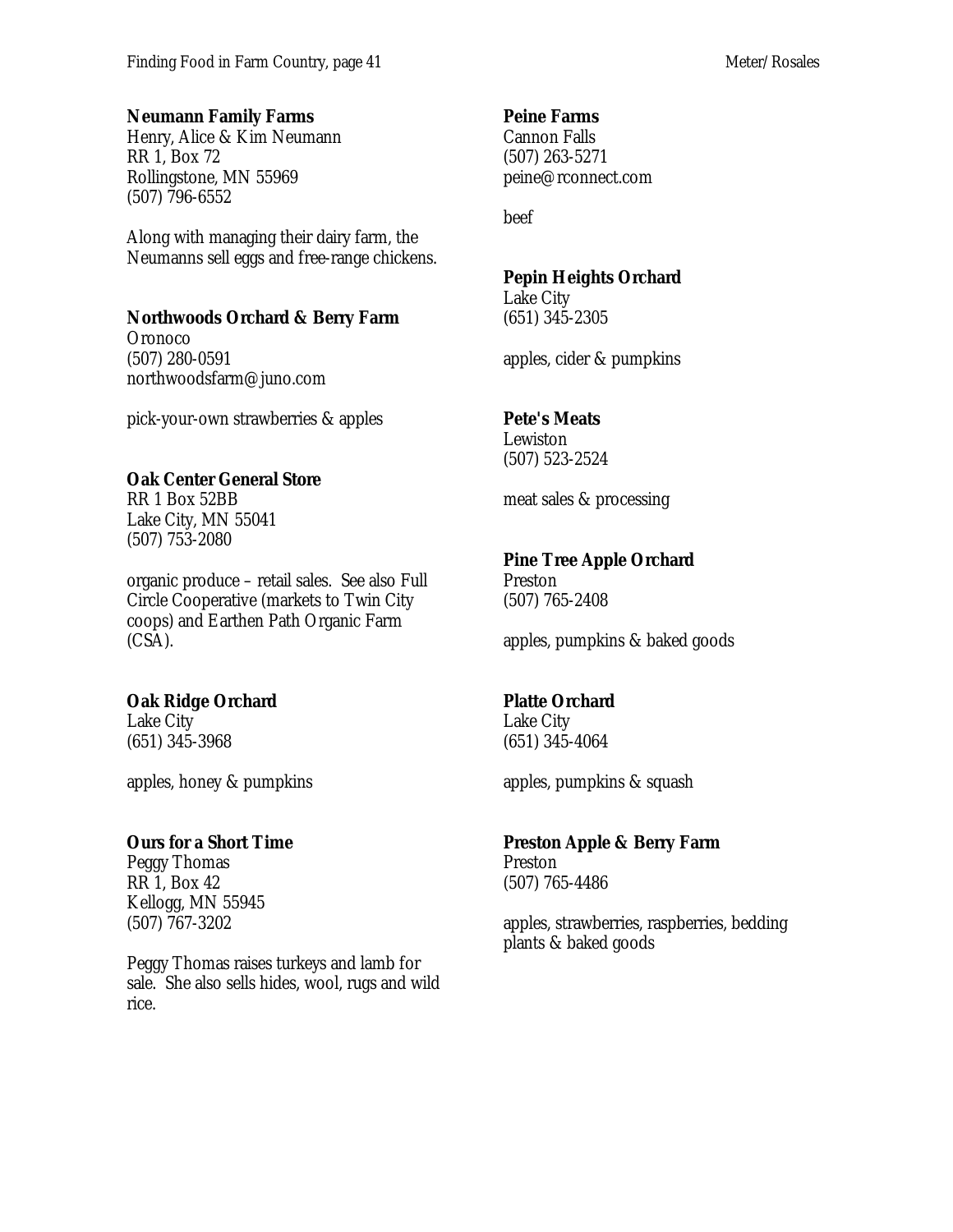#### **The Pumpkin Palace / Joe Bambanek Produce** Winona

(507) 454-6910

pumpkins & produce

### **Rising Moon Farm**

Melissa Peteler and Catherine Friend

The farm raises chickens, ducks, guinea fowl, goats and lambs, and now are starting to grow wine grapes. The animals are raised with care and respect and resulting in tasty and healthy benefits.

### **Releaf, Inc.**

Claire Hall RR 2, Box 108 Wabasha, MN 55981 (612) 565-4380

Claire Hall grows and produces herbal teas, tinctures, massage oil, salve and lip balm in her herbal apothecary and medicine gardens.

### **Ridge Road Limousin Farm**

Fountain (507) 268-4980

beef

### **Rising Moon Farm**

Zumbrota (507) 732-7574 risingmoon@juno.com

lamb

### **Round the Bend Farm**

Lynne Farmer RR 2, Box 67 Rushford, MN 55971 (507) 864-2672 (507) 452-8566

Lynne Farmer raises and sells free-range chickens and eggs.

### **Sauer's Valley View Farms Tender Cuts**

Lewiston (507) 523-2753 (888) 858-6328 csauer@lakes.com

pork & beef

# **Sekapp Orchard**

Rochester (507) 282-4544 (888) 973-5277 kkappauf@aol.com www.mnfarmtours.comm

apples & vegetables

### **Sheep Sorrel Farm**

Beth Slocum 31005 County 7 Blvd. Welch, MN 55089 (612) 823-6112, (651) 258-4290

Beth Slocum specializes in chemical-free grass fed and raised lamb that is processed to order. Her fleece and wool is also sold to make sweaters.

### **Southwind Orchards**

RR 1 Dakota, MN 55925 (507) 643-6255

apples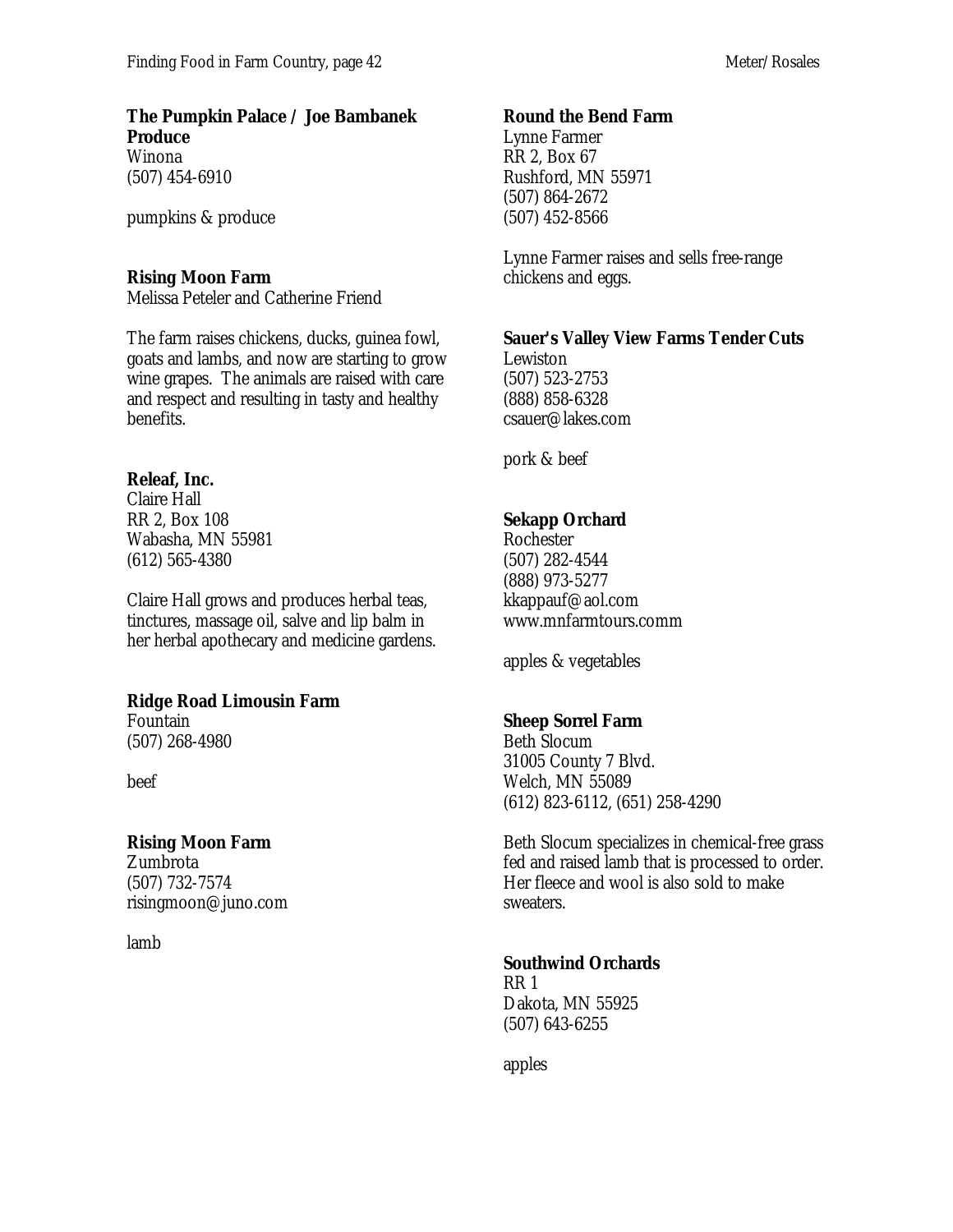**Sterling Berry Farms** Rochester (507) 252-1309

red & black raspberries

#### **Still Point Farm**

Winona (507) 457-9511 lpjohn@rconnect.com

cut flowers

### **Sun Fresh Foods**

Preston (507) 765-2358 www.sendmeminnesota.com

chickens, beef & pork

#### **Surin Farms**

Zumbro Falls (507) 753-2651 surinfarms@aol.com

produce, asian vegetables & herbs

### **Sweet Meadow Farms**

Alice and Walter Field 43104 145th Avenue Way Zumbrota, MN 55992 (507) 732-7400 1 (800) 584-5351 web site: http://www.dambgoodlamb.com

Alice Field raises, processes and sells chemical-free lamb. They also sells lamb sausage and pastries.

**Tooker Apples** Cannon Falls (651) 258-4292

apples, asparagus & raspberries

#### **Traxler Beef**

Kenyon (507) 789-5946 traxlerbeef@email.com www.cannon.net/~atraxler

beef, lamb, chicken & goose

### **Triple K Korral**

Houston (507) 896-2182 TKKorral@means.net

buffalo

### **Wanamingo Locker Services**

101 Main St Wanamingo, MN 55983 (507)824-2279

meats

### **Ward Angus Farms**

Mabel (507) 493-5028 dward@means.net

beef & lamb

### **Wescott Orchard & Agri-products**

RR 1 Box 13 Elgin, MN 55392 (507) 876-2891

apples & honey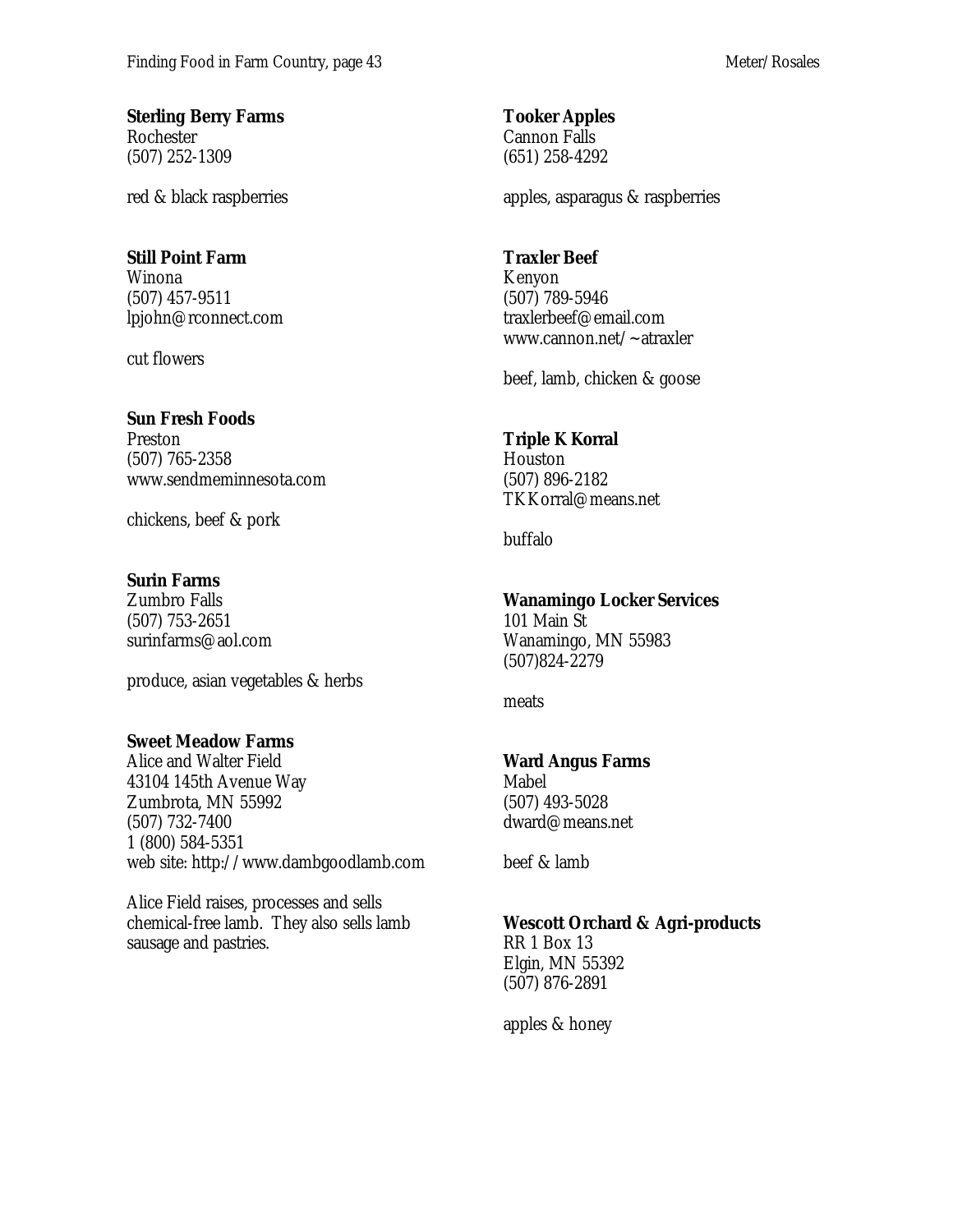#### **White Water Valley Orchard Pie Shop**

St. Charles (507) 932-4003

apples

### **Wiebusch's Valley View Family Farm**

Lake City (507) 753-2754

organic beef

#### **Willie's Grocery & Locker**

Fountain (507) 368-4488

meat sales & processing

### **Zumbro Berries & Cherry Grove Acres**

Zumbrota (507) 732-5186 (651) 923-4679

organic produce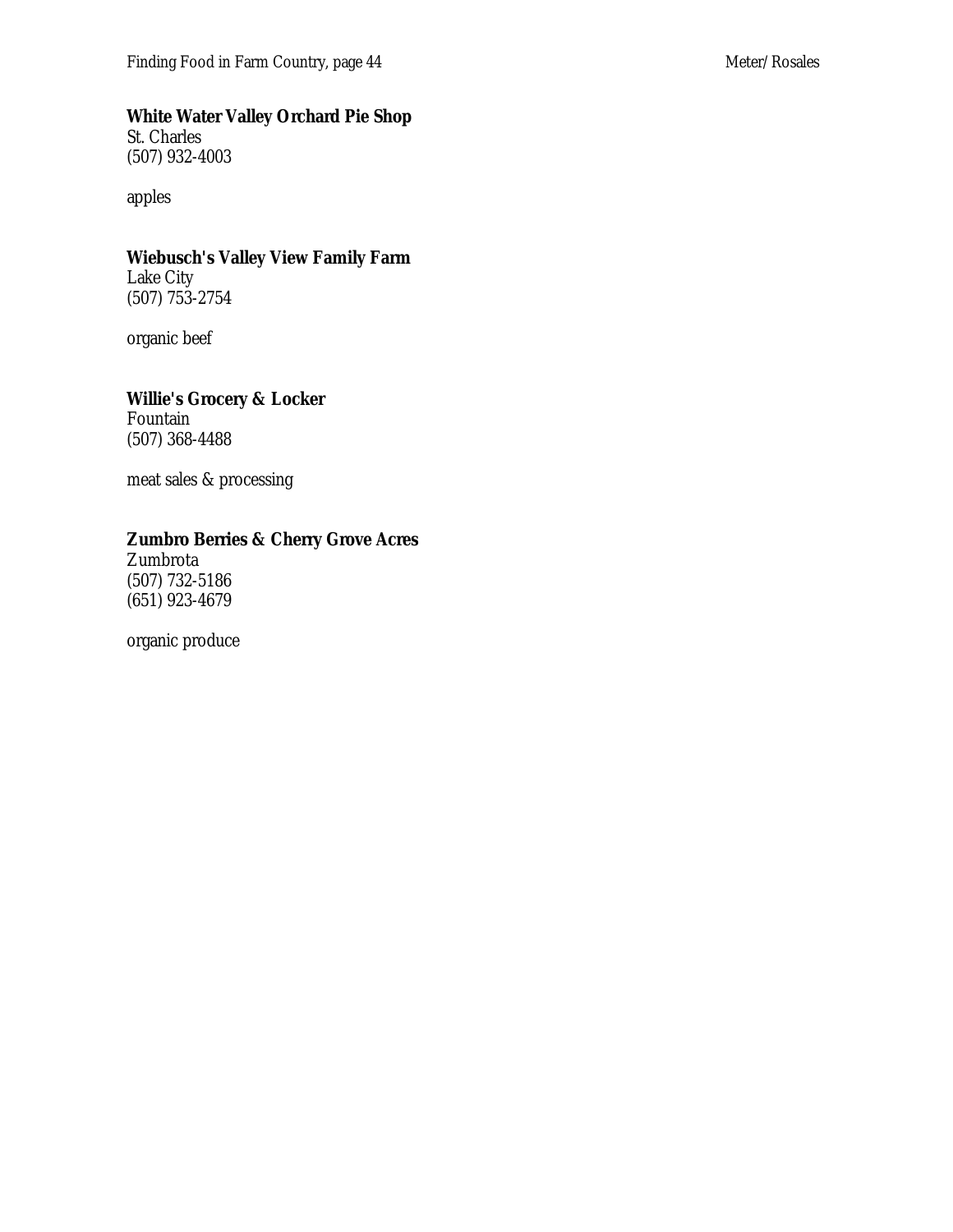### **6. Farms in other regions**

*Farms listed are involved in sustainable or local production and may be good resources for Southeast Minnesota farmers who contemplate direct food sales.*

### **Anderson Farm**

Randy & Lynn Anderson N6501 Manore Lane Arkansaw, WI 54721 (715) 285-5226

The Andersons provide vegetables and meat products to shareholders. The half-bushel shares come with a newsletter offering nutrition and cooking suggestions.

### **Angelica's Garden**

Angelica Peterson P.O. Box 403 Hugo, MN 55038 (651) 772-1710

Angelica Peterson's CSA offers value-added products that are FDA certified. Members also receive a cookbook on how to use their share of the produce.

### **Badger Ridge Garden**

Ruth Viste N2041 430th Street Maiden Rock, WI 54750 (715) 594-3196 e-mail: rviste@win.bright.net

Ruth serves the Hastings and St. Paul areas.

#### **BC Gardens**

20355 408th Ave. Belgrade, MN 56312 1-888-884-9766; (320) 254-8820 e-mail: bcgardens@juno.com

BC stands for before chemicals which reflects the healthy and environmentally conscious orientation of the gardens. This CSA serves the Twin Cities, St. Cloud and Willmar, several food co-ops, a grocery store, outdoor markets and a Twin Cities restaurant.

### **Blackberry Hills Farm CSA**

Tim Hermann & Karen Shepard E7339 County Rd. S. Wheeler, WI 54772 (715) 658-1042

This CSA offers storage shares of flowers, herbs, vegetables, honey, hay, grain, and berries. They also offer apprentice opportunities to learn about organic food production and CSAs.

### **Common Harvest Farm**

Dan Guenthner & Margaret Pennings 212 280th St. Osceola, WI 54020 (715) 294-2831

The intent of this farm is to create healthy soil and to return life to this once idle farmstead. They offer a storage box so that members can have produce into the winter season.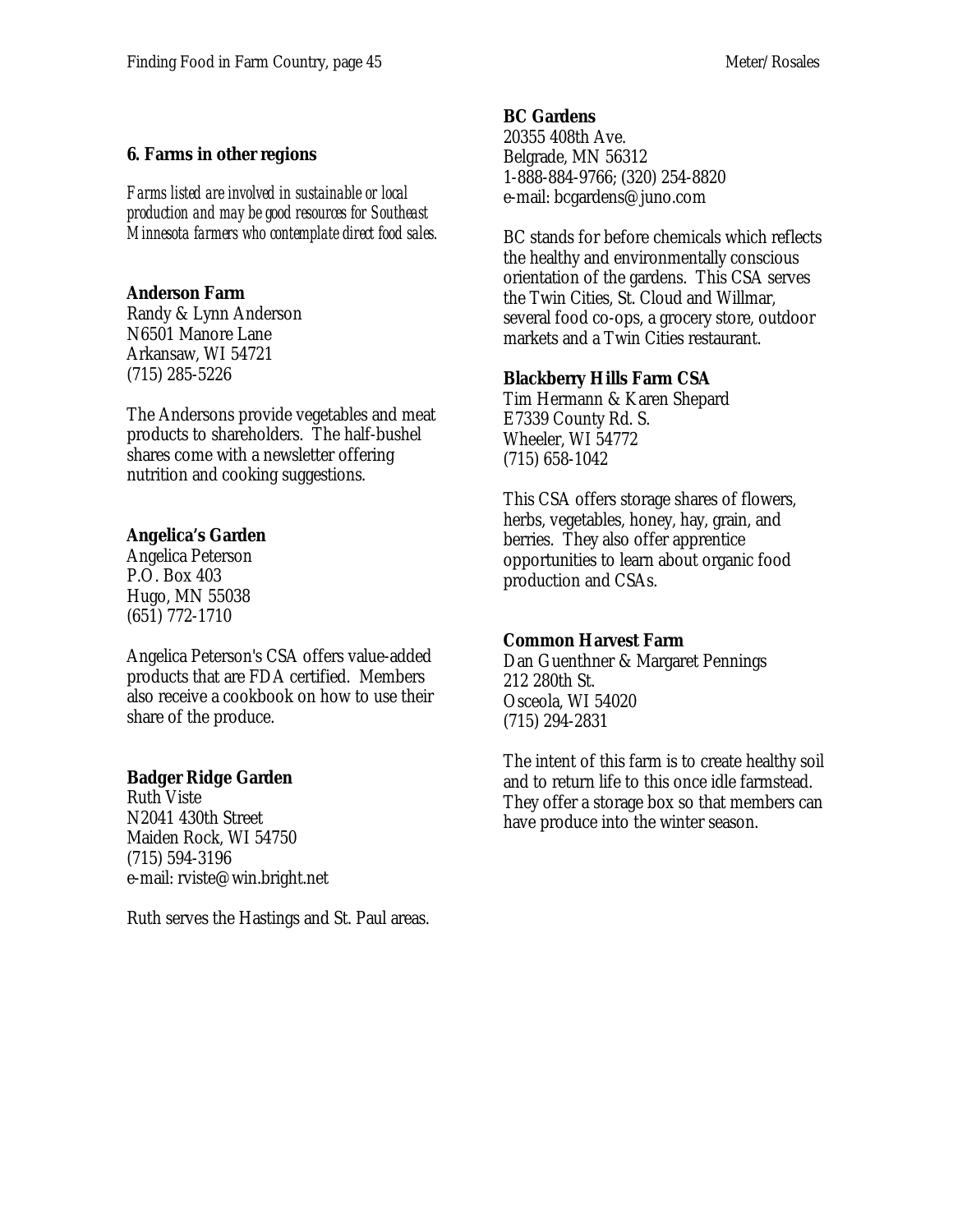#### **Easy Bean Farm**

5075 100th Ave. NW Milan, MN 56262 (320) 793-6675 e-mail: easybean@info-link.net web site: http://www.prairiefare.com/farmweb/easybe an/Easy%20Bean.html

This CSA serves the local and metro area offering vegetables and fruits. The farm is located on a farmstead that is more than 100 years old. They found their enterprise on a belief in localized food systems and economies.

### **Earthrise Farm**

Annette and Fay Fernholz Louisberg, MN

This CSA follows the *teikei* Japanese model of land use and food security to grow vegetables and herbs.

### **Fertile Valley Farm**

Vicky Wiegand, Carol Nies, Stephanie May & Terri Golen N9318 130th St. Downing, WI 54734 (715) 643-9213 (farm), (715) 772-6958 (voice mail) e-mail: fertilevalleyfarm@hotmail.com

This CSA is located 60 miles east of the metro area and delivers twice a week. It is committed to sustainable organic farming methods.

#### **Forty Acres & Ewe**

Jim Bruns and Donna Goodlaxson 339 10th St. Prairie Farm, WI 54762 (715) 455-1663 e-mail: 40acres@win.bright.net

Forty Acres & Ewe is a community farm raising sheep and growing organic vegetables. Members select their share from boxes delivered at their neighborhood pick-up point. This CSA accepts food stamps and donates leftover produce to food shelves.

### **Four Winds Farm**

Juliet Tomkins & Prescott Bergh  $N8806 - 600$ <sup>th</sup> St. River Falls, WI 54032 (715)-425-6037 email: 4 winds@win.bright.net

Family owned and operated since 1988, Four Winds Farm offers organic (not certified) grass-based beef and pork directly to eaters in the Twin Cities and western Wisconsin region.

### **Foxtail Farm**

25316 St. Croix Tr. Shafer, MN, 55074 (651) 257-9162 e-mail: burkh017@tc.umn.edu

Boxes from this CSA are delivered directly to the home or business of the members.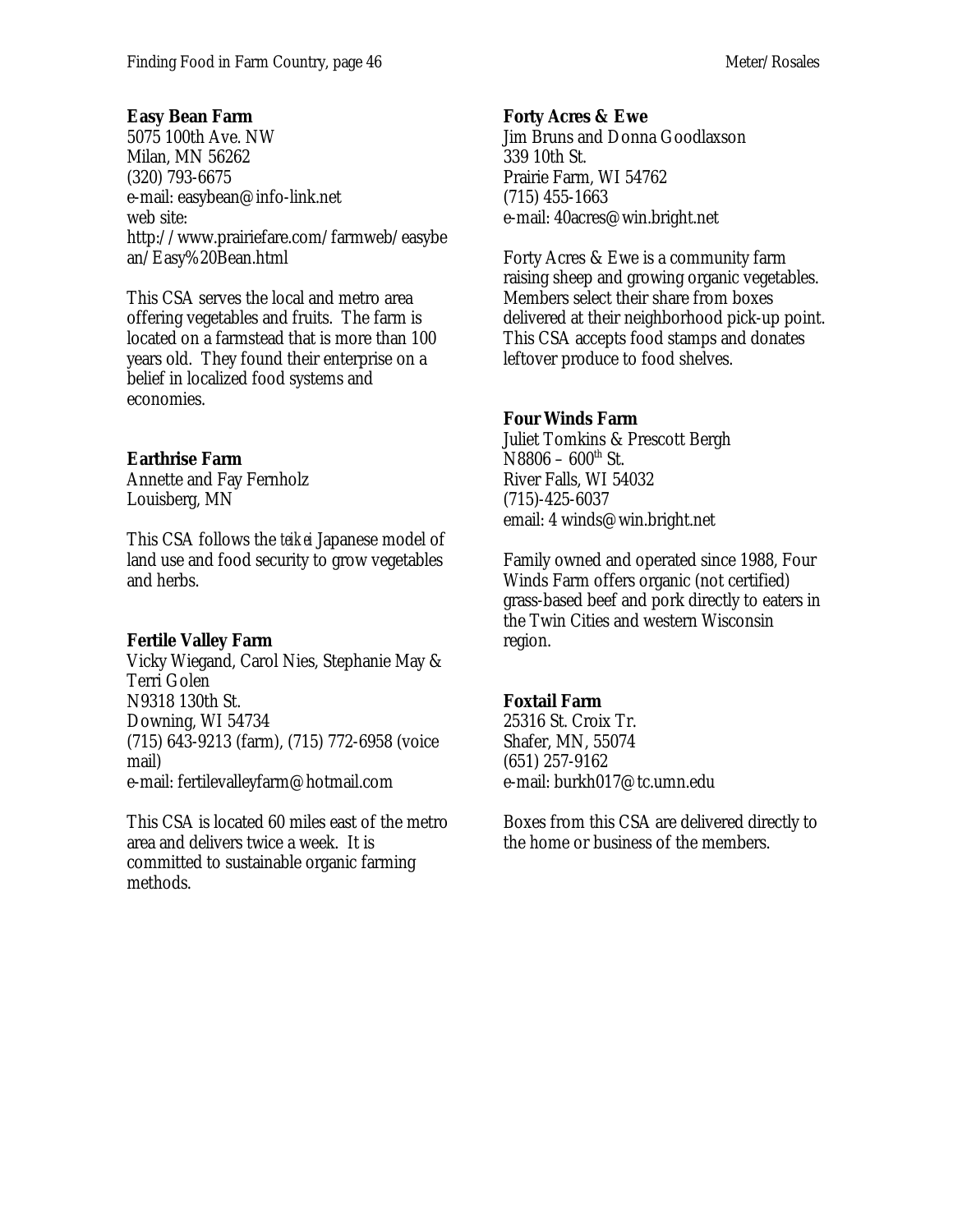#### **Garden Farme**

Bruce Bacon & Peter Seim 7363 175th Ave. NW Ramsey, MN 55303 (612) 753-5099 e-mail: bbacon@mtn.org

This land on this farm has been certified organic since 1977. They offer 75 varieties of vegetables, fruits and herbs.

### **Harvest Moon Community Farm**

Ann Rinkenberger 14363 Oren Road North Scandia, MN 55073 (651) 433-4358 email: hmcf@mailcity.com web site: www.hmcf.org

The farm offers children's camps and classes that teach the methods and values of an organic farming.

### **In the Valley Community Farm**

Kurt Rentschler 1615 Manning Ave. South Afton, MN 55001 (651) 436-4795 e-mail: itvfarm@soncom.com web site: www.itvfarm.com

In addition to produce, this CSA offers eggs and turkeys at the end of the growing season.

### **Ken's Lean Beef**

Tamarack, MN

This is a direct marketing beef operation in northeastern Minnesota, an area largely dismissed for raising cattle.

### **Lake Country Land School CSA**

Leigh Hansen N13115 30th St. Glenwood, WI 54013 (715) 265-4608

This CSA is run by the Montessori School of South Minneapolis. Deliveries are made to the school parking lot.

### **Life Design Organics**

Dale and Betty Noordmans 39041 County Road 2 Hancock, MN 56244 (320) 392-5925 web site: http://ruralsolutions.com/lifedesignorganics

This certified organic farm advocates what they call life design – the social, physical, mental and spiritual wholeness of farming. The farm grows and sells grains and valued added products like pancake and bread mixes.

### **Moonstone Farm**

Audrey Arner, Richard Hendeen  $9060$   $40^{\text{th}}$  St. SW Montevideo, MN 56265 (320) 269-8971 web site: http://www.prairiefare.com/farmweb/moons tone/moonstonehp2.htm

The farm sells chemical-free cattle and sells direct to the consumers. The farm also produces meat products such as hamburgers, jerky, roasts and baloney. The 240 acre farm is home to many plant and animal species.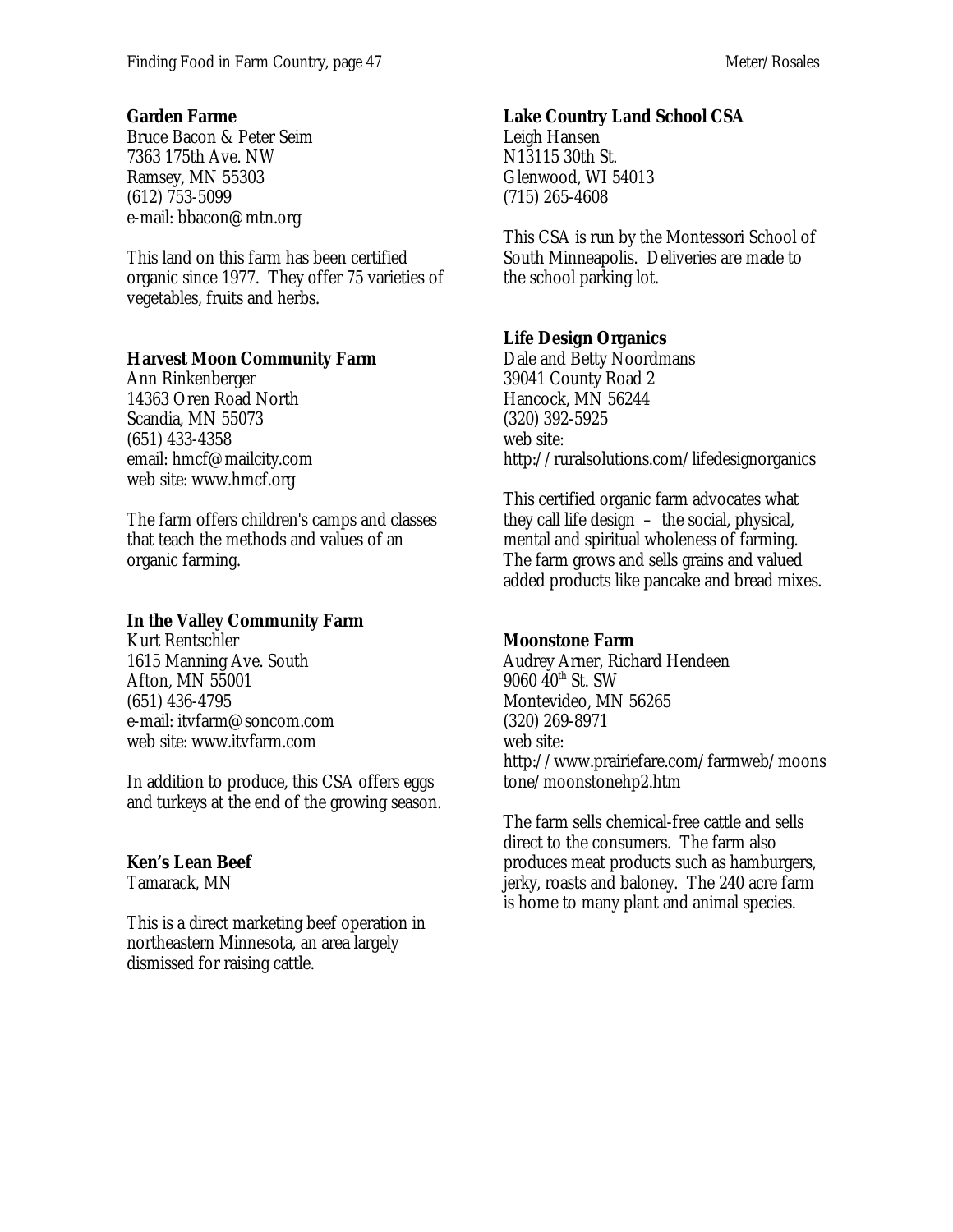### **Morning Has Broken Farm**

Route 1, Box 136 Granite Falls, MN 56241 (320) 564-2571 web site: http://www.prairiefire.com/farmweb/ mhbfarm/MHBFARM.htm This 383 acre farm produces chicken, lamb, pork and beef. The farm has been in the family since 1872.

### **Murphy's Organic Farm**

Craig, Joanie and Erin Murphy Rt. 3, Box 111 Morris, MN 56267 (302) 392-5176 web site: http://www.prairiefire.com/farmweb/ murphys/murphyhp/htm The Murphy farm raises and sells certified organic beef, pork, lamb and poultry. They also grow organic corn, soybeans, sunflowers, wheat, barley and alfalfa on their 470 acre farm.

### **Natural Harvest CSA**

Jennifer Bush and Andrew Gaertner 4634 Linden Trail North Lake Elmo, MN 55042 (651) 351-1038 e-mail: farmcrew@bitstream.net

This CSA is offers food and flowers grown within a cluster housing community in Lake Elmo.

#### **Nature's Nest**

Catherine Rose 5412 Brighton Avenue SE Montrose, MN 55363 (612) 972-6891 e-mail: naturnst@soncom.com

This CSA serves the western metro. They have a guest house for members that want to stay over night on the farm.

### **North Creek Community Farm**

Kate Stout N14227 290th Street Prairie Farm, WI 54762 (715) 455-1569 e-mail: kstout@win.bright.net web site: www.win.bright.net/~kstout

Members receive produce and flowers weekly. They serve the metro area.

### **Pastures A' Plenty**

Jim, LeeAnn and Josh VanDerPol 4075 110 Ave. N.E. Kerkhoven, MN 56252 (320) 847-3432 web site: http://www.prairiefare.com/farmweb/prairie em/prairiemhp.htm

The VanDerPols raise hogs, sheep and cattle on their 320 acre farm, and sell direct to the consumer. They have been raising their animals through alternative production systems (pasture and deep straw bedding) since 1991. They employ the Holistic Management Model that accounts for environmental, community and family interests while maintaining profitability.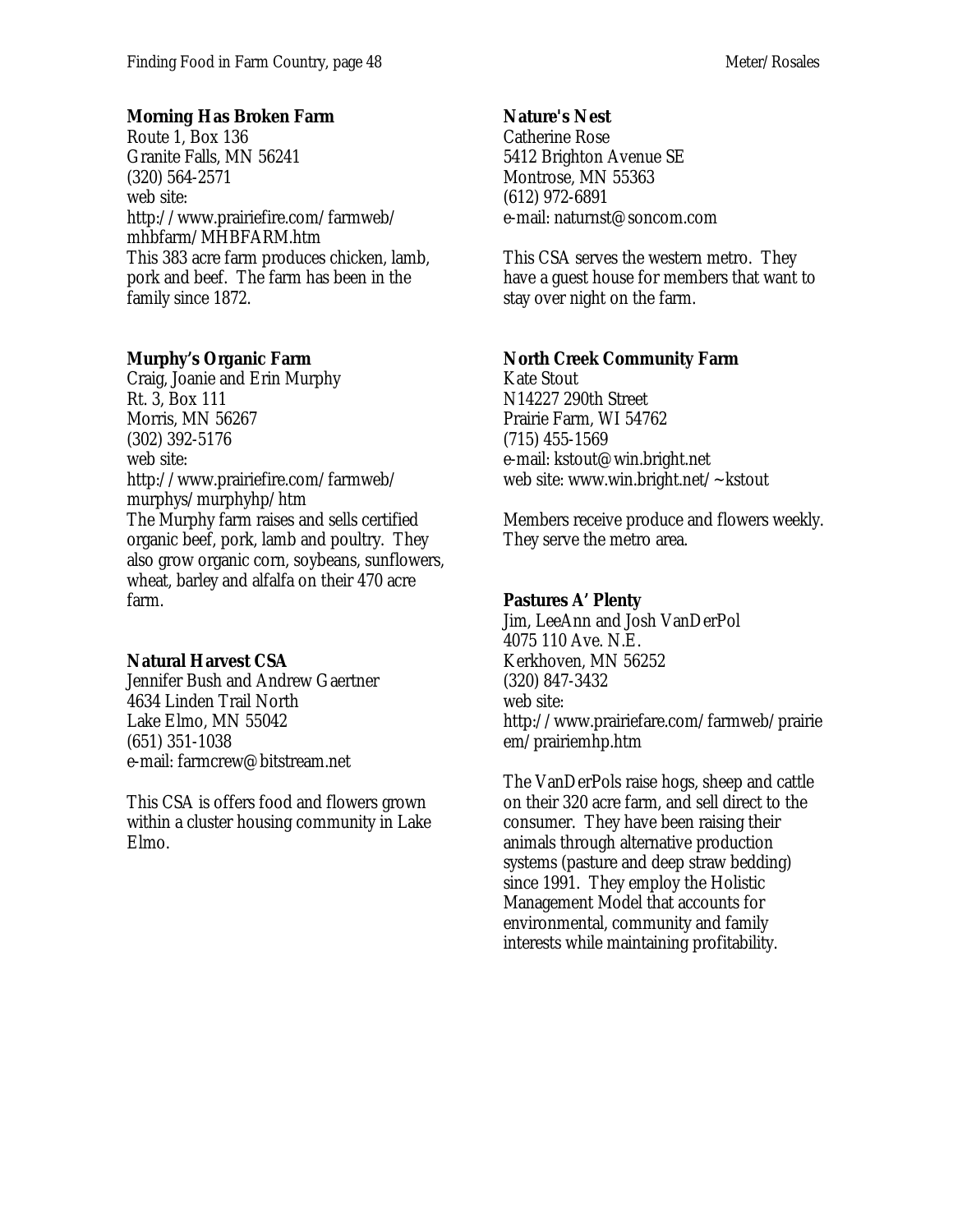### **Plowshare Community Farm**

Erika Jensen PO Box 14 Prairie Farm, WI 54762 (715) 455-1967

This CSA serves Minneapolis and St. Paul.

### **Riverbend Farm**

Greg & Mary Reynolds 5405 Calder Ave SE Delano, MN 55328 (612) 972-3295 e-mail: riverbend@usinternet.com

This farm both sells direct to co-ops and restaurants and operates as a CSA.

### **Shary's Berries**

Shary Zoff Duluth, MN

Shary Zoff grows barriers and vegetables on her 40 acre farm. She sells her certified organic produce to the Whole Foods Co-op and at farmers' markets in Duluth.

### **Snowy Pines Restoration**

Greg Nolan and Marcia Rapatz Browerville, MN

Snowy Pines is a family owned mill that harvests trees selectively out of its forest. Their goals also include reforestation around the area.

### **Spring Hill Community Farm**

Michael Racette & Patty Wright 545 - 1 1/2 Avenue Prairie Farm, WI 54762 (715) 455-1319

This CSA has the members deliver the produce to the other members in the Twin Cities. At least once a season, each member is required to act as delivery person.

### **Swenson Orchards**

145  $60^{\text{th}}$  Avenue SW Montevideo, MN 56256 (320) 269-7838 web site: http://www.prairiefare.com/farmweb/swens ons/swensonhlp.htm

This family run fruit farm offers organically grown apples, jams, preserves, onions, pumpkins, gourds, corn and raspberries.

### **TendHer Fields Farm**

Nikki Nau & Andrea Richardson 4320 Ewing Avenue South Minneapolis, MN 55410 (612) 728-7966

This CSA offers organic and biodynamic vegetables and herbs. They also encourage members to submit articles to their newsletter.

### **Webster Farm Organics**

Nett Hart & Tamarack P.O. Box 53 Foreston, MN 56330 (320) 983-2289

This organic farm practices radical wholism relying solely on natural processes to grow vegetables, herbs and flowers.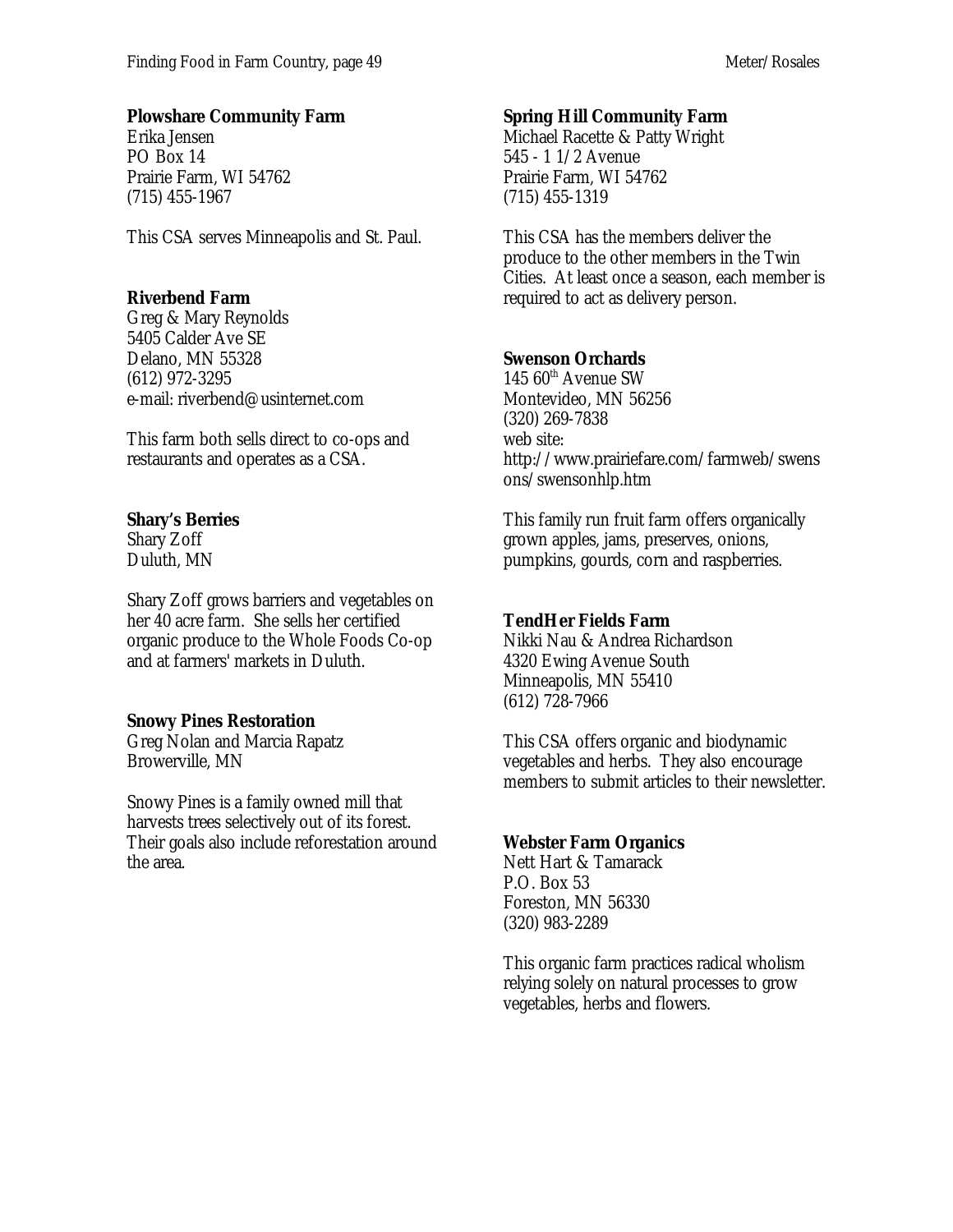#### **Wilder Forest Farm**

Joe Lancaster 14189 Ostlund Trail N. Marine on St. Croix, MN 55047 (651) 433-5198

Owned and operated by the Amherst H. Wilder Foundation of St. Paul, this is an educational farm and CSA serving the Twin Cities. They also accept memberships donated to food shelves.

#### **Wildrose Farm**

7073 Nickel Road Breezy Point, MN 56472-9406 (218) 562-4864 web site: http://www.wildrose.com

The Wildrose Farm grows organic cotton and has a clothing design studio on the homestead. The farm recently received a Governor's award for Excellence in Waste and Pollution Prevention.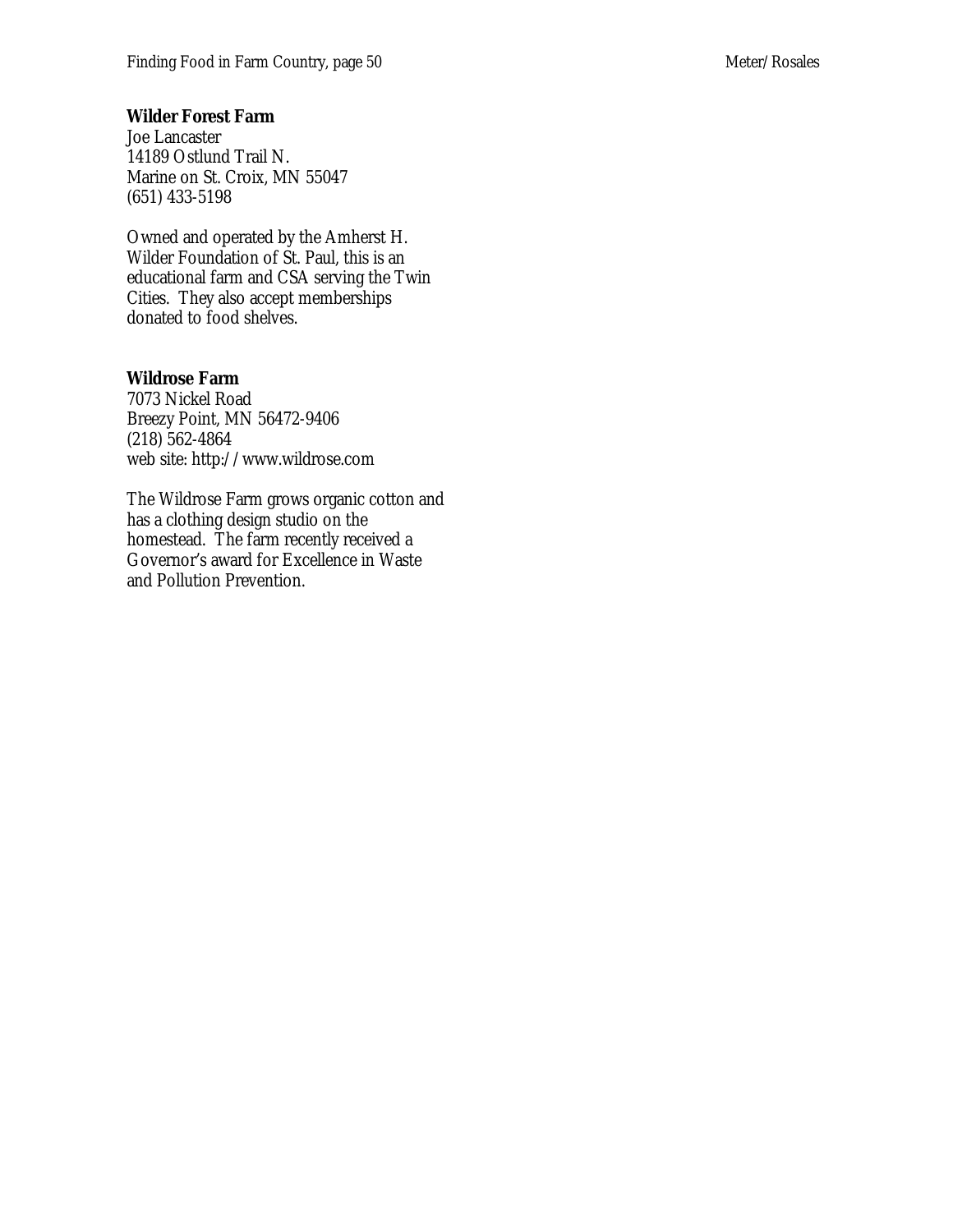#### **7. Directories**

#### **Alternative Farming Systems Information Center**

http://www.nal.usda.gov/afsic/csa/states/MNfarm.htm

This USDA operated directory lists farms by state. The directory includes contact information and areas served.

#### **Eatwild Grassfarmers**

http://www.eatwild.com/suppliers.html#Minnesota

The Eatwild Grassfarmers' Directory calls itself "the most comprehensive listing of grassfed producers available." They have listings, with contact information and a description of farms in the United States and Canda.

#### **Minnesota Countryside**

http://www.mncountryside.org/

This site provides a two- to three-page summaries of many rural businesses including direct marketing and farming businesses and communities.

#### **Land Stewardship Project and the Minnesota Food Association**

"Community Supported Agriculture: CSA Farms, 2000 Directory" Available at: http://www.misa.umn.edu/~lsp/csa00.html Minnesota Food Association (MFA) 753 Harding Ave. NE Minneapolis, MN 55418 (612) 331-4324

Provides a list of CSAs in the Twin Cities region. Includes contact information for each farm and a short write-up about the farm, products available and location.

Land Stewardship Project also has a short web directory for farms in Western Minnesota. This website has nice graphics, map, contact information and link to the farms websites.

#### **Local HARVEST**

http://localharvest.org

Farmers sign up to be added to their national point and click map. CSAs, farmer's markets and other direct marketing farms are shown on the map.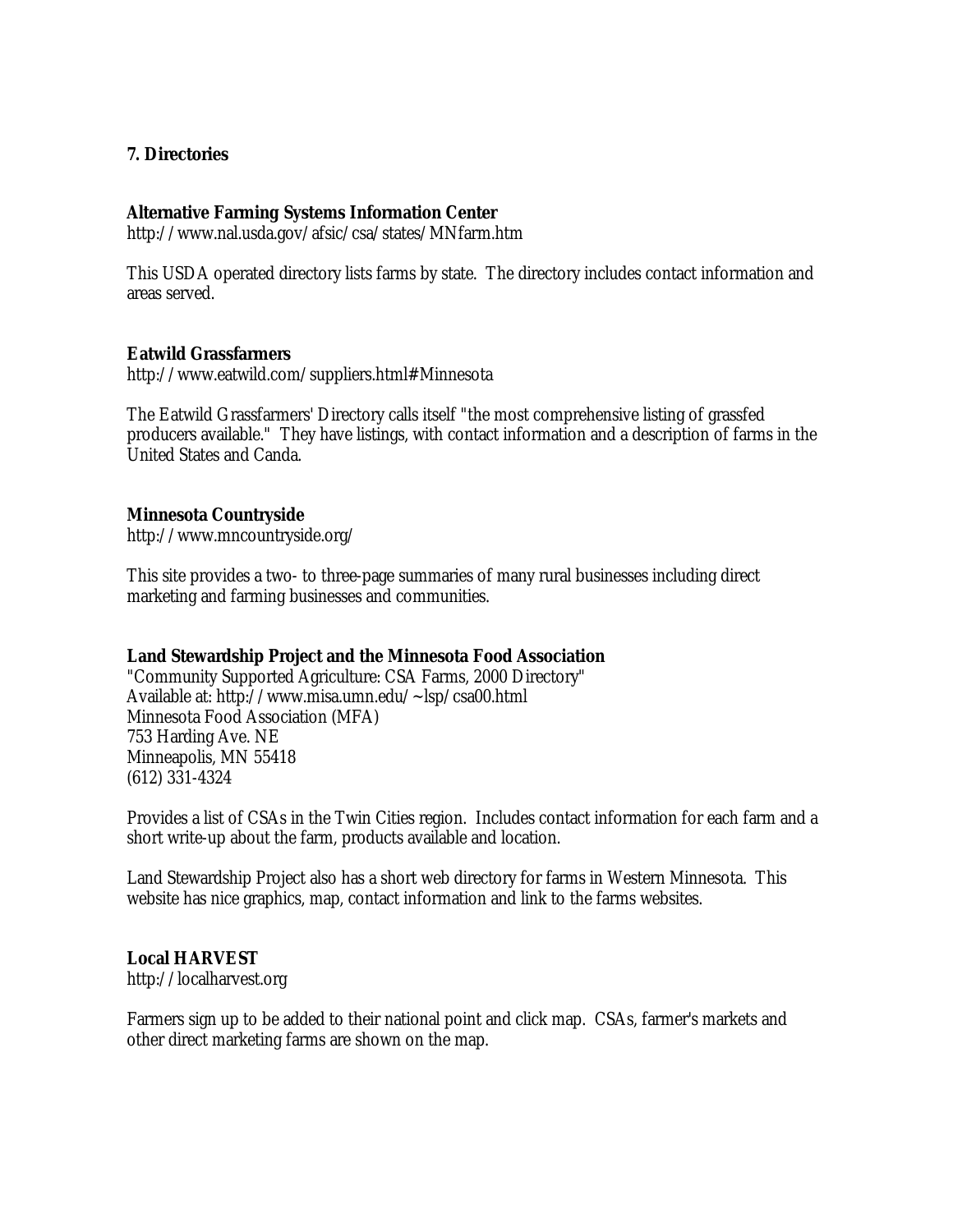#### **Smallfarms.com**

http://www.smallfarms.com

Lists farms by state including contact information and products available.

#### **Southeastern Minnesota Farmer to Consumer Directory**

Land Stewardship Project http://www.misa.umn.edu/~sfa/lsp\_sefarmdir.html

This directory lists 19 farms in the southeastern Minnesota area.

#### **Sustainable Farming Connection**

http://ibiblio.org/farming-connection/

Lists farming groups by state.

#### **Whole Farm Coop**

http://www.alexweb.net/wholefarmcoop/member.html#home

Lists members of the co-op with a nice write up of the farm and the philosophy of the farm. The cooperative has 27 member profiles listed.

#### **Sources for resource list:**

Land Stewardship Project and the Minnesota Food Association, "Community Supported Agriculture: CSA Farms, 2000 Directory," November 9, 2000, available at: http://www.misa.umn.edu/~lsp/csa00.html

Land Stewardship Project and the Southeast Minnesota Chapter of the Sustainable Farming Association," Southeast Minnesota Farmer to Consumer Directory for 1998-1999," available at: http://www.misa.umn.edu/~sfa/lsp\_sefarmdir.html

Renewing the Countryside, Direct Marketing, November 9, 2000, available at: http://www.mncountryside.org/index.cfm?mthd=stry&s\_id=40

Minnesota Department of Agriculture, *Fresh Produce & More – 2000 Directory*

Minnesota Department of Agriculture, *Greenbook 2000: Marketing Sustainable Agriculture*

Minnesota Department of Agriculture, *Specialty Meats Directory*

Minnesota Association of Meat Producers Directory, 2000-2001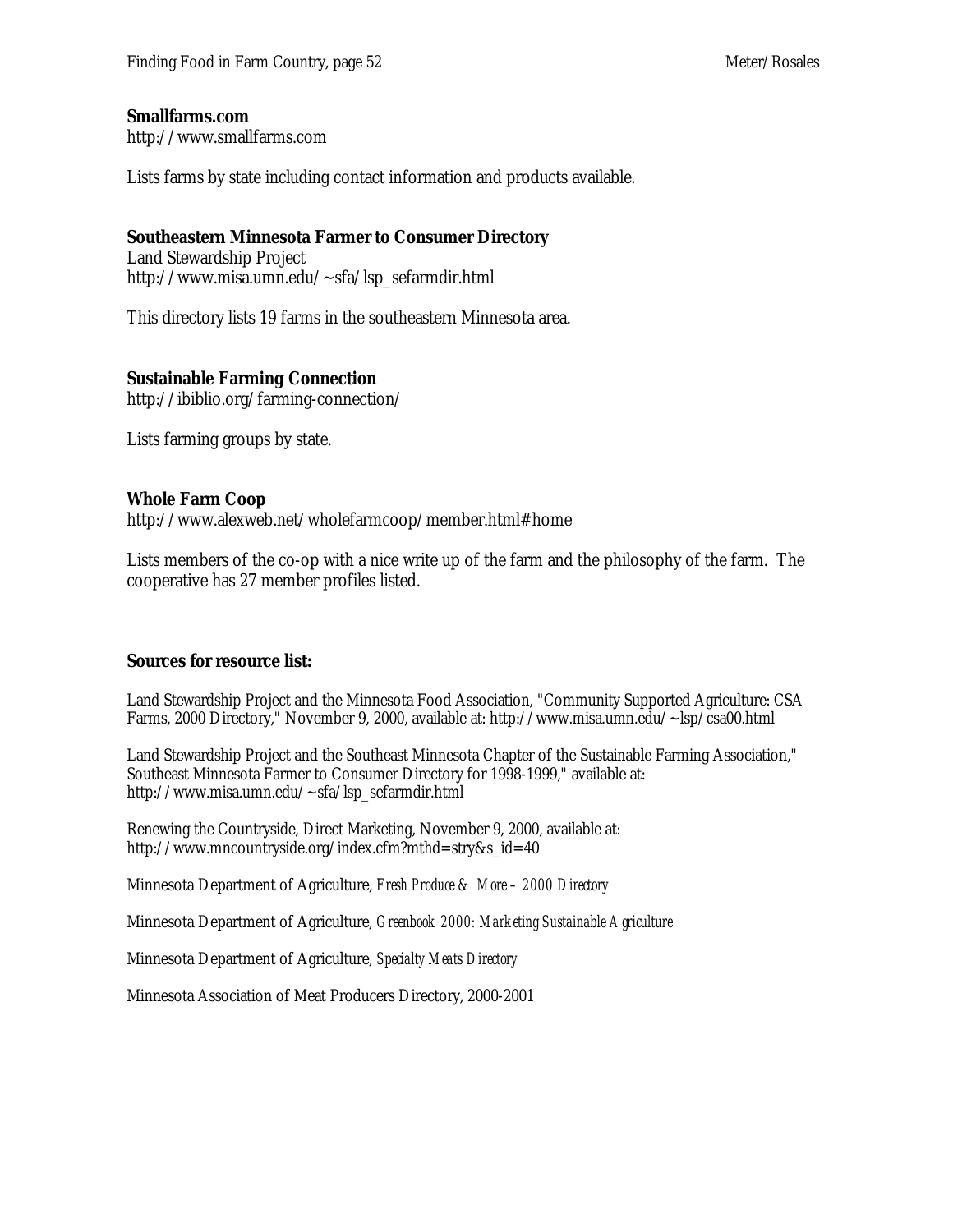#### **8. Selected web sites:**

```
Minnesota Department of Agriculture, Minnesota Grown Program.
       <www.mngrown.com>
Land Stewardship Project – includes directory of Upper Midwest CSAs.
       <www.landstewardshipproject.org>
Minnesota Institute for Sustainable Agriculture (University of Minnesota)
       <www.misa.umn.edu>
Brief summaries of specific sustainable farms
       <www.mncountryside.org>
Western Minnesota Natural Farm Produce
       <www.prairiefire.com>
West Central Farmer to Consumer Directory
       <www.misa.umn.edu/~lsp/ftcwest.html>
Prairie Pride Farms
       <www.prairiepridemn.com>
Whole Farm Coop (30 western Minnesota growers)
       <www.alexweb.net/wholefarmcoop>
Local Harvest – national directory of local growers & CSAs
       <www.localharvest.com>
National directory of beef producers
       <www.farmerdirectbeef.com>
USDA National Organic Program
       <www.ams.usda.gov/nop/>Community Alliance with Family Farmers. 2000 National
Organic Directory
       <www.caff.org>
Organic Alliance: Upper Midwest Resource Directory & Upper Midwest Organic Livestock
    Producers Directory
       <www.organic.org>
Organic Consumers Association (Little Marais)
       <www.organicconsumers.org>
Organic Farmers Marketing Association (La Farge, WI)
       <web.iquest.net/ofma>
```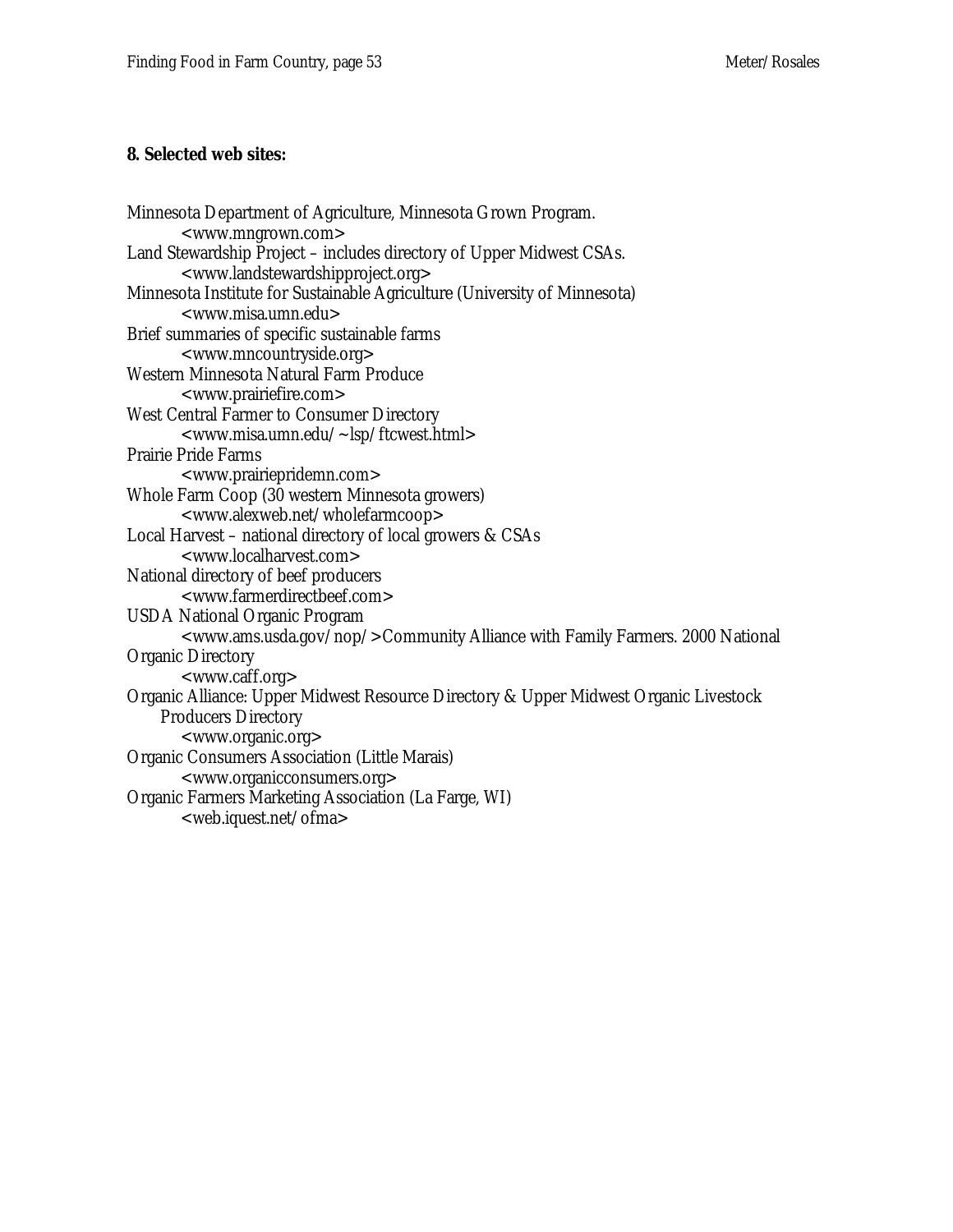#### **9. Other Resources**

Minnesota Department of Agriculture, Minnesota Grown Program. Contact at www.mngrown.com or (800) 657-3878.

Minnesota Department of Agriculture (1998). *Starting a Food Business in Minnesota: A Guide.*

Minnesota Department of Agriculture, *Greenbook 2000: Marketing Sustainable Agriculture.*

Minnesota Working Group on Whole Farm Planning (1997). *Whole Farm Planning: What it Takes.* White Bear Lake: Land Stewardship Project.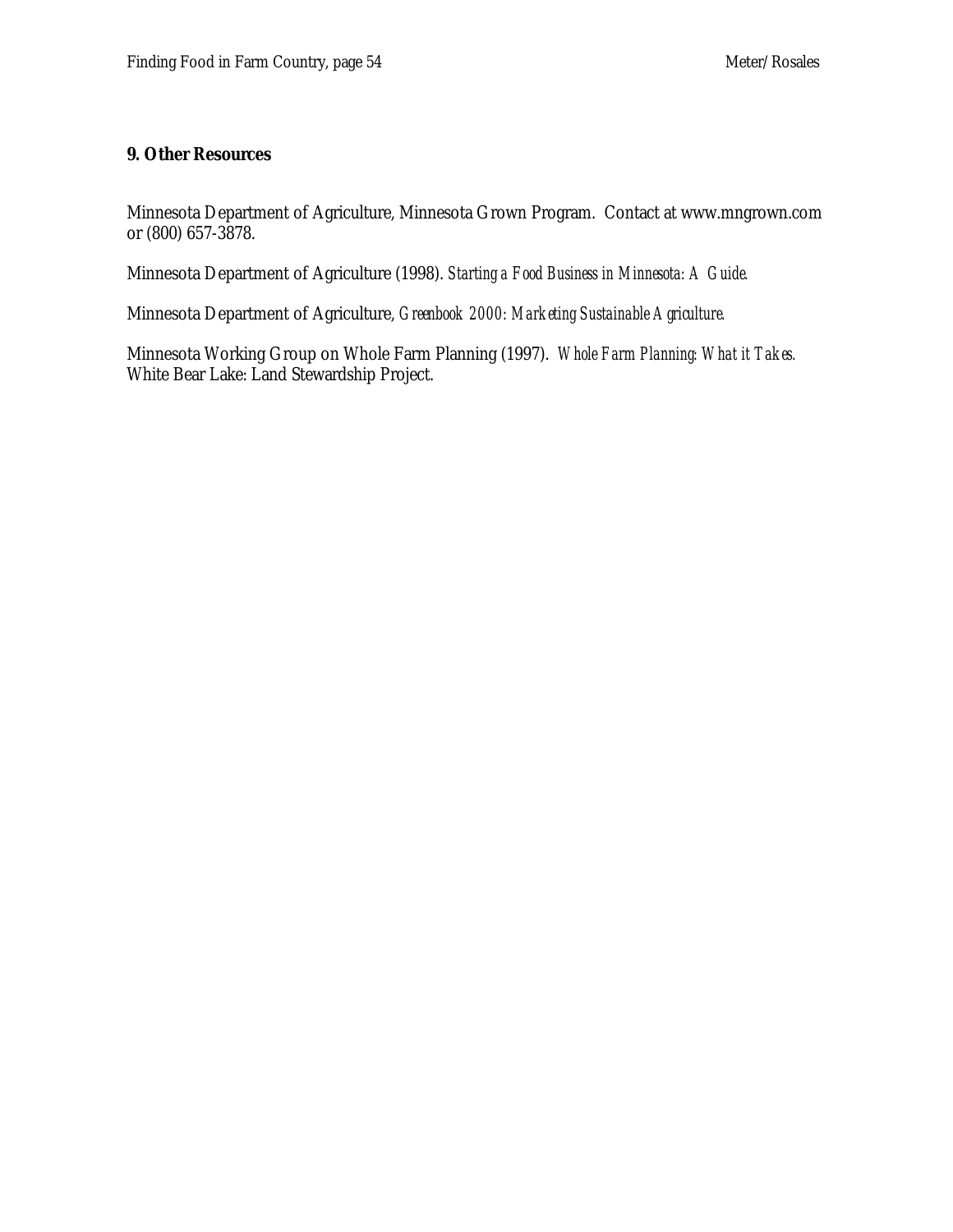# **Appendices**

#### **Appendix A: Farming in relation to other businesses**

*[Fillmore, Goodhue, Houston, Mower, Olmsted, Wabasha and Winona Counties]. All data for 1997 unless specifically stated.*

#### **Farm economy related to other businesses:**

Total farm marketings (1997) \$866 million Total retail sales (1996) \$5.6 billion Farm proprietor's and laborer's net income: \$122.5 million *(2% of total income)* Number of farms (1997): 8,436 Number of commercial and industrial firms: 8,413 Farm employment: 12,559 *(8% of total employment)* Farm proprietors: 10,264 Proprietors of nonfarm businesses: 29,729 Total retail employment: 151,000

#### **Number of food related businesses:**

Eating & drinking establishments: 616 Retail food stores: 210 Agricultural services: 146 Producers & Processors selling direct to consumers: 76 Food manufacturing: 48 Community Supported Agriculture (CSA) farms: 3

#### **Food related business sales:**

Revenue from manufacturing food and related products: \$242 million Retail food sales: \$456 million (1996) Revenue earned by food and drinking establishments: \$218 million (1996)

#### **Average weekly wage for food-related workers:**

| <b>Food Manufacturing</b>    | \$637.56 |
|------------------------------|----------|
| <b>Agricultural Services</b> | \$338.86 |
| <b>Retail food</b>           | \$217.35 |
| <b>Eating &amp; Drinking</b> | \$154.52 |
| <b>Establishments</b>        |          |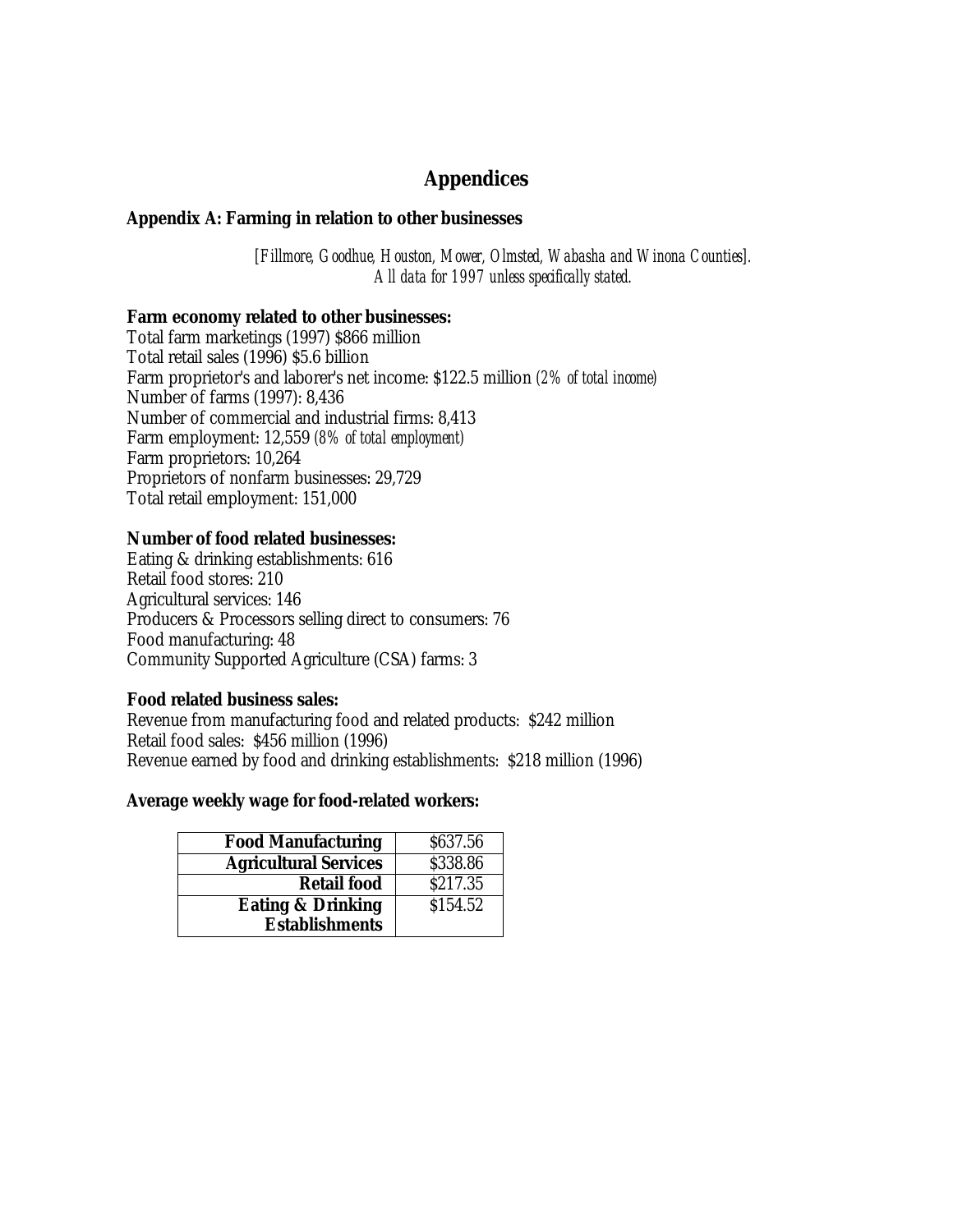#### **Appendix A,** *continued*

#### **Farming in relation to other businesses in Southeastern Minnesota**

*[Fillmore, Goodhue, Houston, Mower, Olmsted, Wabasha and Winona Counties] All data for 1997 unless specifically stated.*

#### **Food and related products as a percentage of nondurable manufacturing revenue:**

92 % (Mower Co.) 86 % (Wabasha Co.)

#### **Food sales as a percentage of all retail trade (ranked in order):**

26 % (Goodhue Co.) 20 % (Houston Co.) 20 % (Wabasha Co.) 19 % (Mower Co.) 17 % (Fillmore Co.) 14 % (Winona Co.) 12 % (Olmsted Co.)

#### **Eating & drinking sales as a percentage of all retail trade (ranked in order):**

- 24 % (Winona Co.) 23 % (Mower Co.) 22 % (Olmsted Co.) 22 % (Goodhue Co.)
- 17 % (Fillmore Co.)
- 17 % (Houston Co.)
- 17 % (Wabasha Co.)

#### **Sources:**

- Bureau of Economic Analysis data for 1997, <http://www.bea.doc.gov/bea/regional/reis> viewed on September 28, 2000.
- USDA Natural Resources Inventory, 1982 <http://www.ers.usda.gov/briefing/AREI/newarei/Areil\_300 impacts.pdf>, p. 32, viewed in October, 2000.
- USDA/ERS, Agricultural Resources and Environmental Indicators, 1996-1997. Agricultural Handbook Number 712, p. 18.
- Minnesota Department of Economic Security Research and Statistics Office (1997), as profiled in University of Minnesota Extension County Summaries: Profile of Business and Labor.
- Minnesota Department of Revenue Sales Tax receipts for 1996, as profiled in University of Minnesota Extension County Summaries: Profile of Business and Labor.
- University of Minnesota Extension County Summaries: Agricultural Profile.

Minnesota Department of Agriculture (2000). *Minnesota Agricultural Statistics 2000.*

Minnesota Department of Revenue Sales Tax receipts for 1996, as profiled in University of Minnesota Extension County Summaries: Profile of Business and Labor.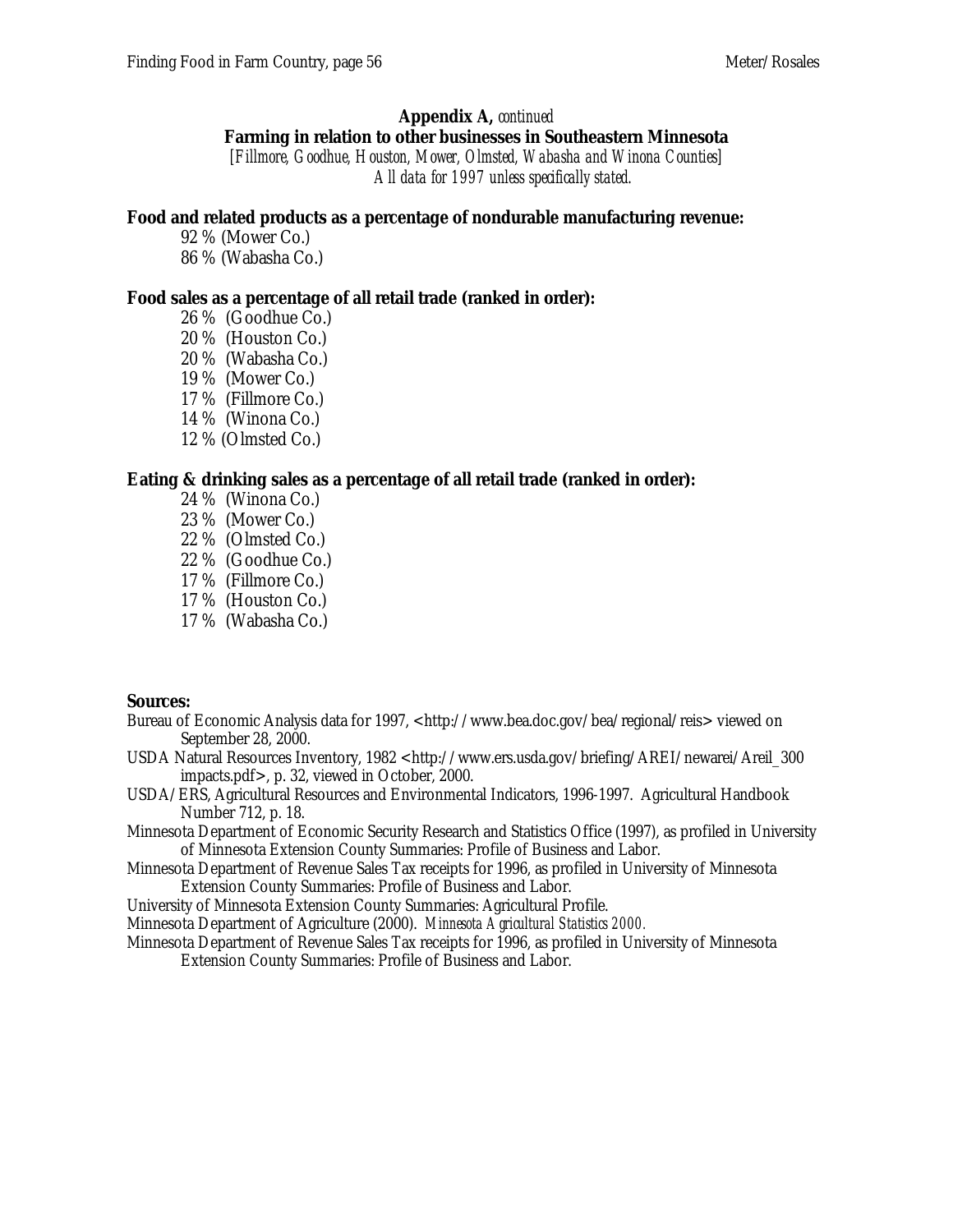#### **Appendix B: School expenditures for school lunches**

#### **Expenditures by school districts for school lunch programs**

| <b>County</b> | <b>ADM</b> <sup>*</sup> | <b>Expenditures per</b><br><b>ADM</b> | 1998-99 Expenditures |
|---------------|-------------------------|---------------------------------------|----------------------|
|               |                         |                                       |                      |
| Fillmore      | 3,495                   | \$315                                 | \$1,100,925          |
| Goodhue       | 7,768                   | 326                                   | 2,532,368            |
| Houston       | 3,527                   | 314                                   | 1,107,478            |
| Mower         | 5,994                   | 299                                   | 1,792,206            |
| Olmsted       | 20,865                  | 264                                   | 5,508,360            |
| Wabasha       | 5,337                   | 288                                   | 1,537,056            |
| Winona        | 6,765                   | 265                                   | 1,792,725            |
| Total         | 53,751                  |                                       | 15,371,118           |
|               |                         |                                       |                      |
| <b>State</b>  | 846,223                 | \$281                                 | \$237,788,663        |

#### **Food Service Expenditures per County (1998-1999)**

#### **Source:**

Minnesota Department of Children, Families and Learning, "School District Profiles, 1998-99," available at: http://cfl.state.mn.us/FIN/profiles/98-99/profiles9899.PDF \*Note: ADM = Average Daily Membership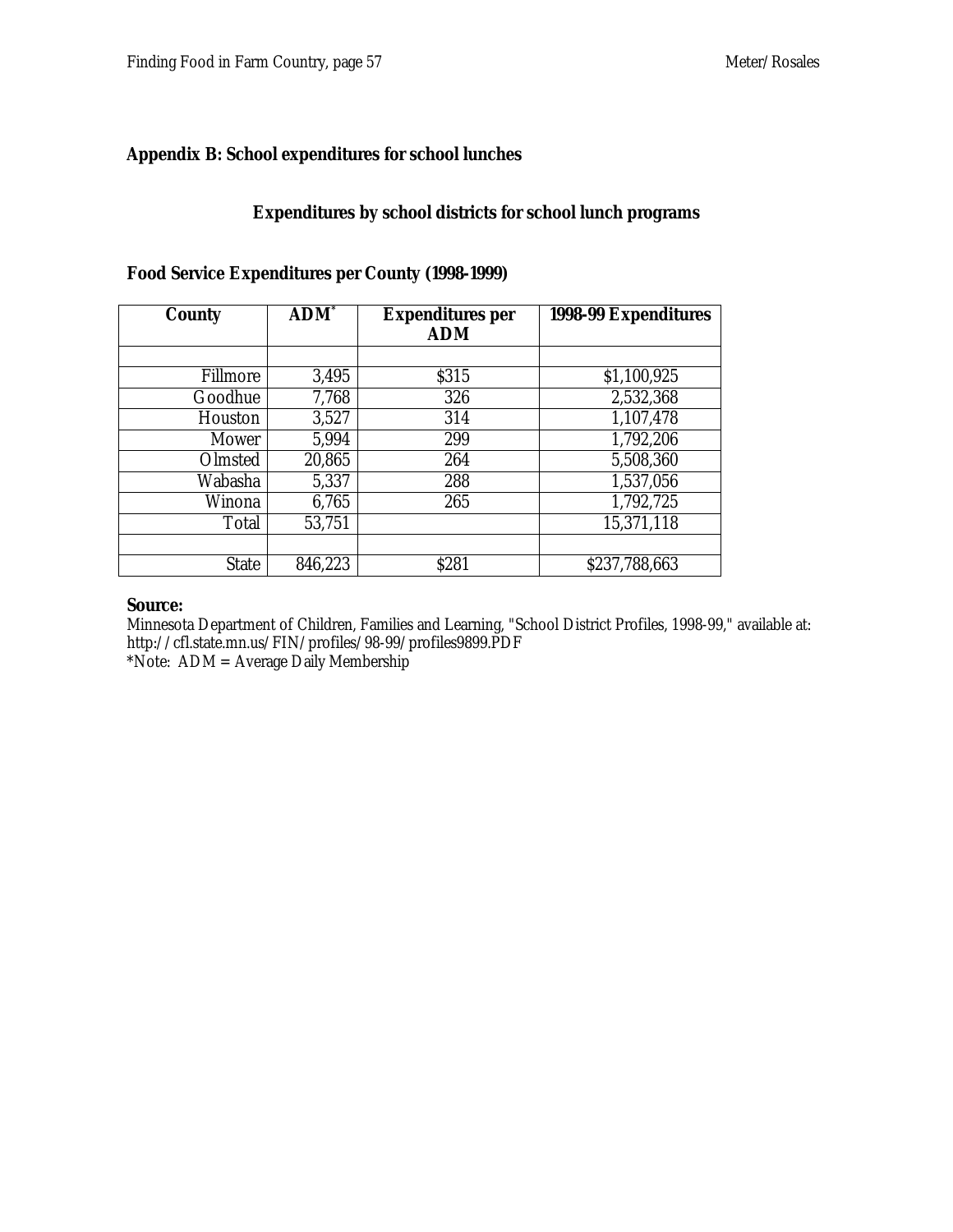#### **Appendix C: Related household data**

*[Fillmore, Goodhue, Houston, Mower, Olmsted, Wabasha and Winona Counties]. All data for 1997 unless specifically stated.*

#### **Related data for all households in the region:**

Income from interest, dividend, or rent payments: \$1.6 billion Retirement income: \$902 million Income earned by nonfarm, individual business owners: \$439 million Income earned from sale of lumber and wood products: \$23 million Revenue earned by health services: \$182 million Budget of all government services: \$641 million

Total full-time and part-time employment: 203,810 (full time: 151,000) Farm employment: 12,559 (8% of total employment) Farm proprietors: 10,264 Proprietors of nonfarm businesses: 29,729

Medical payments made by public sources: \$367 million

#### **Sources:**

Bureau of Economic Analysis data for 1997, <http://www.bea.doc.gov/bea/regional/reis> viewed on September 28, 2000.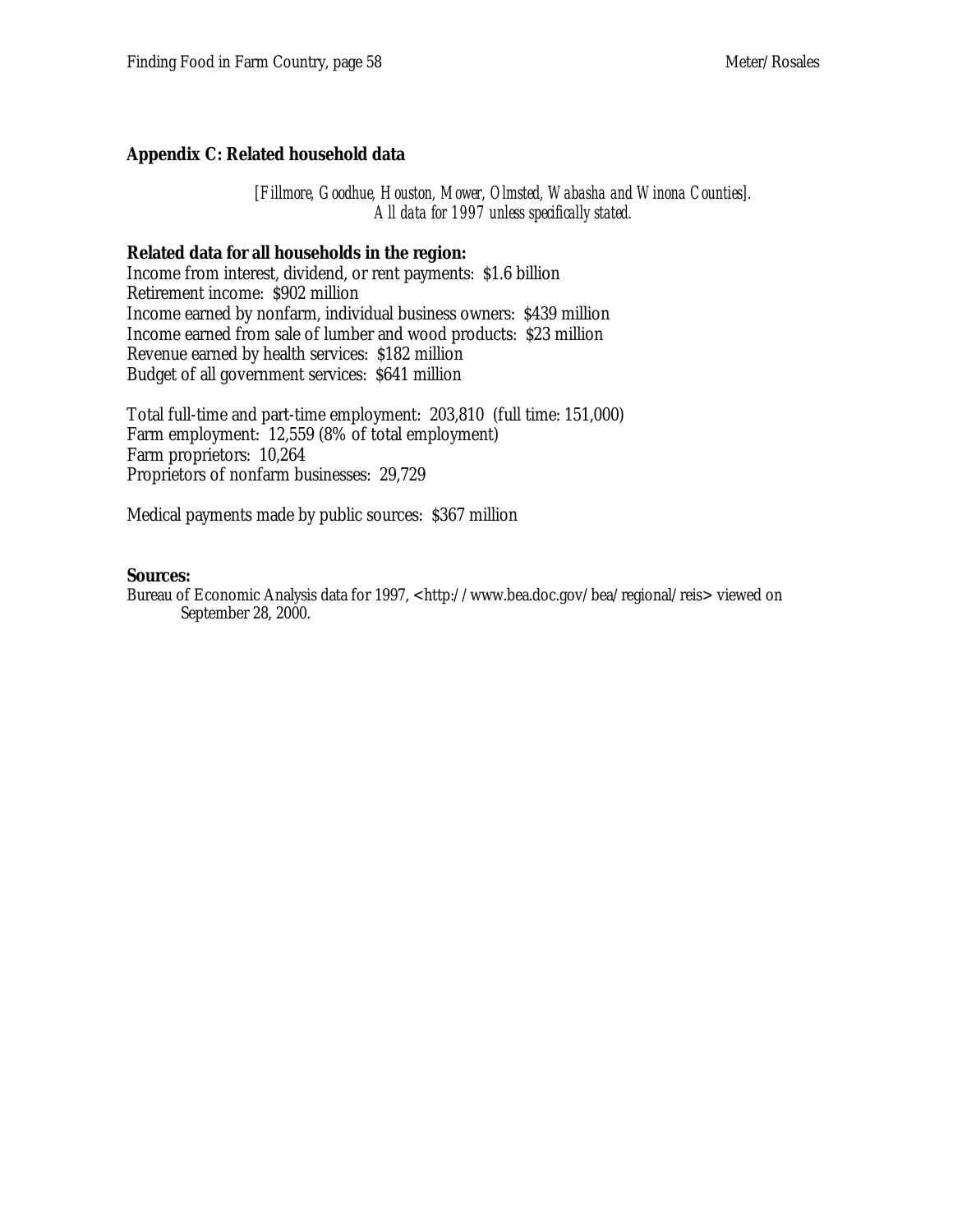#### **Appendix D: Farm property tax payments**

*[Fillmore, Goodhue, Houston, Mower, Olmsted, Wabasha and Winona Counties]. All data for 1997 unless specifically stated.*

#### **Farm property taxes:**

Total property tax levy for all seven counties: \$245 million. Property taxes paid by farms: \$34 million. Net income for all farmers in all seven counties: \$122 million. Farm property taxes as percent of total (1997): 14% Farm property taxes as percent of total (1980): 26% Percent of farm property taxes paid at non-homestead rate: 28%

#### **Sources:**

Minnesota Department of Revenue Property Tax data: Estimated Distribution of the Net Tax by Use Class by County Payable in year listed (1997).

Bureau of Economic Analysis data for 1997, <http://www.bea.doc.gov/bea/regional/reis> viewed on September 28, 2000.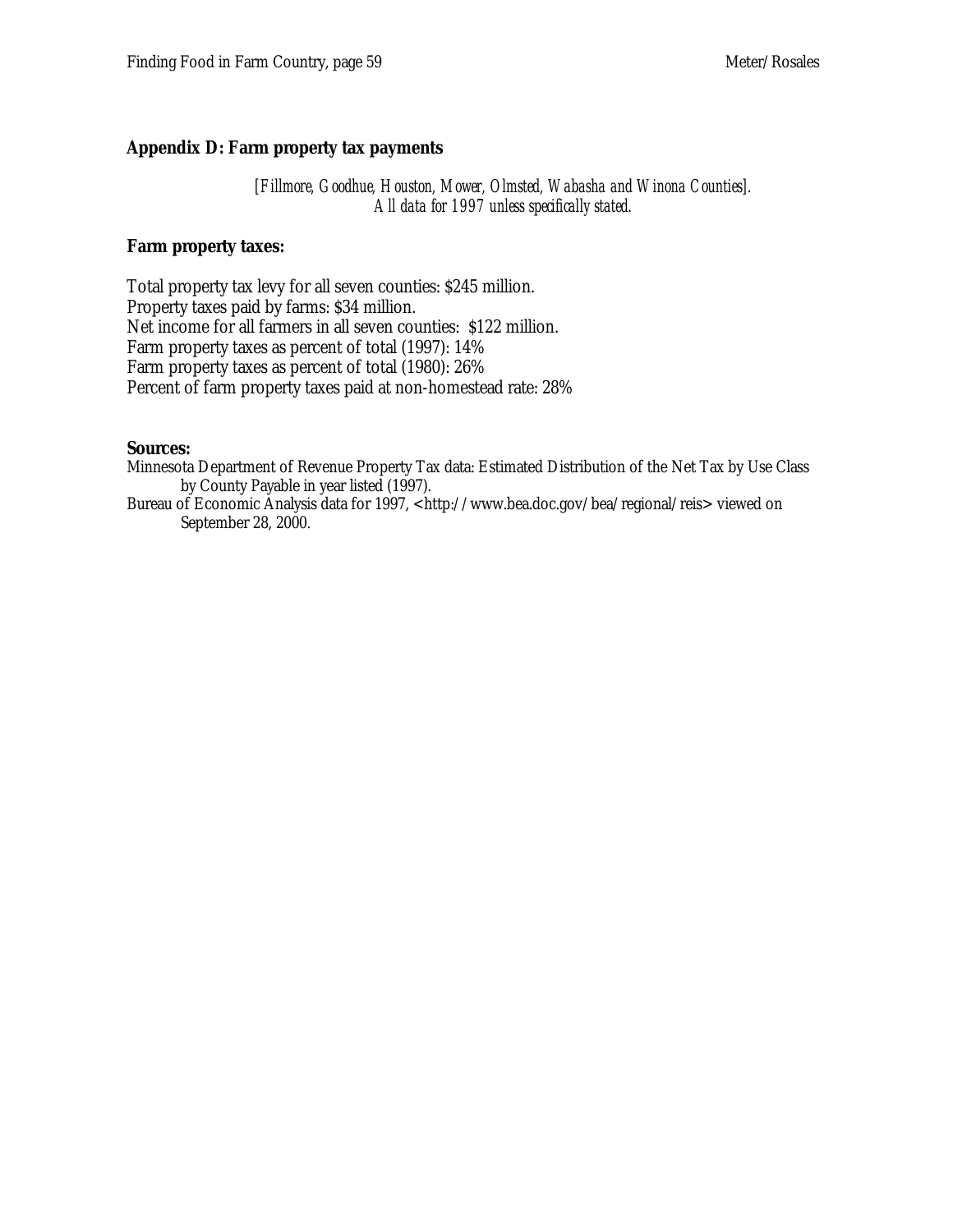#### **Appendix E: Five-year trends in farm income and expenses (1994-1998)**

*[Fillmore, Goodhue, Houston, Mower, Olmsted, Wabasha and Winona Counties]*

The year 1997 was chosen for this study because it allowed an easier comparison among different data sets. This is the year of the most recent farm census, and fairly complete economic data are available for this year. In addition, other data sets offer data for that year.

However, it would be impossible to select any single year that was "typical." This is especially difficult in this case since 1997 was the first year following passage of the 1996 Farm Bill. To the extent that this farm legislation may have altered conditions for farmers, relying solely on that year could be misleading.

Fortunately, the Bureau of Economic Analysis data used for this report are posted for the years 1994 through 1998. A brief review of these data was performed to gain a better sense of the limits of our findings.

This review shows that farm income and expenses for the seven-county region did not dramatically change over the five-year period. The year is a fairly suitable representative of the post-farm-bill years, given that later years' data has not yet been released. However, it was a slightly worse year for farmers than average, with lower farm income than farmers earned in 1994, 1996 and 1998.

As the graph and chart below show, cash receipts from farm marketings declined sharply from 1996 to 1997, after three years of increase. This forced farmers to come up with other ways of earning income, and also forced the federal government to pay more farm supports (\$82 million) in 1998 than it had in any of the prior four years. Farm expenses rose dramatically in 1997 and held steady the next year.

All told, the region's farmers suffered a total deficit of \$210 million over the five years, an average of \$42 million per year – the amount by which farm expenses exceeding cash receipts from marketing farm products. There were only two years in which marketing receipts exceeded expenses.

#### *Footnotes for Bureau of Economic Analysis data table on page 62:*

1/ Consists of imputed income, such as gross rental value of dwellings and value of home consumption, and other farm related income components, such as machine hire and custom work income, rental income, and income from forest products (1978 to present).

2/ Consists of hired workers' cash pay and perquisites, employers' contributions for social security and medicare, and payments for contract labor, machine hire, and custom work.

3/ Consists of repair and operation of machinery; depreciation, interest, rent and taxes; and other miscellaneous expenses including agricultural chemicals (1969–77).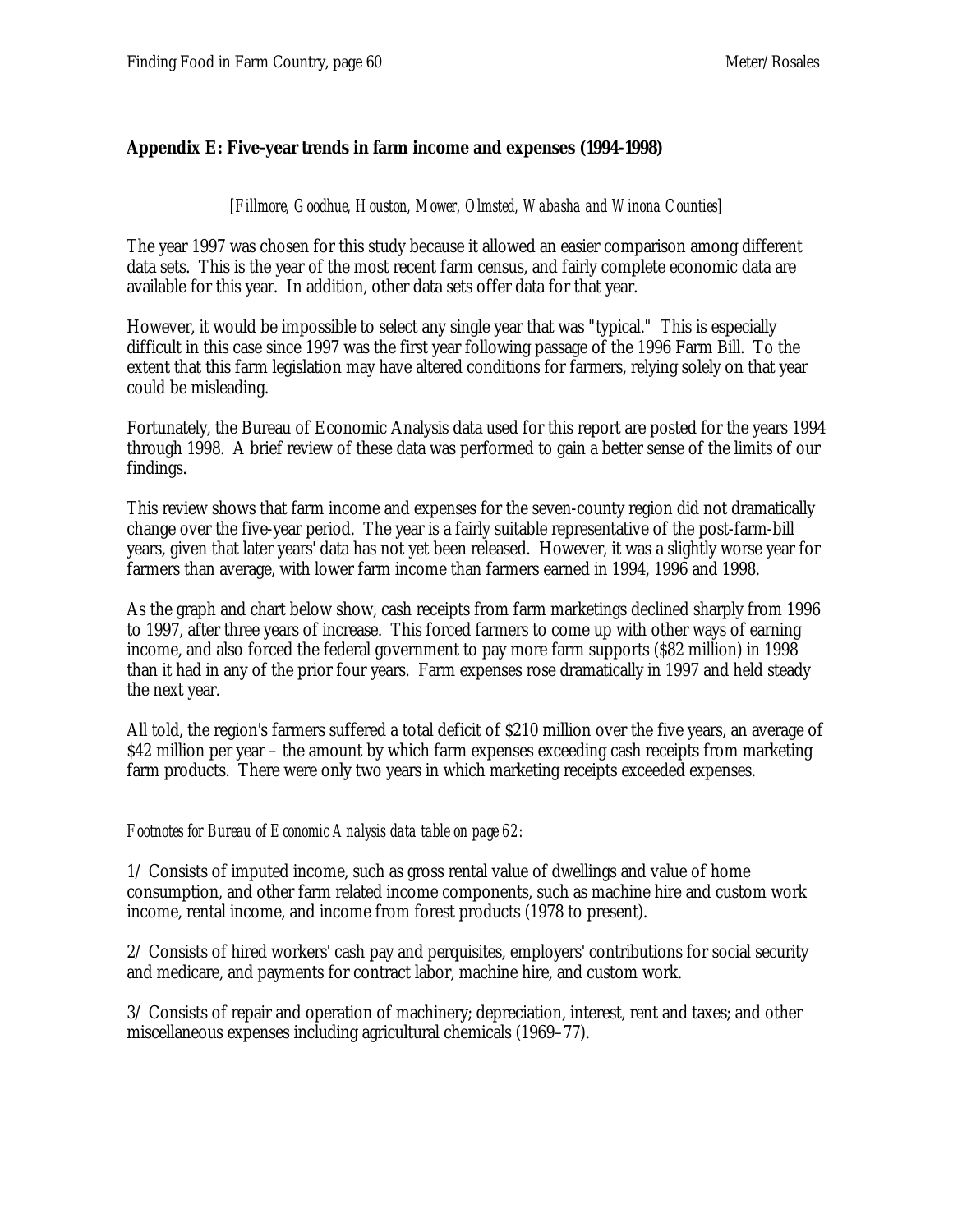**Appendix E**, *continued*